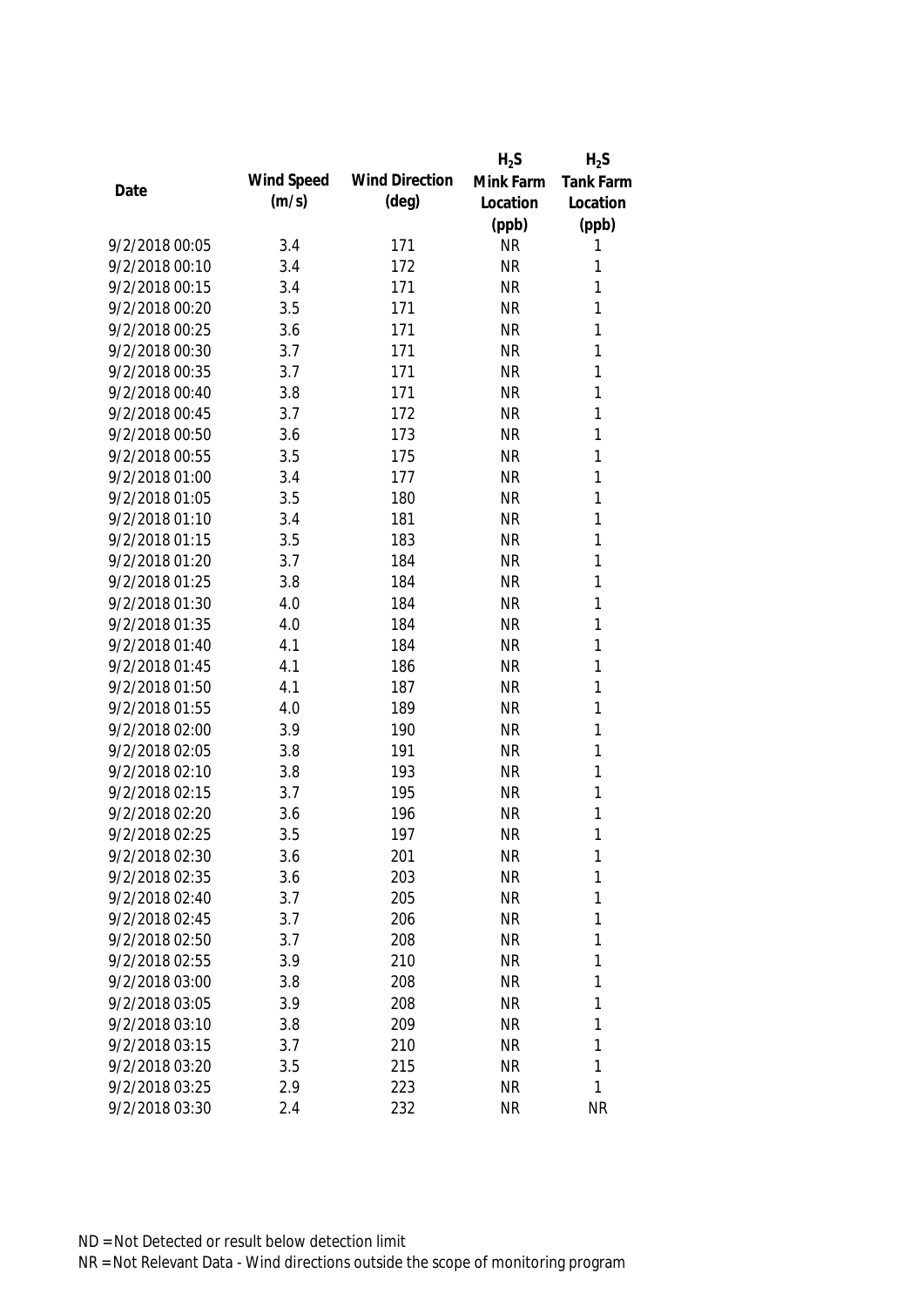|                |            |                       | $H_2S$       | $H_2S$           |
|----------------|------------|-----------------------|--------------|------------------|
|                | Wind Speed | <b>Wind Direction</b> | Mink Farm    | <b>Tank Farm</b> |
| Date           | (m/s)      | $(\text{deg})$        | Location     | Location         |
|                |            |                       | (ppb)        | (ppb)            |
| 9/2/2018 03:35 | 1.9        | 253                   | <b>NR</b>    | <b>NR</b>        |
| 9/2/2018 03:40 | 1.6        | 298                   | <b>NR</b>    | <b>NR</b>        |
| 9/2/2018 03:45 | 1.1        | 324                   | <b>NR</b>    | <b>NR</b>        |
| 9/2/2018 03:50 | 1.3        | 354                   | <b>NR</b>    | <b>NR</b>        |
| 9/2/2018 03:55 | 1.4        | 11                    | 1            | <b>NR</b>        |
| 9/2/2018 04:00 | 1.7        | 15                    | $\mathbf{1}$ | <b>NR</b>        |
| 9/2/2018 04:05 | 2.0        | 17                    | $\mathbf{1}$ | <b>NR</b>        |
| 9/2/2018 04:10 | 2.1        | 18                    | $\mathbf{1}$ | <b>NR</b>        |
| 9/2/2018 04:15 | 2.4        | 33                    | $\mathbf{1}$ | <b>NR</b>        |
| 9/2/2018 04:20 | 2.2        | 32                    | $\mathbf{1}$ | <b>NR</b>        |
| 9/2/2018 04:25 | 2.3        | 29                    | <b>ND</b>    | <b>NR</b>        |
| 9/2/2018 04:30 | 2.2        | 33                    | <b>NR</b>    | <b>NR</b>        |
| 9/2/2018 04:35 | 1.8        | 44                    | <b>NR</b>    | <b>NR</b>        |
| 9/2/2018 04:40 | 1.6        | 56                    | <b>NR</b>    | <b>NR</b>        |
| 9/2/2018 04:45 | 1.5        | 60                    | <b>NR</b>    | <b>NR</b>        |
| 9/2/2018 04:50 | 1.6        | 80                    | <b>NR</b>    | <b>NR</b>        |
| 9/2/2018 04:55 | 1.6        | 101                   | <b>NR</b>    | <b>NR</b>        |
| 9/2/2018 05:00 | 1.8        | 110                   | <b>NR</b>    | <b>NR</b>        |
| 9/2/2018 05:05 | 2.1        | 110                   | <b>NR</b>    | <b>NR</b>        |
| 9/2/2018 05:10 | 2.4        | 115                   | <b>NR</b>    | <b>NR</b>        |
| 9/2/2018 05:15 | 2.7        | 119                   | <b>NR</b>    | <b>NR</b>        |
| 9/2/2018 05:20 | 2.8        | 121                   | <b>NR</b>    | <b>NR</b>        |
| 9/2/2018 05:25 | 2.9        | 123                   | <b>NR</b>    | <b>NR</b>        |
| 9/2/2018 05:30 | 2.9        | 124                   | <b>NR</b>    | <b>NR</b>        |
| 9/2/2018 05:35 | 2.9        | 124                   | <b>NR</b>    | <b>NR</b>        |
| 9/2/2018 05:40 | 2.9        | 126                   | <b>NR</b>    | <b>NR</b>        |
| 9/2/2018 05:45 | 2.9        | 128                   | <b>NR</b>    | <b>NR</b>        |
| 9/2/2018 05:50 | 2.9        | 131                   | <b>NR</b>    | <b>NR</b>        |
| 9/2/2018 05:55 | 2.9        | 132                   | <b>NR</b>    | <b>NR</b>        |
| 9/2/2018 06:00 | 2.9        | 134                   | <b>NR</b>    | <b>NR</b>        |
| 9/2/2018 06:05 | 2.9        | 136                   | <b>NR</b>    | <b>NR</b>        |
| 9/2/2018 06:10 | 3.0        | 137                   | <b>NR</b>    | <b>NR</b>        |
| 9/2/2018 06:15 | 3.0        | 138                   | <b>NR</b>    | <b>NR</b>        |
| 9/2/2018 06:20 | 3.0        | 138                   | <b>NR</b>    | <b>NR</b>        |
| 9/2/2018 06:25 | 3.1        | 138                   | <b>NR</b>    | <b>NR</b>        |
| 9/2/2018 06:30 | 3.2        | 139                   | <b>NR</b>    | <b>NR</b>        |
| 9/2/2018 06:35 | 3.2        | 138                   | <b>NR</b>    | <b>NR</b>        |
| 9/2/2018 06:40 | 3.2        | 139                   | <b>NR</b>    | <b>NR</b>        |
| 9/2/2018 06:45 | 3.3        | 139                   | <b>NR</b>    | <b>NR</b>        |
| 9/2/2018 06:50 | 3.2        | 140                   | <b>NR</b>    | <b>NR</b>        |
| 9/2/2018 06:55 | 3.1        | 141                   | <b>NR</b>    | <b>NR</b>        |
| 9/2/2018 07:00 | 3.1        | 142                   | <b>NR</b>    | <b>NR</b>        |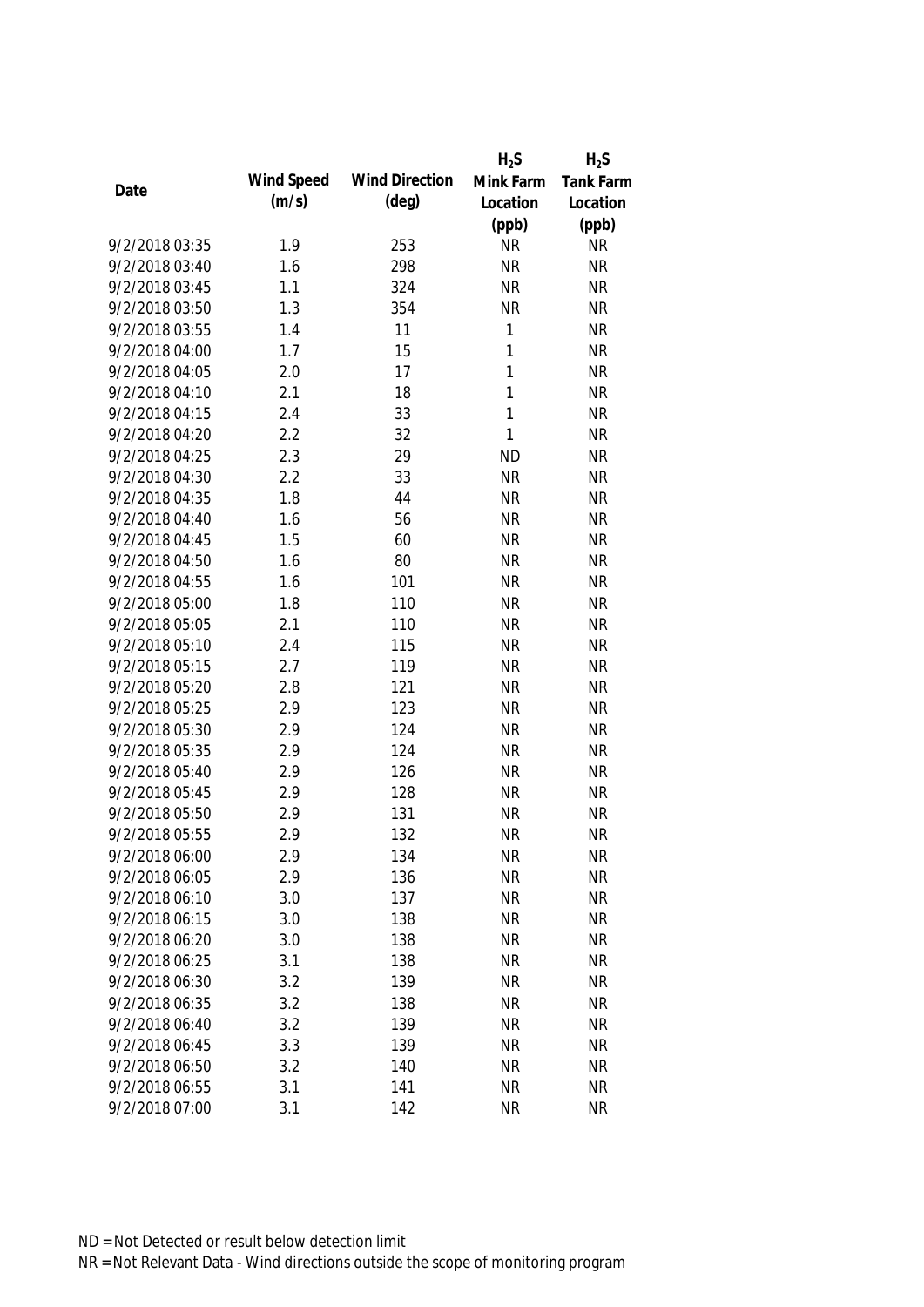|                |            |                       | $H_2S$    | $H_2S$       |
|----------------|------------|-----------------------|-----------|--------------|
| Date           | Wind Speed | <b>Wind Direction</b> | Mink Farm | Tank Farm    |
|                | (m/s)      | $(\text{deg})$        | Location  | Location     |
|                |            |                       | (ppb)     | (ppb)        |
| 9/2/2018 07:05 | 3.1        | 144                   | <b>NR</b> | <b>NR</b>    |
| 9/2/2018 07:10 | 3.1        | 146                   | <b>NR</b> | <b>NR</b>    |
| 9/2/2018 07:15 | 3.1        | 148                   | <b>NR</b> | <b>NR</b>    |
| 9/2/2018 07:20 | 3.3        | 150                   | <b>NR</b> | <b>NR</b>    |
| 9/2/2018 07:25 | 3.4        | 152                   | <b>NR</b> | <b>NR</b>    |
| 9/2/2018 07:30 | 3.4        | 154                   | <b>NR</b> | <b>NR</b>    |
| 9/2/2018 07:35 | 3.4        | 156                   | <b>NR</b> | <b>NR</b>    |
| 9/2/2018 07:40 | 3.5        | 157                   | <b>NR</b> | <b>NR</b>    |
| 9/2/2018 07:45 | 3.6        | 159                   | <b>NR</b> | <b>NR</b>    |
| 9/2/2018 07:50 | 3.5        | 159                   | <b>NR</b> | <b>NR</b>    |
| 9/2/2018 07:55 | 3.5        | 160                   | <b>NR</b> | <b>NR</b>    |
| 9/2/2018 08:00 | 3.4        | 162                   | <b>NR</b> | <b>NR</b>    |
| 9/2/2018 08:05 | 3.4        | 163                   | <b>NR</b> | <b>NR</b>    |
| 9/2/2018 08:10 | 3.4        | 164                   | <b>NR</b> | <b>NR</b>    |
| 9/2/2018 08:15 | 3.4        | 165                   | <b>NR</b> | <b>NR</b>    |
| 9/2/2018 08:20 | 3.4        | 167                   | <b>NR</b> | <b>NR</b>    |
| 9/2/2018 08:25 | 3.6        | 168                   | <b>NR</b> | <b>NR</b>    |
| 9/2/2018 08:30 | 3.6        | 168                   | <b>NR</b> | <b>NR</b>    |
| 9/2/2018 08:35 | 3.6        | 170                   | <b>NR</b> | $\mathbf{1}$ |
| 9/2/2018 08:40 | 3.6        | 171                   | <b>NR</b> | $\mathbf{1}$ |
| 9/2/2018 08:45 | 3.6        | 171                   | <b>NR</b> | 1            |
| 9/2/2018 08:50 | 3.6        | 174                   | <b>NR</b> | $\mathbf{1}$ |
| 9/2/2018 08:55 | 3.6        | 179                   | <b>NR</b> | $\mathbf{1}$ |
| 9/2/2018 09:00 | 3.7        | 181                   | <b>NR</b> | $\mathbf{1}$ |
| 9/2/2018 09:05 | 3.8        | 186                   | <b>NR</b> | $\mathbf{1}$ |
| 9/2/2018 09:10 | 3.7        | 191                   | <b>NR</b> | $\mathbf{1}$ |
| 9/2/2018 09:15 | 3.6        | 194                   | <b>NR</b> | 1            |
| 9/2/2018 09:20 | 3.5        | 196                   | <b>NR</b> | $\mathbf{1}$ |
| 9/2/2018 09:25 | 3.5        | 194                   | <b>NR</b> | 1            |
| 9/2/2018 09:30 | 3.4        | 195                   | <b>NR</b> | 1            |
| 9/2/2018 09:35 | 3.4        | 195                   | <b>NR</b> | 1            |
| 9/2/2018 09:40 | 3.5        | 196                   | <b>NR</b> | 1            |
| 9/2/2018 09:45 | 3.6        | 198                   | <b>NR</b> | 1            |
| 9/2/2018 09:50 | 3.8        | 195                   | <b>NR</b> | 1            |
| 9/2/2018 09:55 | 3.8        | 196                   | <b>NR</b> | 1            |
| 9/2/2018 10:00 | 4.0        | 201                   | <b>NR</b> | 1            |
| 9/2/2018 10:05 | 4.2        | 202                   | <b>NR</b> | 1            |
| 9/2/2018 10:10 | 4.2        | 202                   | <b>NR</b> | 1            |
| 9/2/2018 10:15 | 4.4        | 205                   | <b>NR</b> | 1            |
| 9/2/2018 10:20 | 4.6        | 210                   | <b>NR</b> | 1            |
| 9/2/2018 10:25 | 4.5        | 212                   | <b>NR</b> | 1            |
| 9/2/2018 10:30 | 4.4        | 207                   | <b>NR</b> | 1            |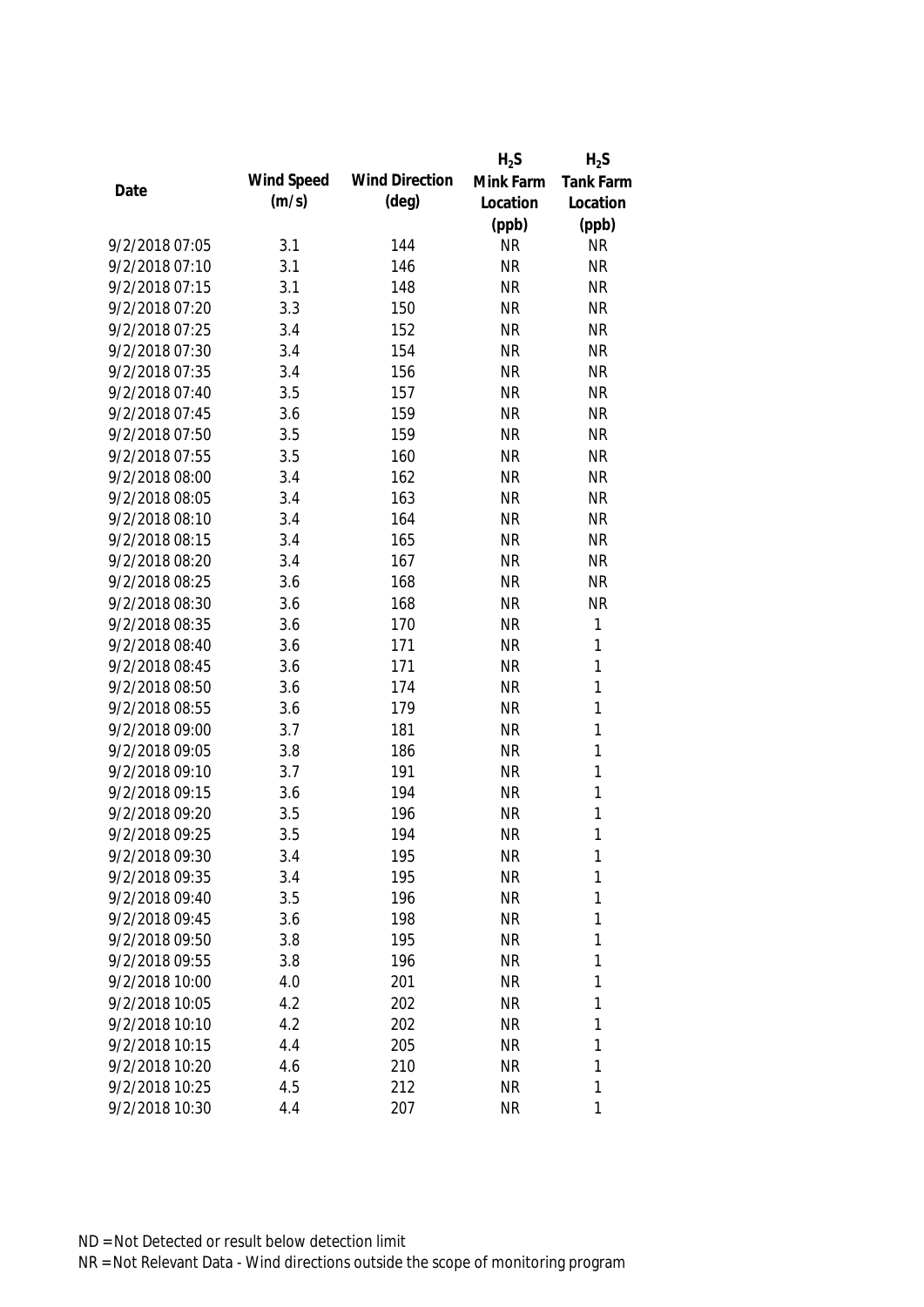|                |            |                       | $H_2S$    | $H_2S$           |
|----------------|------------|-----------------------|-----------|------------------|
| Date           | Wind Speed | <b>Wind Direction</b> | Mink Farm | <b>Tank Farm</b> |
|                | (m/s)      | $(\text{deg})$        | Location  | Location         |
|                |            |                       | (ppb)     | (ppb)            |
| 9/2/2018 10:35 | 4.4        | 205                   | <b>NR</b> | 1                |
| 9/2/2018 10:40 | 4.4        | 202                   | <b>NR</b> | 1                |
| 9/2/2018 10:45 | 4.4        | 198                   | <b>NR</b> | 1                |
| 9/2/2018 10:50 | 4.3        | 195                   | <b>NR</b> | 1                |
| 9/2/2018 10:55 | 4.4        | 198                   | <b>NR</b> | 1                |
| 9/2/2018 11:00 | 4.5        | 198                   | <b>NR</b> | 1                |
| 9/2/2018 11:05 | 4.5        | 201                   | <b>NR</b> | 1                |
| 9/2/2018 11:10 | 4.5        | 202                   | <b>NR</b> | 1                |
| 9/2/2018 11:15 | 4.6        | 207                   | <b>NR</b> | $\mathbf{1}$     |
| 9/2/2018 11:20 | 4.7        | 208                   | <b>NR</b> | 1                |
| 9/2/2018 11:25 | 4.7        | 208                   | <b>NR</b> | 1                |
| 9/2/2018 11:30 | 4.7        | 214                   | <b>NR</b> | 1                |
| 9/2/2018 11:35 | 4.8        | 214                   | <b>NR</b> | 1                |
| 9/2/2018 11:40 | 4.9        | 215                   | <b>NR</b> | 1                |
| 9/2/2018 11:45 | 4.8        | 213                   | <b>NR</b> | $\mathbf{1}$     |
| 9/2/2018 11:50 | 5.0        | 214                   | <b>NR</b> | $\mathbf{1}$     |
| 9/2/2018 11:55 | 5.3        | 215                   | <b>NR</b> | 1                |
| 9/2/2018 12:00 | 5.4        | 213                   | <b>NR</b> | $\mathbf{1}$     |
| 9/2/2018 12:05 | 5.5        | 215                   | <b>NR</b> | $\mathbf{1}$     |
| 9/2/2018 12:10 | 5.8        | 216                   | <b>NR</b> | $\mathbf{1}$     |
| 9/2/2018 12:15 | 5.7        | 216                   | <b>NR</b> | 1                |
| 9/2/2018 12:20 | 5.6        | 210                   | <b>NR</b> | 1                |
| 9/2/2018 12:25 | 5.3        | 207                   | <b>NR</b> | 1                |
| 9/2/2018 12:30 | 5.3        | 203                   | <b>NR</b> | 1                |
| 9/2/2018 12:35 | 5.3        | 201                   | <b>NR</b> | 1                |
| 9/2/2018 12:40 | 5.3        | 201                   | <b>NR</b> | 1                |
| 9/2/2018 12:45 | 5.4        | 202                   | <b>NR</b> | 1                |
| 9/2/2018 12:50 | 5.3        | 206                   | <b>NR</b> | 1                |
| 9/2/2018 12:55 | 5.3        | 207                   | <b>NR</b> | 1                |
| 9/2/2018 13:00 | 5.1        | 208                   | <b>NR</b> | 1                |
| 9/2/2018 13:05 | 5.0        | 207                   | <b>NR</b> | 1                |
| 9/2/2018 13:10 | 4.9        | 203                   | <b>NR</b> | 1                |
| 9/2/2018 13:15 | 5.0        | 204                   | <b>NR</b> | 1                |
| 9/2/2018 13:20 | 5.0        | 204                   | <b>NR</b> | 1                |
| 9/2/2018 13:25 | 5.0        | 203                   | <b>NR</b> | 1                |
| 9/2/2018 13:30 | 5.4        | 204                   | <b>NR</b> | 1                |
| 9/2/2018 13:35 | 5.4        | 204                   | <b>NR</b> | 1                |
| 9/2/2018 13:40 | 5.4        | 206                   | <b>NR</b> | 1                |
| 9/2/2018 13:45 | 5.4        | 205                   | <b>NR</b> | 1                |
| 9/2/2018 13:50 | 5.5        | 202                   | <b>NR</b> | 1                |
| 9/2/2018 13:55 | 5.6        | 202                   | <b>NR</b> | 1                |
| 9/2/2018 14:00 | 5.4        | 204                   | <b>NR</b> | 1                |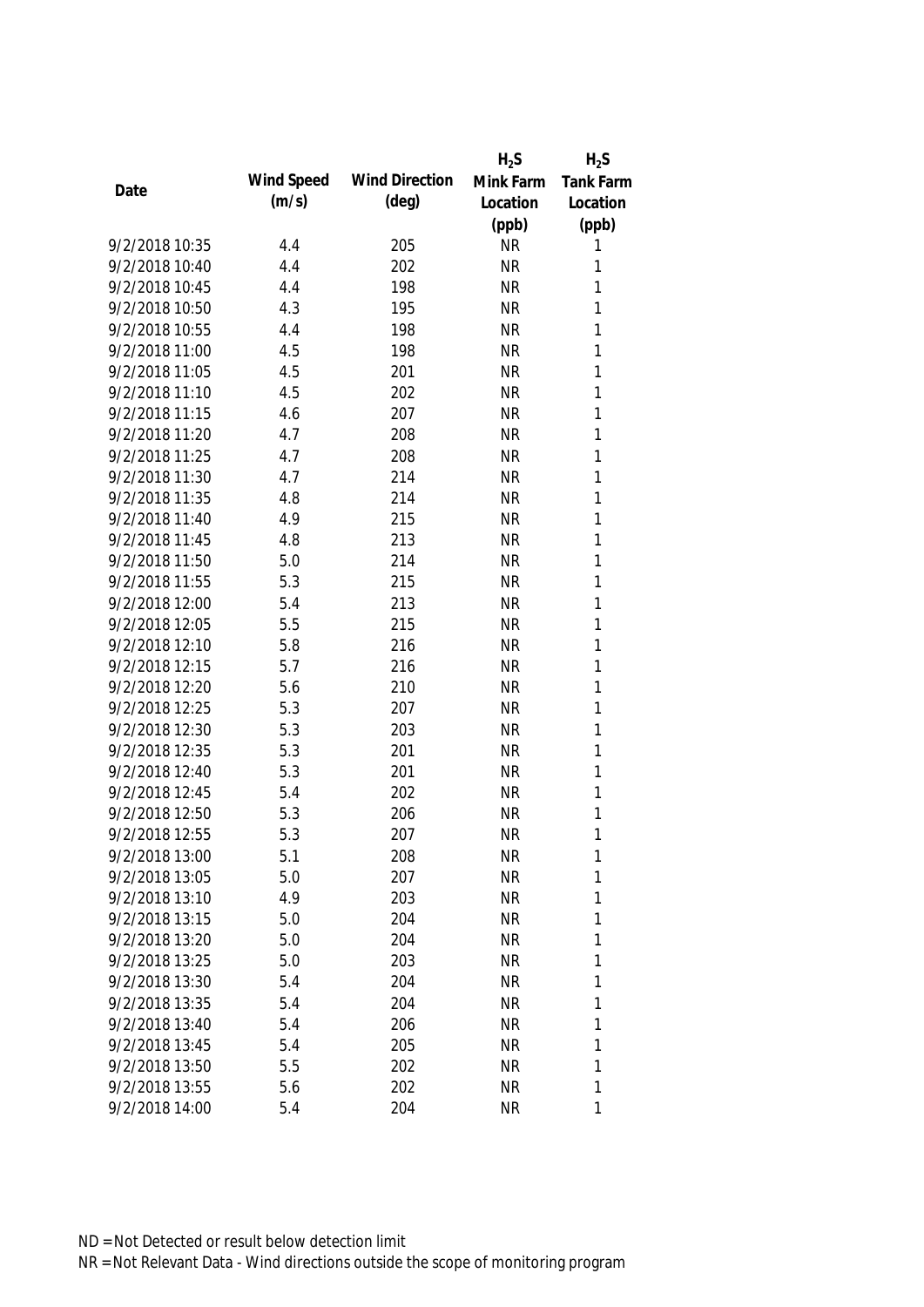|                |            |                       | $H_2S$    | $H_2S$           |
|----------------|------------|-----------------------|-----------|------------------|
| Date           | Wind Speed | <b>Wind Direction</b> | Mink Farm | <b>Tank Farm</b> |
|                | (m/s)      | $(\text{deg})$        | Location  | Location         |
|                |            |                       | (ppb)     | (ppb)            |
| 9/2/2018 14:05 | 5.6        | 205                   | <b>NR</b> | 1                |
| 9/2/2018 14:10 | 5.8        | 207                   | <b>NR</b> | 1                |
| 9/2/2018 14:15 | 5.8        | 209                   | <b>NR</b> | 1                |
| 9/2/2018 14:20 | 5.6        | 211                   | <b>NR</b> | 1                |
| 9/2/2018 14:25 | 5.4        | 212                   | <b>NR</b> | 1                |
| 9/2/2018 14:30 | 5.6        | 211                   | <b>NR</b> | 1                |
| 9/2/2018 14:35 | 5.4        | 210                   | <b>NR</b> | 1                |
| 9/2/2018 14:40 | 5.3        | 208                   | <b>NR</b> | 1                |
| 9/2/2018 14:45 | 5.2        | 205                   | <b>NR</b> | $\mathbf{1}$     |
| 9/2/2018 14:50 | 5.4        | 206                   | <b>NR</b> | 1                |
| 9/2/2018 14:55 | 5.5        | 205                   | <b>NR</b> | 1                |
| 9/2/2018 15:00 | 5.3        | 204                   | <b>NR</b> | 1                |
| 9/2/2018 15:05 | 5.4        | 205                   | <b>NR</b> | 1                |
| 9/2/2018 15:10 | 5.2        | 205                   | <b>NR</b> | 1                |
| 9/2/2018 15:15 | 5.0        | 204                   | <b>NR</b> | $\mathbf{1}$     |
| 9/2/2018 15:20 | 5.1        | 202                   | <b>NR</b> | $\mathbf{1}$     |
| 9/2/2018 15:25 | 5.2        | 203                   | <b>NR</b> | 1                |
| 9/2/2018 15:30 | 5.2        | 203                   | <b>NR</b> | $\mathbf{1}$     |
| 9/2/2018 15:35 | 5.2        | 201                   | <b>NR</b> | $\mathbf{1}$     |
| 9/2/2018 15:40 | 5.2        | 203                   | <b>NR</b> | $\mathbf{1}$     |
| 9/2/2018 15:45 | 5.3        | 205                   | <b>NR</b> | 1                |
| 9/2/2018 15:50 | 5.3        | 206                   | <b>NR</b> | 1                |
| 9/2/2018 15:55 | 5.2        | 206                   | <b>NR</b> | 1                |
| 9/2/2018 16:00 | 5.3        | 208                   | <b>NR</b> | 1                |
| 9/2/2018 16:05 | 5.3        | 210                   | <b>NR</b> | 1                |
| 9/2/2018 16:10 | 5.3        | 207                   | <b>NR</b> | 1                |
| 9/2/2018 16:15 | 5.4        | 207                   | <b>NR</b> | 1                |
| 9/2/2018 16:20 | 5.6        | 208                   | <b>NR</b> | 1                |
| 9/2/2018 16:25 | 5.9        | 210                   | <b>NR</b> | 1                |
| 9/2/2018 16:30 | 5.6        | 207                   | <b>NR</b> | 1                |
| 9/2/2018 16:35 | 5.6        | 205                   | <b>NR</b> | 1                |
| 9/2/2018 16:40 | 5.7        | 203                   | <b>NR</b> | 1                |
| 9/2/2018 16:45 | 5.6        | 201                   | <b>NR</b> | 1                |
| 9/2/2018 16:50 | 5.4        | 199                   | <b>NR</b> | 1                |
| 9/2/2018 16:55 | 5.2        | 195                   | <b>NR</b> | 1                |
| 9/2/2018 17:00 | 5.3        | 195                   | <b>NR</b> | 1                |
| 9/2/2018 17:05 | 5.1        | 196                   | <b>NR</b> | 1                |
| 9/2/2018 17:10 | 4.9        | 199                   | <b>NR</b> | 1                |
| 9/2/2018 17:15 | 4.9        | 202                   | <b>NR</b> | 1                |
| 9/2/2018 17:20 | 5.0        | 204                   | <b>NR</b> | 1                |
| 9/2/2018 17:25 | 5.0        | 207                   | <b>NR</b> | 1                |
| 9/2/2018 17:30 | 5.0        | 207                   | <b>NR</b> | 1                |
|                |            |                       |           |                  |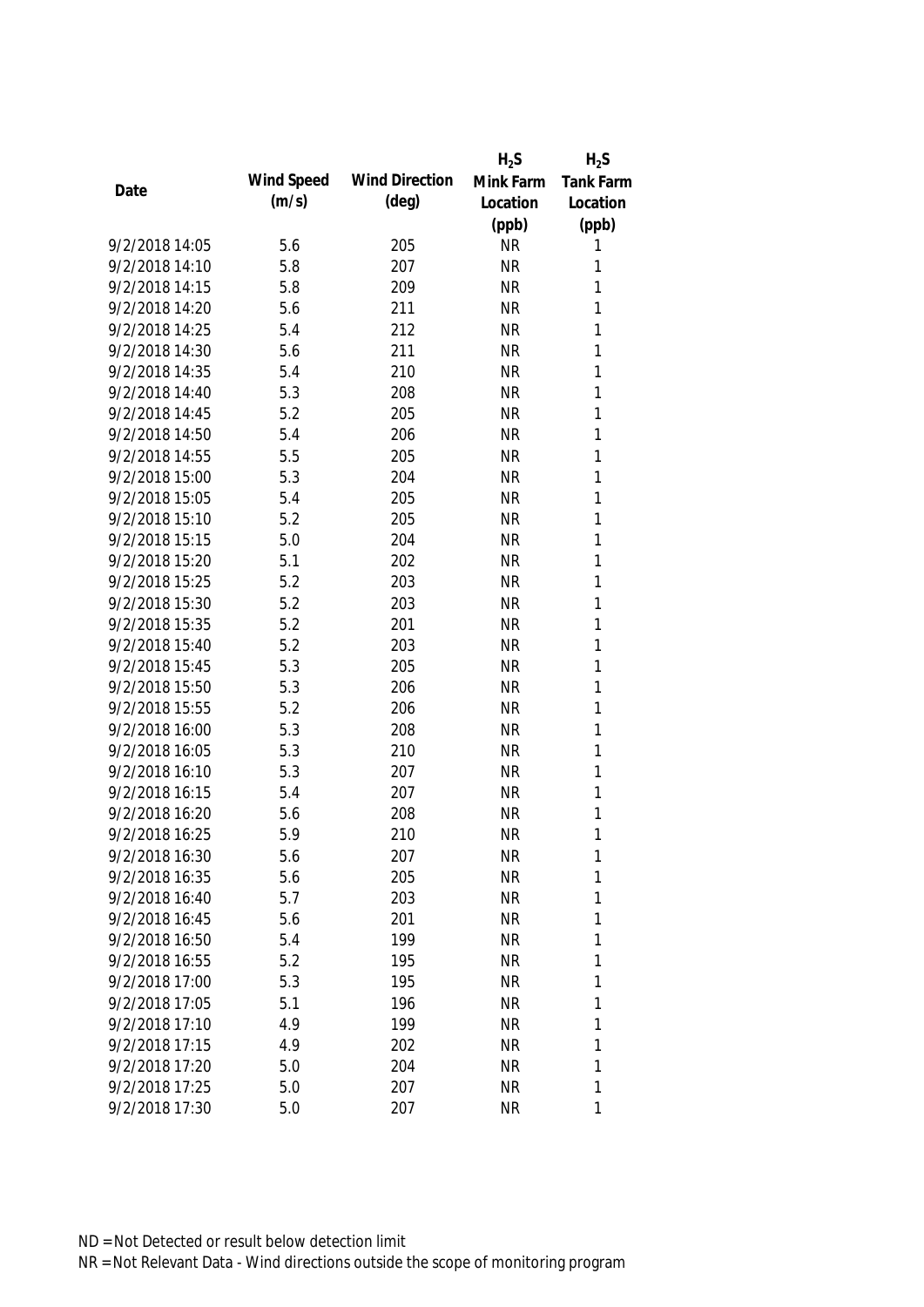|                |            |                       | $H_2S$    | $H_2S$           |
|----------------|------------|-----------------------|-----------|------------------|
| Date           | Wind Speed | <b>Wind Direction</b> | Mink Farm | <b>Tank Farm</b> |
|                | (m/s)      | $(\text{deg})$        | Location  | Location         |
|                |            |                       | (ppb)     | (ppb)            |
| 9/2/2018 17:35 | 5.5        | 209                   | <b>NR</b> | 1                |
| 9/2/2018 17:40 | 5.6        | 210                   | <b>NR</b> | 1                |
| 9/2/2018 17:45 | 5.6        | 209                   | <b>NR</b> | 1                |
| 9/2/2018 17:50 | 5.7        | 208                   | <b>NR</b> | 1                |
| 9/2/2018 17:55 | 5.7        | 208                   | <b>NR</b> | 1                |
| 9/2/2018 18:00 | 5.8        | 209                   | <b>NR</b> | 1                |
| 9/2/2018 18:05 | 5.7        | 208                   | <b>NR</b> | 1                |
| 9/2/2018 18:10 | 5.6        | 208                   | <b>NR</b> | 1                |
| 9/2/2018 18:15 | 5.7        | 210                   | <b>NR</b> | $\mathbf{1}$     |
| 9/2/2018 18:20 | 5.7        | 210                   | <b>NR</b> | 1                |
| 9/2/2018 18:25 | 5.8        | 211                   | <b>NR</b> | 1                |
| 9/2/2018 18:30 | 5.7        | 211                   | <b>NR</b> | 1                |
| 9/2/2018 18:35 | 5.4        | 210                   | <b>NR</b> | 1                |
| 9/2/2018 18:40 | 5.4        | 211                   | <b>NR</b> | 1                |
| 9/2/2018 18:45 | 5.4        | 210                   | <b>NR</b> | $\mathbf{1}$     |
| 9/2/2018 18:50 | 5.3        | 211                   | <b>NR</b> | $\mathbf{1}$     |
| 9/2/2018 18:55 | 4.9        | 211                   | <b>NR</b> | 1                |
| 9/2/2018 19:00 | 4.9        | 210                   | <b>NR</b> | $\mathbf{1}$     |
| 9/2/2018 19:05 | 5.0        | 211                   | <b>NR</b> | $\mathbf{1}$     |
| 9/2/2018 19:10 | 5.0        | 210                   | <b>NR</b> | $\mathbf{1}$     |
| 9/2/2018 19:15 | 4.8        | 209                   | <b>NR</b> | 1                |
| 9/2/2018 19:20 | 4.6        | 208                   | <b>NR</b> | 1                |
| 9/2/2018 19:25 | 4.7        | 208                   | <b>NR</b> | 1                |
| 9/2/2018 19:30 | 4.6        | 208                   | <b>NR</b> | 1                |
| 9/2/2018 19:35 | 4.5        | 208                   | <b>NR</b> | 1                |
| 9/2/2018 19:40 | 4.3        | 207                   | <b>NR</b> | 1                |
| 9/2/2018 19:45 | 4.3        | 207                   | <b>NR</b> | 1                |
| 9/2/2018 19:50 | 4.3        | 207                   | <b>NR</b> | 1                |
| 9/2/2018 19:55 | 4.2        | 205                   | <b>NR</b> | 1                |
| 9/2/2018 20:00 | 4.0        | 204                   | <b>NR</b> | 1                |
| 9/2/2018 20:05 | 3.8        | 203                   | <b>NR</b> | 1                |
| 9/2/2018 20:10 | 3.8        | 202                   | <b>NR</b> | 1                |
| 9/2/2018 20:15 | 3.7        | 203                   | <b>NR</b> | 1                |
| 9/2/2018 20:20 | 3.7        | 201                   | <b>NR</b> | 1                |
| 9/2/2018 20:25 | 3.6        | 202                   | <b>NR</b> | 1                |
| 9/2/2018 20:30 | 3.7        | 202                   | <b>NR</b> | 1                |
| 9/2/2018 20:35 | 3.7        | 201                   | <b>NR</b> | 1                |
| 9/2/2018 20:40 | 3.7        | 201                   | <b>NR</b> | 1                |
| 9/2/2018 20:45 | 3.6        | 199                   | <b>NR</b> | 1                |
| 9/2/2018 20:50 | 3.5        | 197                   | <b>NR</b> | 1                |
| 9/2/2018 20:55 | 3.5        | 195                   | <b>NR</b> | 1                |
| 9/2/2018 21:00 | 3.3        | 192                   | <b>NR</b> | 1                |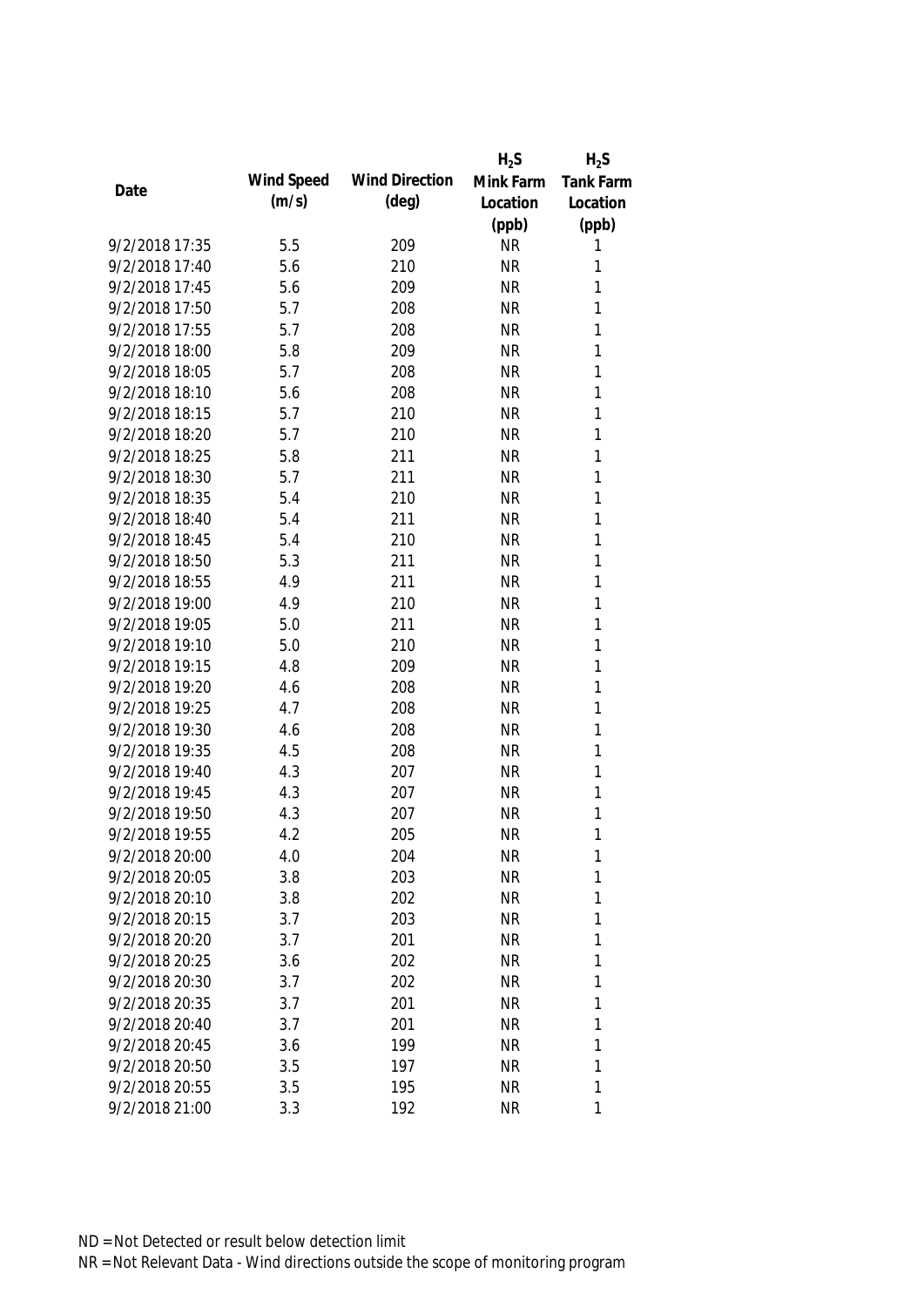|                |            |                       | $H_2S$    | $H_2S$           |
|----------------|------------|-----------------------|-----------|------------------|
| Date           | Wind Speed | <b>Wind Direction</b> | Mink Farm | <b>Tank Farm</b> |
|                | (m/s)      | $(\text{deg})$        | Location  | Location         |
|                |            |                       | (ppb)     | (ppb)            |
| 9/2/2018 21:05 | 3.2        | 189                   | <b>NR</b> | 1                |
| 9/2/2018 21:10 | 3.1        | 186                   | <b>NR</b> | 1                |
| 9/2/2018 21:15 | 3.1        | 185                   | <b>NR</b> | 1                |
| 9/2/2018 21:20 | 3.1        | 185                   | <b>NR</b> | 1                |
| 9/2/2018 21:25 | 3.1        | 185                   | <b>NR</b> | 1                |
| 9/2/2018 21:30 | 3.2        | 187                   | <b>NR</b> | 1                |
| 9/2/2018 21:35 | 3.3        | 189                   | <b>NR</b> | 1                |
| 9/2/2018 21:40 | 3.4        | 191                   | <b>NR</b> | 1                |
| 9/2/2018 21:45 | 3.3        | 192                   | <b>NR</b> | 1                |
| 9/2/2018 21:50 | 3.3        | 191                   | <b>NR</b> | 1                |
| 9/2/2018 21:55 | 3.2        | 190                   | <b>NR</b> | 1                |
| 9/2/2018 22:00 | 3.2        | 188                   | <b>NR</b> | 1                |
| 9/2/2018 22:05 | 3.2        | 187                   | <b>NR</b> | 1                |
| 9/2/2018 22:10 | 3.2        | 186                   | <b>NR</b> | 1                |
| 9/2/2018 22:15 | 3.3        | 185                   | <b>NR</b> | 1                |
| 9/2/2018 22:20 | 3.3        | 185                   | <b>NR</b> | 1                |
| 9/2/2018 22:25 | 3.3        | 185                   | <b>NR</b> | 1                |
| 9/2/2018 22:30 | 3.3        | 184                   | <b>NR</b> | 1                |
| 9/2/2018 22:35 | 3.3        | 183                   | <b>NR</b> | $\overline{2}$   |
| 9/2/2018 22:40 | 3.3        | 182                   | <b>NR</b> | 1                |
| 9/2/2018 22:45 | 3.4        | 181                   | <b>NR</b> | 1                |
| 9/2/2018 22:50 | 3.4        | 181                   | <b>NR</b> | 1                |
| 9/2/2018 22:55 | 3.4        | 180                   | <b>NR</b> | 1                |
| 9/2/2018 23:00 | 3.5        | 180                   | <b>NR</b> | 1                |
| 9/2/2018 23:05 | 3.6        | 180                   | <b>NR</b> | 1                |
| 9/2/2018 23:10 | 3.6        | 180                   | <b>NR</b> | 1                |
| 9/2/2018 23:15 | 3.8        | 181                   | <b>NR</b> | 1                |
| 9/2/2018 23:20 | 3.9        | 182                   | <b>NR</b> | 1                |
| 9/2/2018 23:25 | 3.9        | 184                   | <b>NR</b> | 1                |
| 9/2/2018 23:30 | 3.9        | 184                   | <b>NR</b> | 1                |
| 9/2/2018 23:35 | 3.9        | 185                   | <b>NR</b> | 1                |
| 9/2/2018 23:40 | 3.8        | 190                   | <b>NR</b> | 1                |
| 9/2/2018 23:45 | 3.5        | 197                   | <b>NR</b> | $\mathbf{1}$     |
| 9/2/2018 23:50 | 3.4        | 205                   | <b>NR</b> | <b>NR</b>        |
| 9/2/2018 23:55 | 3.1        | 220                   | <b>NR</b> | <b>NR</b>        |
| 9/2/2018 24:00 | 2.9        | 244                   | <b>NR</b> | <b>NR</b>        |
| 9/3/2018 00:05 | 2.6        | 265                   | <b>NR</b> | <b>NR</b>        |
| 9/3/2018 00:10 | 2.7        | 269                   | <b>NR</b> | <b>NR</b>        |
| 9/3/2018 00:15 | 2.7        | 259                   | <b>NR</b> | <b>NR</b>        |
| 9/3/2018 00:20 | 2.4        | 263                   | <b>NR</b> | <b>NR</b>        |
| 9/3/2018 00:25 | 2.3        | 273                   | <b>NR</b> | <b>NR</b>        |
| 9/3/2018 00:30 | 2.3        | 275                   | <b>NR</b> | <b>NR</b>        |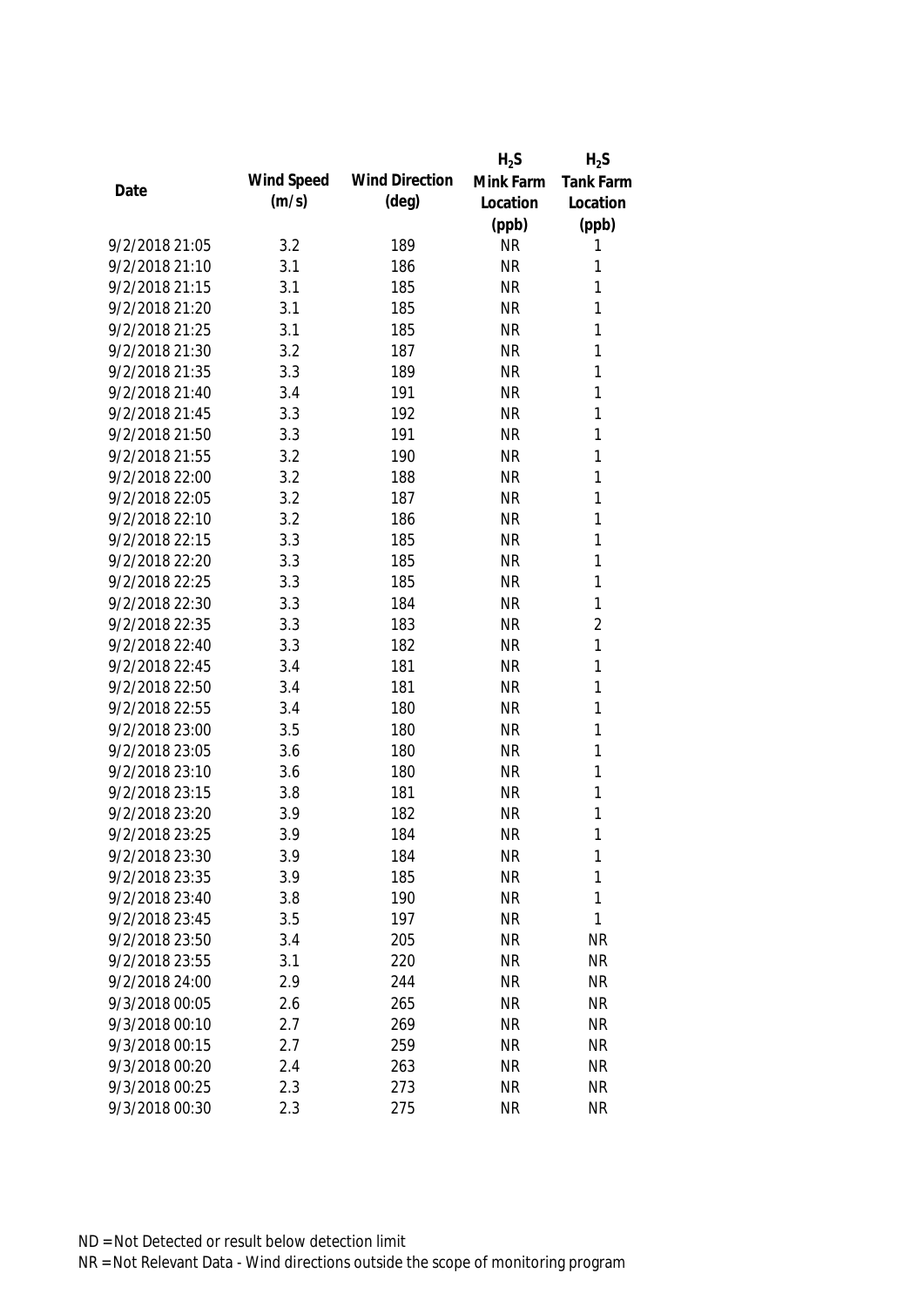|                |            |                       | $H_2S$       | $H_2S$           |
|----------------|------------|-----------------------|--------------|------------------|
| Date           | Wind Speed | <b>Wind Direction</b> | Mink Farm    | <b>Tank Farm</b> |
|                | (m/s)      | $(\text{deg})$        | Location     | Location         |
|                |            |                       | (ppb)        | (ppb)            |
| 9/3/2018 00:35 | 2.2        | 290                   | <b>NR</b>    | <b>NR</b>        |
| 9/3/2018 00:40 | 2.0        | 321                   | <b>NR</b>    | <b>NR</b>        |
| 9/3/2018 00:45 | 1.7        | 339                   | 1            | <b>NR</b>        |
| 9/3/2018 00:50 | 1.7        | 353                   | 1            | <b>NR</b>        |
| 9/3/2018 00:55 | 1.7        | 358                   | 1            | <b>NR</b>        |
| 9/3/2018 01:00 | 1.6        | 3                     | 1            | <b>NR</b>        |
| 9/3/2018 01:05 | 1.7        | $\overline{4}$        | 1            | <b>NR</b>        |
| 9/3/2018 01:10 | 1.6        | 1                     | 1            | <b>NR</b>        |
| 9/3/2018 01:15 | 1.8        | 357                   | 1            | <b>NR</b>        |
| 9/3/2018 01:20 | 2.2        | 349                   | 1            | <b>NR</b>        |
| 9/3/2018 01:25 | 2.3        | 349                   | 1            | <b>NR</b>        |
| 9/3/2018 01:30 | 2.3        | 346                   | 1            | <b>NR</b>        |
| 9/3/2018 01:35 | 2.3        | 344                   | 1            | <b>NR</b>        |
| 9/3/2018 01:40 | 2.4        | 348                   | 1            | <b>NR</b>        |
| 9/3/2018 01:45 | 2.5        | 351                   | 1            | <b>NR</b>        |
| 9/3/2018 01:50 | 2.1        | 358                   | $\mathbf{1}$ | <b>NR</b>        |
| 9/3/2018 01:55 | 2.2        | 1                     | 1            | <b>NR</b>        |
| 9/3/2018 02:00 | 2.3        | 3                     | 1            | <b>NR</b>        |
| 9/3/2018 02:05 | 2.3        | 1                     | 1            | <b>NR</b>        |
| 9/3/2018 02:10 | 2.4        | 359                   | 1            | <b>NR</b>        |
| 9/3/2018 02:15 | 2.5        | 1                     | 1            | <b>NR</b>        |
| 9/3/2018 02:20 | 2.5        | 6                     | 1            | <b>NR</b>        |
| 9/3/2018 02:25 | 2.4        | 11                    | 1            | <b>NR</b>        |
| 9/3/2018 02:30 | 2.2        | 16                    | 1            | <b>NR</b>        |
| 9/3/2018 02:35 | 2.0        | 27                    | 1            | <b>NR</b>        |
| 9/3/2018 02:40 | 1.7        | 32                    | 1            | <b>NR</b>        |
| 9/3/2018 02:45 | 1.6        | 38                    | <b>ND</b>    | <b>NR</b>        |
| 9/3/2018 02:50 | 1.3        | 46                    | <b>NR</b>    | <b>NR</b>        |
| 9/3/2018 02:55 | 1.1        | 45                    | <b>NR</b>    | <b>NR</b>        |
| 9/3/2018 03:00 | 1.1        | 51                    | <b>NR</b>    | <b>NR</b>        |
| 9/3/2018 03:05 | 1.1        | 55                    | <b>NR</b>    | <b>NR</b>        |
| 9/3/2018 03:10 | 1.2        | 69                    | <b>NR</b>    | <b>NR</b>        |
| 9/3/2018 03:15 | 1.3        | 85                    | <b>NR</b>    | <b>NR</b>        |
| 9/3/2018 03:20 | 1.5        | 90                    | <b>NR</b>    | <b>NR</b>        |
| 9/3/2018 03:25 | 1.6        | 100                   | <b>NR</b>    | <b>NR</b>        |
| 9/3/2018 03:30 | 1.7        | 108                   | <b>NR</b>    | <b>NR</b>        |
| 9/3/2018 03:35 | 1.9        | 111                   | <b>NR</b>    | <b>NR</b>        |
| 9/3/2018 03:40 | 1.8        | 109                   | <b>NR</b>    | <b>NR</b>        |
| 9/3/2018 03:45 | 1.8        | 108                   | <b>NR</b>    | <b>NR</b>        |
| 9/3/2018 03:50 | 1.7        | 107                   | <b>NR</b>    | <b>NR</b>        |
| 9/3/2018 03:55 | 1.7        | 107                   | <b>NR</b>    | <b>NR</b>        |
| 9/3/2018 04:00 | 1.6        | 103                   | <b>NR</b>    | <b>NR</b>        |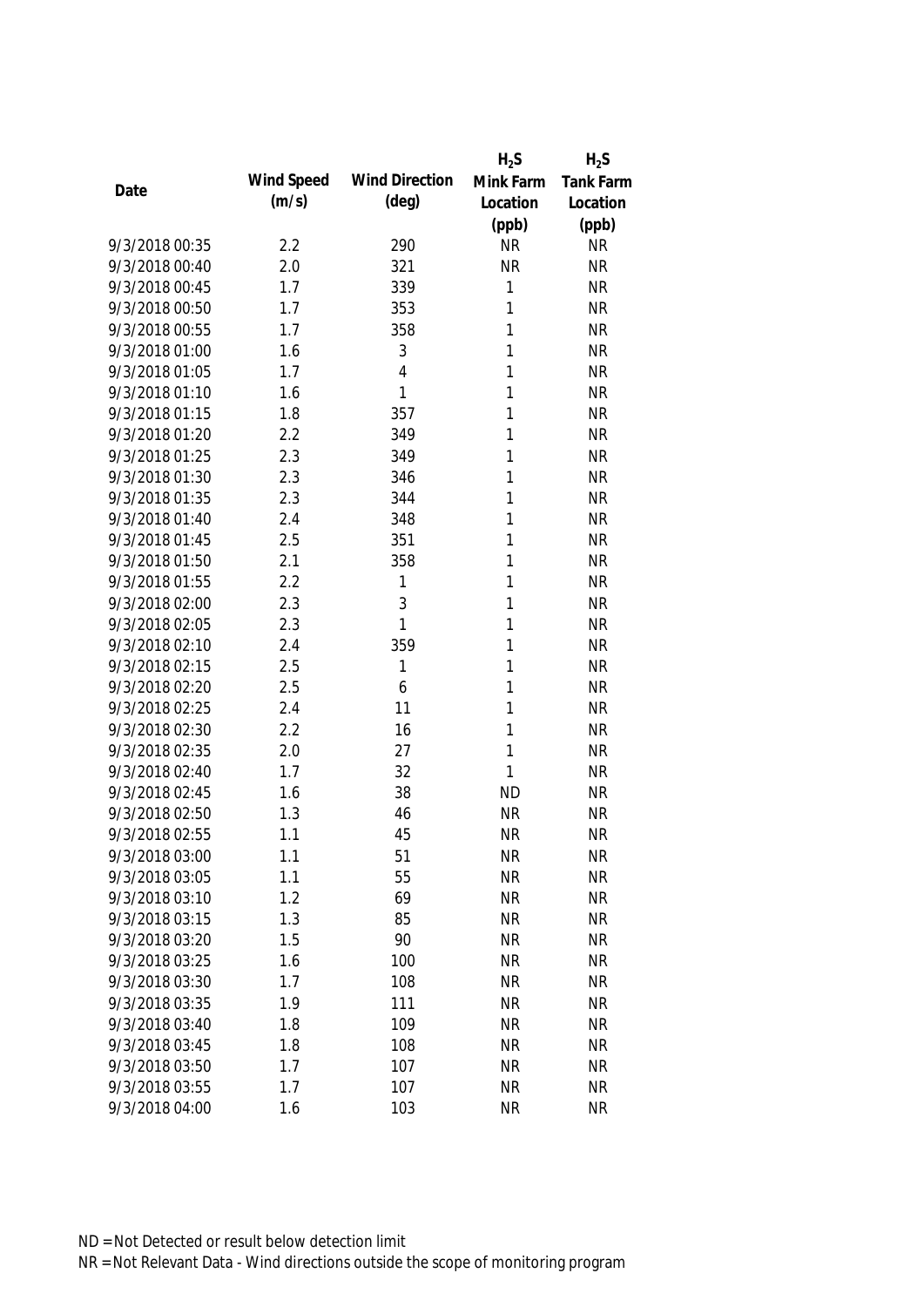|                |            |                       | $H_2S$    | $H_2S$    |
|----------------|------------|-----------------------|-----------|-----------|
|                | Wind Speed | <b>Wind Direction</b> | Mink Farm | Tank Farm |
| Date           | (m/s)      | (deg)                 | Location  | Location  |
|                |            |                       | (ppb)     | (ppb)     |
| 9/3/2018 04:05 | 1.6        | 101                   | <b>NR</b> | <b>NR</b> |
| 9/3/2018 04:10 | 1.8        | 103                   | <b>NR</b> | <b>NR</b> |
| 9/3/2018 04:15 | 1.9        | 104                   | <b>NR</b> | <b>NR</b> |
| 9/3/2018 04:20 | 2.2        | 105                   | <b>NR</b> | <b>NR</b> |
| 9/3/2018 04:25 | 2.3        | 106                   | <b>NR</b> | <b>NR</b> |
| 9/3/2018 04:30 | 2.4        | 109                   | <b>NR</b> | <b>NR</b> |
| 9/3/2018 04:35 | 2.5        | 111                   | <b>NR</b> | <b>NR</b> |
| 9/3/2018 04:40 | 2.5        | 111                   | <b>NR</b> | <b>NR</b> |
| 9/3/2018 04:45 | 2.6        | 111                   | <b>NR</b> | <b>NR</b> |
| 9/3/2018 04:50 | 2.6        | 111                   | <b>NR</b> | <b>NR</b> |
| 9/3/2018 04:55 | 2.7        | 113                   | <b>NR</b> | <b>NR</b> |
| 9/3/2018 05:00 | 2.9        | 115                   | <b>NR</b> | <b>NR</b> |
| 9/3/2018 05:05 | 3.1        | 117                   | <b>NR</b> | <b>NR</b> |
| 9/3/2018 05:10 | 3.4        | 119                   | <b>NR</b> | <b>NR</b> |
| 9/3/2018 05:15 | 3.5        | 122                   | <b>NR</b> | <b>NR</b> |
| 9/3/2018 05:20 | 3.6        | 123                   | <b>NR</b> | <b>NR</b> |
| 9/3/2018 05:25 | 3.6        | 124                   | <b>NR</b> | <b>NR</b> |
| 9/3/2018 05:30 | 3.5        | 126                   | <b>NR</b> | <b>NR</b> |
| 9/3/2018 05:35 | 3.6        | 126                   | <b>NR</b> | <b>NR</b> |
| 9/3/2018 05:40 | 3.5        | 127                   | <b>NR</b> | <b>NR</b> |
| 9/3/2018 05:45 | 3.4        | 128                   | <b>NR</b> | <b>NR</b> |
| 9/3/2018 05:50 | 3.3        | 130                   | <b>NR</b> | <b>NR</b> |
| 9/3/2018 05:55 | 3.3        | 131                   | <b>NR</b> | <b>NR</b> |
| 9/3/2018 06:00 | 3.3        | 130                   | <b>NR</b> | <b>NR</b> |
| 9/3/2018 06:05 | 3.3        | 129                   | <b>NR</b> | <b>NR</b> |
| 9/3/2018 06:10 | 3.2        | 128                   | <b>NR</b> | <b>NR</b> |
| 9/3/2018 06:15 | 3.3        | 126                   | <b>NR</b> | <b>NR</b> |
| 9/3/2018 06:20 | 3.2        | 124                   | <b>NR</b> | <b>NR</b> |
| 9/3/2018 06:25 | 3.1        | 121                   | <b>NR</b> | <b>NR</b> |
| 9/3/2018 06:30 | 3.0        | 120                   | <b>NR</b> | <b>NR</b> |
| 9/3/2018 06:35 | 2.8        | 119                   | <b>NR</b> | <b>NR</b> |
| 9/3/2018 06:40 | 2.7        | 117                   | <b>NR</b> | <b>NR</b> |
| 9/3/2018 06:45 | 2.6        | 116                   | <b>NR</b> | <b>NR</b> |
| 9/3/2018 06:50 | 2.5        | 113                   | <b>NR</b> | <b>NR</b> |
| 9/3/2018 06:55 | 2.3        | 111                   | <b>NR</b> | <b>NR</b> |
| 9/3/2018 07:00 | 2.3        | 108                   | <b>NR</b> | <b>NR</b> |
| 9/3/2018 07:05 | 2.3        | 107                   | <b>NR</b> | <b>NR</b> |
| 9/3/2018 07:10 | 2.1        | 109                   | <b>NR</b> | <b>NR</b> |
| 9/3/2018 07:15 | 2.2        | 110                   | <b>NR</b> | <b>NR</b> |
| 9/3/2018 07:20 | 2.2        | 112                   | <b>NR</b> | <b>NR</b> |
| 9/3/2018 07:25 | 2.3        | 115                   | <b>NR</b> | <b>NR</b> |
| 9/3/2018 07:30 | 2.6        | 118                   | <b>NR</b> | <b>NR</b> |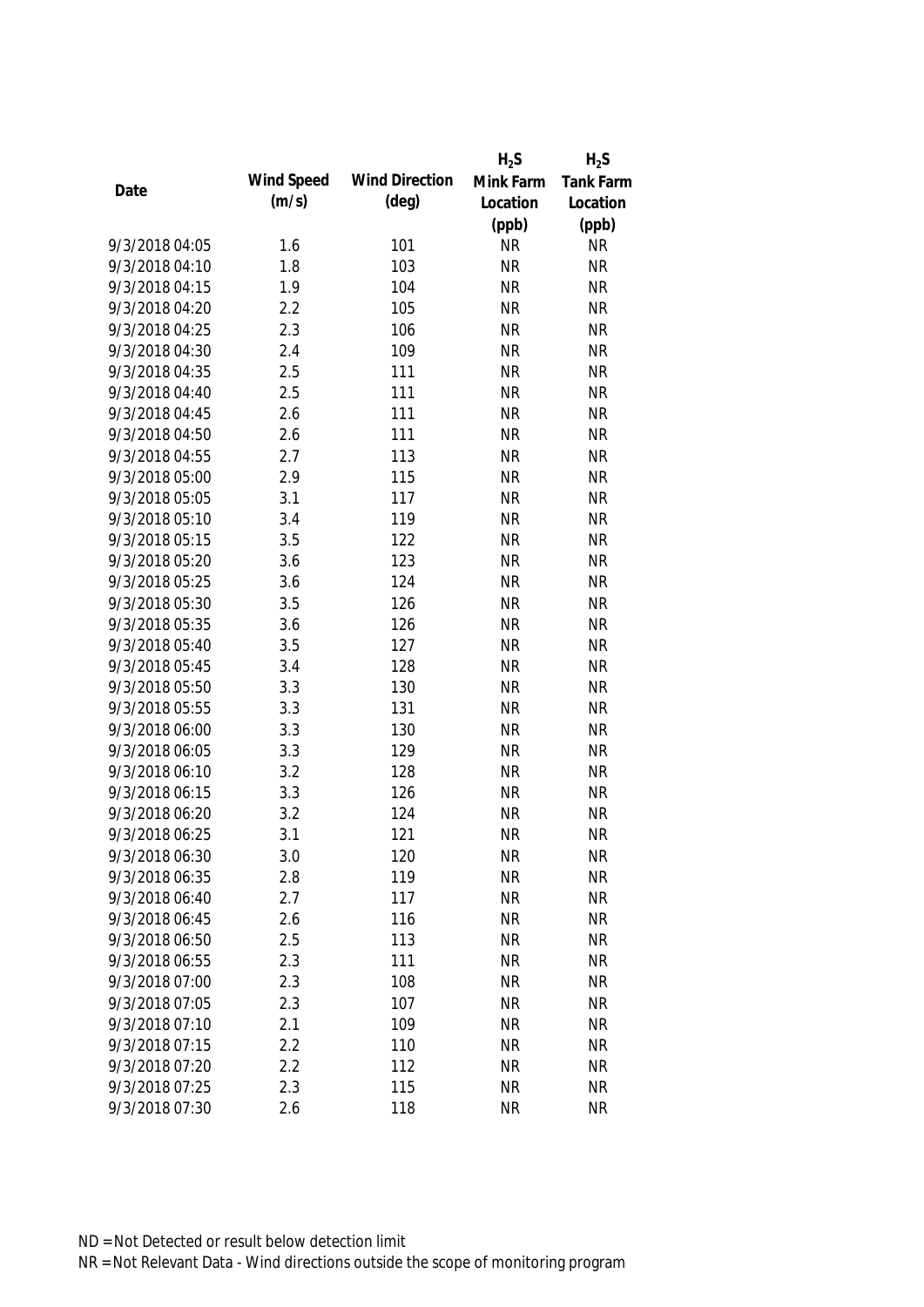|                |            |                       | $H_2S$    | $H_2S$           |
|----------------|------------|-----------------------|-----------|------------------|
| Date           | Wind Speed | <b>Wind Direction</b> | Mink Farm | <b>Tank Farm</b> |
|                | (m/s)      | (deg)                 | Location  | Location         |
|                |            |                       | (ppb)     | (ppb)            |
| 9/3/2018 07:35 | 2.6        | 119                   | <b>NR</b> | <b>NR</b>        |
| 9/3/2018 07:40 | 2.7        | 119                   | <b>NR</b> | <b>NR</b>        |
| 9/3/2018 07:45 | 2.8        | 120                   | <b>NR</b> | <b>NR</b>        |
| 9/3/2018 07:50 | 2.8        | 119                   | <b>NR</b> | <b>NR</b>        |
| 9/3/2018 07:55 | 2.8        | 118                   | <b>NR</b> | <b>NR</b>        |
| 9/3/2018 08:00 | 2.6        | 116                   | <b>NR</b> | <b>NR</b>        |
| 9/3/2018 08:05 | 2.5        | 115                   | <b>NR</b> | <b>NR</b>        |
| 9/3/2018 08:10 | 2.3        | 113                   | <b>NR</b> | <b>NR</b>        |
| 9/3/2018 08:15 | 2.1        | 111                   | <b>NR</b> | <b>NR</b>        |
| 9/3/2018 08:20 | 2.0        | 110                   | <b>NR</b> | <b>NR</b>        |
| 9/3/2018 08:25 | 1.9        | 109                   | <b>NR</b> | <b>NR</b>        |
| 9/3/2018 08:30 | 1.9        | 111                   | <b>NR</b> | <b>NR</b>        |
| 9/3/2018 08:35 | 1.8        | 113                   | <b>NR</b> | <b>NR</b>        |
| 9/3/2018 08:40 | 1.9        | 114                   | <b>NR</b> | <b>NR</b>        |
| 9/3/2018 08:45 | 1.9        | 114                   | <b>NR</b> | <b>NR</b>        |
| 9/3/2018 08:50 | 1.8        | 113                   | <b>NR</b> | <b>NR</b>        |
| 9/3/2018 08:55 | 1.8        | 113                   | <b>NR</b> | <b>NR</b>        |
| 9/3/2018 09:00 | 1.7        | 112                   | <b>NR</b> | <b>NR</b>        |
| 9/3/2018 09:05 | 1.7        | 110                   | <b>NR</b> | <b>NR</b>        |
| 9/3/2018 09:10 | 1.7        | 111                   | <b>NR</b> | <b>NR</b>        |
| 9/3/2018 09:15 | 1.8        | 115                   | <b>NR</b> | <b>NR</b>        |
| 9/3/2018 09:20 | 1.9        | 120                   | <b>NR</b> | <b>NR</b>        |
| 9/3/2018 09:25 | 2.0        | 125                   | <b>NR</b> | <b>NR</b>        |
| 9/3/2018 09:30 | 2.1        | 133                   | <b>NR</b> | <b>NR</b>        |
| 9/3/2018 09:35 | 2.2        | 142                   | <b>NR</b> | <b>NR</b>        |
| 9/3/2018 09:40 | 2.3        | 147                   | <b>NR</b> | <b>NR</b>        |
| 9/3/2018 09:45 | 2.5        | 153                   | <b>NR</b> | <b>NR</b>        |
| 9/3/2018 09:50 | 2.5        | 159                   | <b>NR</b> | <b>NR</b>        |
| 9/3/2018 09:55 | 2.5        | 165                   | <b>NR</b> | <b>NR</b>        |
| 9/3/2018 10:00 | 2.7        | 173                   | <b>NR</b> | 1                |
| 9/3/2018 10:05 | 2.8        | 178                   | <b>NR</b> | 1                |
| 9/3/2018 10:10 | 2.9        | 185                   | <b>NR</b> | 1                |
| 9/3/2018 10:15 | 2.9        | 187                   | <b>NR</b> | 1                |
| 9/3/2018 10:20 | 3.1        | 186                   | <b>NR</b> | 1                |
| 9/3/2018 10:25 | 3.2        | 186                   | <b>NR</b> | 1                |
| 9/3/2018 10:30 | 3.2        | 184                   | <b>NR</b> | $\mathbf{1}$     |
| 9/3/2018 10:35 | 3.1        | 183                   | <b>NR</b> | 1                |
| 9/3/2018 10:40 | 3.1        | 182                   | <b>NR</b> | 1                |
| 9/3/2018 10:45 | 3.2        | 184                   | <b>NR</b> | 1                |
| 9/3/2018 10:50 | 2.9        | 185                   | <b>NR</b> | 1                |
| 9/3/2018 10:55 | 3.0        | 188                   | <b>NR</b> | 1                |
| 9/3/2018 11:00 | 3.2        | 188                   | <b>NR</b> | 1                |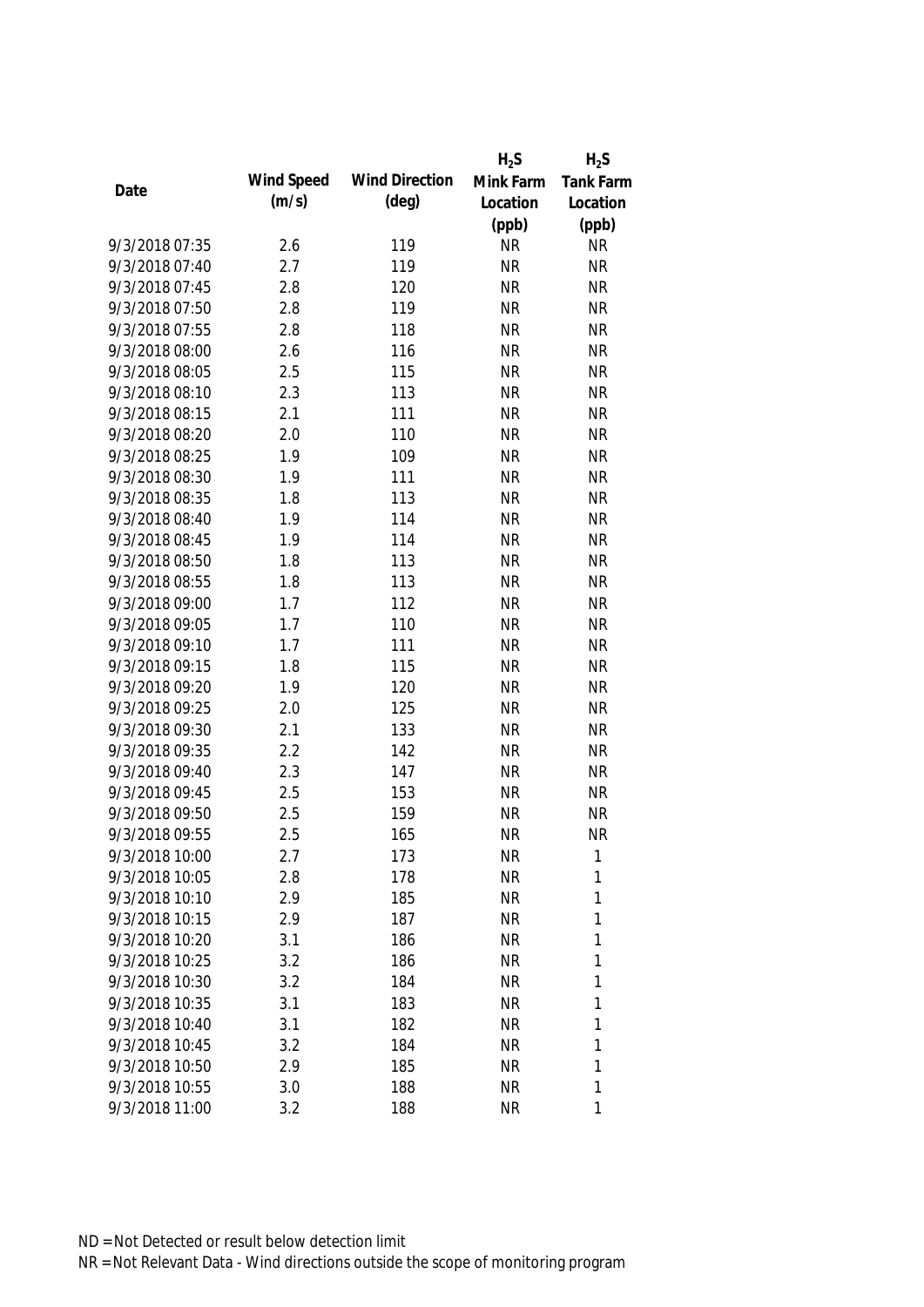|                |            |                       | $H_2S$    | $H_2S$           |
|----------------|------------|-----------------------|-----------|------------------|
|                | Wind Speed | <b>Wind Direction</b> | Mink Farm | <b>Tank Farm</b> |
| Date           | (m/s)      | $(\text{deg})$        | Location  | Location         |
|                |            |                       | (ppb)     | (ppb)            |
| 9/3/2018 11:05 | 3.3        | 187                   | <b>NR</b> | 1                |
| 9/3/2018 11:10 | 3.3        | 185                   | <b>NR</b> | 1                |
| 9/3/2018 11:15 | 3.4        | 185                   | <b>NR</b> | 1                |
| 9/3/2018 11:20 | 3.6        | 187                   | <b>NR</b> | 1                |
| 9/3/2018 11:25 | 3.5        | 190                   | <b>NR</b> | 1                |
| 9/3/2018 11:30 | 3.4        | 189                   | <b>NR</b> | 1                |
| 9/3/2018 11:35 | 3.4        | 188                   | <b>NR</b> | 1                |
| 9/3/2018 11:40 | 3.4        | 188                   | <b>NR</b> | 1                |
| 9/3/2018 11:45 | 3.2        | 184                   | <b>NR</b> | 1                |
| 9/3/2018 11:50 | 3.1        | 188                   | <b>NR</b> | 1                |
| 9/3/2018 11:55 | 3.0        | 184                   | <b>NR</b> | 1                |
| 9/3/2018 12:00 | 3.0        | 184                   | <b>NR</b> | 1                |
| 9/3/2018 12:05 | 3.0        | 181                   | <b>NR</b> | 1                |
| 9/3/2018 12:10 | 3.0        | 182                   | <b>NR</b> | 1                |
| 9/3/2018 12:15 | 2.9        | 184                   | <b>NR</b> | 1                |
| 9/3/2018 12:20 | 3.1        | 178                   | <b>NR</b> | 1                |
| 9/3/2018 12:25 | 3.0        | 180                   | <b>NR</b> | 1                |
| 9/3/2018 12:30 | 2.9        | 179                   | <b>NR</b> | 1                |
| 9/3/2018 12:35 | 2.8        | 181                   | <b>NR</b> | 1                |
| 9/3/2018 12:40 | 2.8        | 176                   | <b>NR</b> | 1                |
| 9/3/2018 12:45 | 2.9        | 173                   | <b>NR</b> | 1                |
| 9/3/2018 12:50 | 2.8        | 171                   | <b>NR</b> | $\mathbf{1}$     |
| 9/3/2018 12:55 | 2.9        | 165                   | <b>NR</b> | <b>NR</b>        |
| 9/3/2018 13:00 | 3.4        | 160                   | <b>NR</b> | <b>NR</b>        |
| 9/3/2018 13:05 | 3.7        | 153                   | <b>NR</b> | <b>NR</b>        |
| 9/3/2018 13:10 | 3.9        | 151                   | <b>NR</b> | <b>NR</b>        |
| 9/3/2018 13:15 | 4.0        | 148                   | <b>NR</b> | <b>NR</b>        |
| 9/3/2018 13:20 | 4.3        | 145                   | <b>NR</b> | <b>NR</b>        |
| 9/3/2018 13:25 | 4.5        | 142                   | <b>NR</b> | <b>NR</b>        |
| 9/3/2018 13:30 | 4.5        | 144                   | <b>NR</b> | <b>NR</b>        |
| 9/3/2018 13:35 | 4.4        | 144                   | <b>NR</b> | <b>NR</b>        |
| 9/3/2018 13:40 | 4.6        | 152                   | <b>NR</b> | <b>NR</b>        |
| 9/3/2018 13:45 | 5.0        | 168                   | <b>NR</b> | <b>NR</b>        |
| 9/3/2018 13:50 | 4.9        | 197                   | <b>NR</b> | <b>NR</b>        |
| 9/3/2018 13:55 | 4.5        | 252                   | <b>NR</b> | <b>NR</b>        |
| 9/3/2018 14:00 | 4.2        | 312                   | <b>NR</b> | <b>NR</b>        |
| 9/3/2018 14:05 | 3.8        | 326                   | <b>NR</b> | <b>NR</b>        |
| 9/3/2018 14:10 | 3.3        | 356                   | <b>NR</b> | <b>NR</b>        |
| 9/3/2018 14:15 | 2.5        | 23                    | <b>NR</b> | <b>NR</b>        |
| 9/3/2018 14:20 | 2.2        | 48                    | <b>NR</b> | <b>NR</b>        |
| 9/3/2018 14:25 | 2.2        | 62                    | <b>NR</b> | <b>NR</b>        |
| 9/3/2018 14:30 | 2.0        | 70                    | <b>NR</b> | <b>NR</b>        |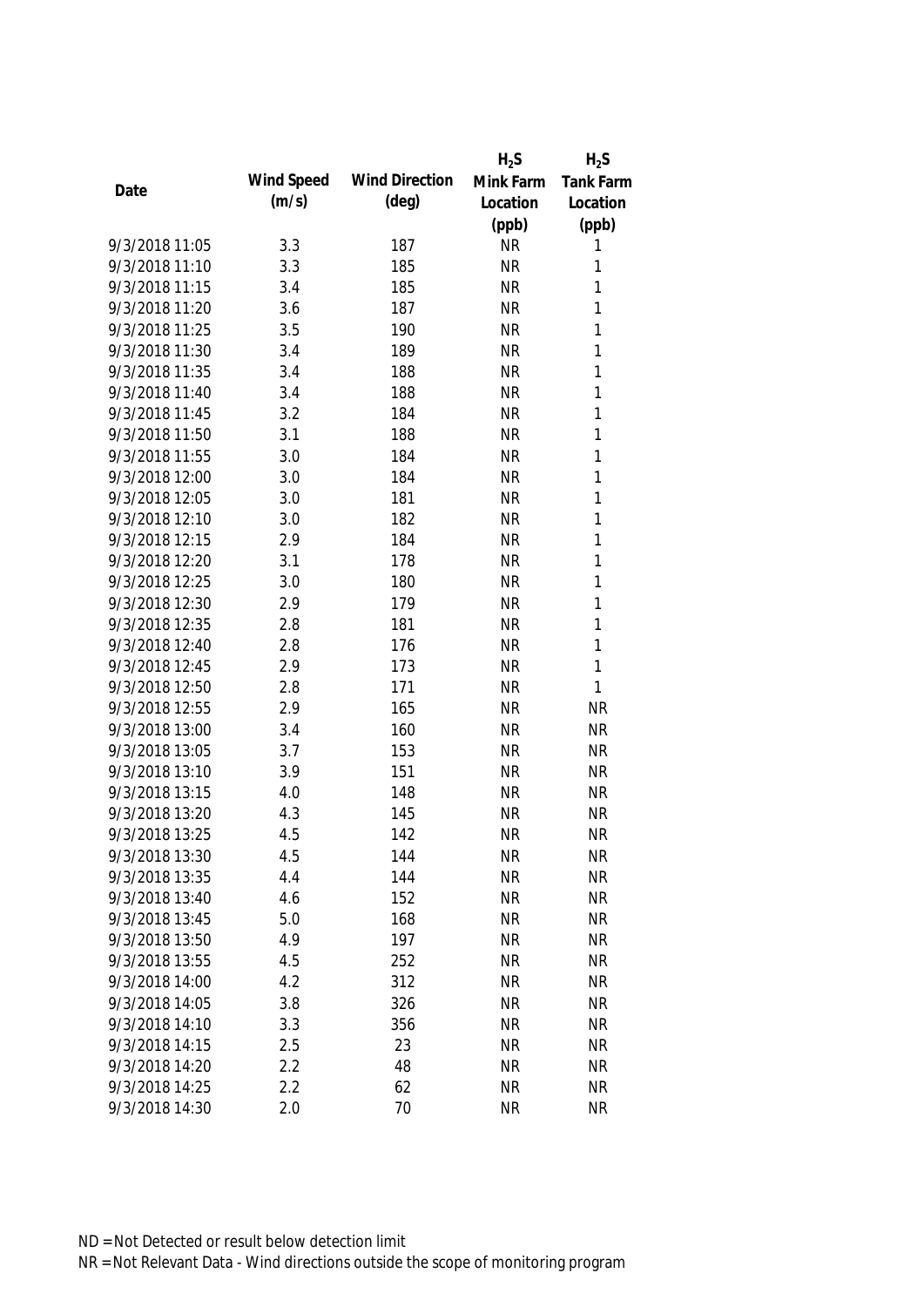|                |            |                       | $H_2S$      | $H_2S$    |
|----------------|------------|-----------------------|-------------|-----------|
|                | Wind Speed | <b>Wind Direction</b> | Mink Farm   | Tank Farm |
| Date           | (m/s)      | $(\text{deg})$        | Location    | Location  |
|                |            |                       | (ppb)       | (ppb)     |
| 9/3/2018 14:35 | 2.2        | 77                    | <b>NR</b>   | <b>NR</b> |
| 9/3/2018 14:40 | 2.1        | 80                    | <b>NR</b>   | <b>NR</b> |
| 9/3/2018 14:45 | 2.1        | 81                    | <b>NR</b>   | <b>NR</b> |
| 9/3/2018 14:50 | 2.0        | 80                    | <b>NR</b>   | <b>NR</b> |
| 9/3/2018 14:55 | 2.0        | 80                    | <b>NR</b>   | <b>NR</b> |
| 9/3/2018 15:00 | 1.8        | 76                    | <b>NR</b>   | <b>NR</b> |
| 9/3/2018 15:05 | 1.9        | 68                    | <b>NR</b>   | <b>NR</b> |
| 9/3/2018 15:10 | 2.0        | 66                    | <b>NR</b>   | <b>NR</b> |
| 9/3/2018 15:15 | 2.0        | 65                    | <b>NR</b>   | <b>NR</b> |
| 9/3/2018 15:20 | 2.0        | 65                    | <b>NR</b>   | <b>NR</b> |
| 9/3/2018 15:25 | 2.0        | 66                    | <b>NR</b>   | <b>NR</b> |
| 9/3/2018 15:30 | 2.0        | 67                    | <b>NR</b>   | <b>NR</b> |
| 9/3/2018 15:35 | 1.9        | 65                    | <b>NR</b>   | <b>NR</b> |
| 9/3/2018 15:40 | 2.0        | 52                    | <b>NR</b>   | <b>NR</b> |
| 9/3/2018 15:45 | 2.1        | 32                    | <b>NR</b>   | <b>NR</b> |
| 9/3/2018 15:50 | 2.3        | 11                    | <b>NR</b>   | <b>NR</b> |
| 9/3/2018 15:55 | 2.4        | 352                   | <b>ND</b>   | <b>NR</b> |
| 9/3/2018 16:00 | 2.6        | 331                   | <b>NR</b>   | <b>NR</b> |
| 9/3/2018 16:05 | 2.6        | 323                   | <b>NR</b>   | <b>NR</b> |
| 9/3/2018 16:10 | 2.5        | 327                   | <b>NR</b>   | <b>NR</b> |
| 9/3/2018 16:15 | 2.5        | 339                   | <b>NR</b>   | <b>NR</b> |
| 9/3/2018 16:20 | 2.5        | 353                   | <b>NR</b>   | <b>NR</b> |
| 9/3/2018 16:25 | 2.6        | 10                    | <b>NR</b>   | <b>NR</b> |
| 9/3/2018 16:30 | 2.9        | 20                    | <b>NR</b>   | <b>NR</b> |
| 9/3/2018 16:35 | 3.2        | 17                    | $\mathbf 1$ | <b>NR</b> |
| 9/3/2018 16:40 | 3.3        | 24                    | 1           | <b>NR</b> |
| 9/3/2018 16:45 | 3.3        | 30                    | 1           | <b>NR</b> |
| 9/3/2018 16:50 | 3.0        | 42                    | <b>NR</b>   | <b>NR</b> |
| 9/3/2018 16:55 | 2.7        | 53                    | <b>NR</b>   | <b>NR</b> |
| 9/3/2018 17:00 | 2.3        | 59                    | <b>NR</b>   | <b>NR</b> |
| 9/3/2018 17:05 | 2.1        | 63                    | <b>NR</b>   | <b>NR</b> |
| 9/3/2018 17:10 | 2.0        | 62                    | <b>NR</b>   | <b>NR</b> |
| 9/3/2018 17:15 | 2.0        | 60                    | <b>NR</b>   | <b>NR</b> |
| 9/3/2018 17:20 | 2.0        | 54                    | <b>NR</b>   | <b>NR</b> |
| 9/3/2018 17:25 | 1.9        | 53                    | <b>NR</b>   | <b>NR</b> |
| 9/3/2018 17:30 | 2.0        | 50                    | <b>NR</b>   | <b>NR</b> |
| 9/3/2018 17:35 | 1.9        | 39                    | <b>NR</b>   | <b>NR</b> |
| 9/3/2018 17:40 | 1.9        | 30                    | <b>NR</b>   | <b>NR</b> |
| 9/3/2018 17:45 | 2.1        | 23                    | <b>NR</b>   | <b>NR</b> |
| 9/3/2018 17:50 | 2.1        | 21                    | 1           | <b>NR</b> |
| 9/3/2018 17:55 | 2.2        | 19                    | 1           | <b>NR</b> |
| 9/3/2018 18:00 | 2.2        | 22                    | <b>NR</b>   | <b>NR</b> |
|                |            |                       |             |           |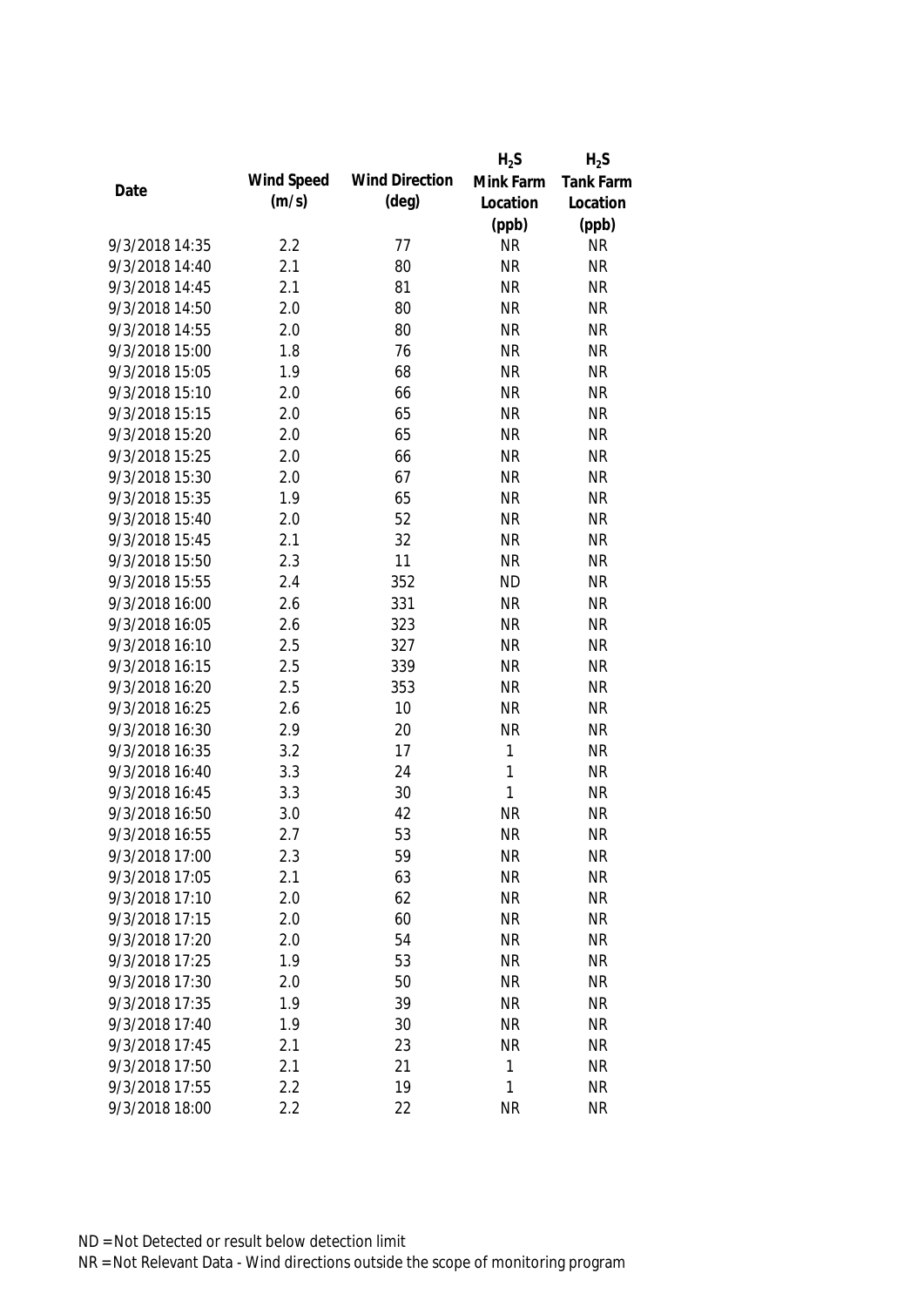|                |            |                       | $H_2S$    | $H_2S$    |
|----------------|------------|-----------------------|-----------|-----------|
|                | Wind Speed | <b>Wind Direction</b> | Mink Farm | Tank Farm |
| Date           | (m/s)      | $(\text{deg})$        | Location  | Location  |
|                |            |                       | (ppb)     | (ppb)     |
| 9/3/2018 18:05 | 2.3        | 37                    | <b>NR</b> | <b>NR</b> |
| 9/3/2018 18:10 | 2.3        | 53                    | <b>NR</b> | <b>NR</b> |
| 9/3/2018 18:15 | 2.2        | 69                    | <b>NR</b> | <b>NR</b> |
| 9/3/2018 18:20 | 2.4        | 83                    | <b>NR</b> | <b>NR</b> |
| 9/3/2018 18:25 | 2.8        | 97                    | <b>NR</b> | <b>NR</b> |
| 9/3/2018 18:30 | 3.4        | 105                   | <b>NR</b> | <b>NR</b> |
| 9/3/2018 18:35 | 4.1        | 110                   | <b>NR</b> | <b>NR</b> |
| 9/3/2018 18:40 | 4.7        | 115                   | <b>NR</b> | <b>NR</b> |
| 9/3/2018 18:45 | 5.2        | 118                   | <b>NR</b> | <b>NR</b> |
| 9/3/2018 18:50 | 5.4        | 118                   | <b>NR</b> | <b>NR</b> |
| 9/3/2018 18:55 | 5.1        | 115                   | <b>NR</b> | <b>NR</b> |
| 9/3/2018 19:00 | 4.5        | 111                   | <b>NR</b> | <b>NR</b> |
| 9/3/2018 19:05 | 4.1        | 106                   | <b>NR</b> | <b>NR</b> |
| 9/3/2018 19:10 | 3.7        | 103                   | <b>NR</b> | <b>NR</b> |
| 9/3/2018 19:15 | 3.3        | 99                    | <b>NR</b> | <b>NR</b> |
| 9/3/2018 19:20 | 3.1        | 98                    | <b>NR</b> | <b>NR</b> |
| 9/3/2018 19:25 | 3.0        | 98                    | <b>NR</b> | <b>NR</b> |
| 9/3/2018 19:30 | 2.9        | 96                    | <b>NR</b> | <b>NR</b> |
| 9/3/2018 19:35 | 2.6        | 93                    | <b>NR</b> | <b>NR</b> |
| 9/3/2018 19:40 | 2.4        | 90                    | <b>NR</b> | <b>NR</b> |
| 9/3/2018 19:45 | 2.2        | 88                    | <b>NR</b> | <b>NR</b> |
| 9/3/2018 19:50 | 2.2        | 87                    | <b>NR</b> | <b>NR</b> |
| 9/3/2018 19:55 | 2.2        | 85                    | <b>NR</b> | <b>NR</b> |
| 9/3/2018 20:00 | 2.2        | 87                    | <b>NR</b> | <b>NR</b> |
| 9/3/2018 20:05 | 2.4        | 92                    | <b>NR</b> | <b>NR</b> |
| 9/3/2018 20:10 | 2.5        | 95                    | <b>NR</b> | <b>NR</b> |
| 9/3/2018 20:15 | 2.7        | 99                    | <b>NR</b> | <b>NR</b> |
| 9/3/2018 20:20 | 2.9        | 101                   | <b>NR</b> | <b>NR</b> |
| 9/3/2018 20:25 | 2.9        | 104                   | <b>NR</b> | <b>NR</b> |
| 9/3/2018 20:30 | 3.2        | 107                   | <b>NR</b> | <b>NR</b> |
| 9/3/2018 20:35 | 3.4        | 109                   | <b>NR</b> | <b>NR</b> |
| 9/3/2018 20:40 | 3.5        | 111                   | <b>NR</b> | <b>NR</b> |
| 9/3/2018 20:45 | 3.6        | 111                   | <b>NR</b> | <b>NR</b> |
| 9/3/2018 20:50 | 3.5        | 111                   | <b>NR</b> | <b>NR</b> |
| 9/3/2018 20:55 | 3.4        | 110                   | <b>NR</b> | <b>NR</b> |
| 9/3/2018 21:00 | 3.1        | 109                   | <b>NR</b> | <b>NR</b> |
| 9/3/2018 21:05 | 3.0        | 110                   | <b>NR</b> | <b>NR</b> |
| 9/3/2018 21:10 | 2.9        | 110                   | <b>NR</b> | <b>NR</b> |
| 9/3/2018 21:15 | 2.8        | 111                   | <b>NR</b> | <b>NR</b> |
| 9/3/2018 21:20 | 3.0        | 114                   | <b>NR</b> | <b>NR</b> |
| 9/3/2018 21:25 | 3.1        | 117                   | <b>NR</b> | <b>NR</b> |
| 9/3/2018 21:30 | 3.3        | 119                   | <b>NR</b> | <b>NR</b> |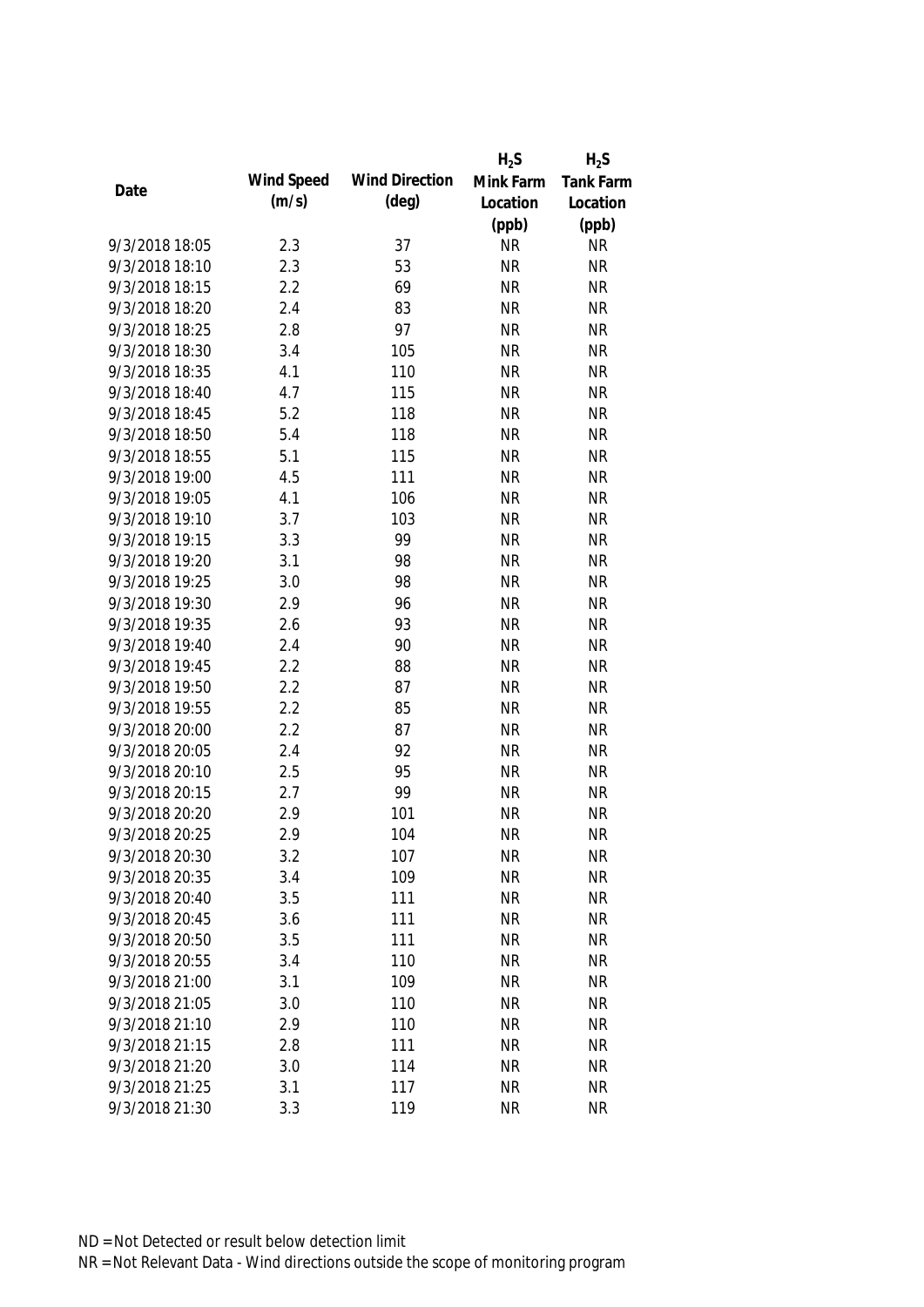|                |            |                       | $H_2S$    | $H_2S$    |
|----------------|------------|-----------------------|-----------|-----------|
|                | Wind Speed | <b>Wind Direction</b> | Mink Farm | Tank Farm |
| Date           | (m/s)      | $(\text{deg})$        | Location  | Location  |
|                |            |                       | (ppb)     | (ppb)     |
| 9/3/2018 21:35 | 3.3        | 119                   | <b>NR</b> | <b>NR</b> |
| 9/3/2018 21:40 | 3.4        | 120                   | <b>NR</b> | <b>NR</b> |
| 9/3/2018 21:45 | 3.5        | 120                   | <b>NR</b> | <b>NR</b> |
| 9/3/2018 21:50 | 3.4        | 120                   | <b>NR</b> | <b>NR</b> |
| 9/3/2018 21:55 | 3.4        | 119                   | <b>NR</b> | <b>NR</b> |
| 9/3/2018 22:00 | 3.4        | 120                   | <b>NR</b> | <b>NR</b> |
| 9/3/2018 22:05 | 3.2        | 123                   | <b>NR</b> | <b>NR</b> |
| 9/3/2018 22:10 | 3.1        | 125                   | <b>NR</b> | <b>NR</b> |
| 9/3/2018 22:15 | 3.0        | 127                   | <b>NR</b> | <b>NR</b> |
| 9/3/2018 22:20 | 3.1        | 129                   | <b>NR</b> | <b>NR</b> |
| 9/3/2018 22:25 | 3.1        | 131                   | <b>NR</b> | <b>NR</b> |
| 9/3/2018 22:30 | 3.2        | 131                   | <b>NR</b> | <b>NR</b> |
| 9/3/2018 22:35 | 3.4        | 132                   | <b>NR</b> | <b>NR</b> |
| 9/3/2018 22:40 | 3.5        | 132                   | <b>NR</b> | <b>NR</b> |
| 9/3/2018 22:45 | 3.6        | 133                   | <b>NR</b> | <b>NR</b> |
| 9/3/2018 22:50 | 3.7        | 133                   | <b>NR</b> | <b>NR</b> |
| 9/3/2018 22:55 | 3.9        | 134                   | <b>NR</b> | <b>NR</b> |
| 9/3/2018 23:00 | 4.0        | 135                   | <b>NR</b> | <b>NR</b> |
| 9/3/2018 23:05 | 4.1        | 136                   | <b>NR</b> | <b>NR</b> |
| 9/3/2018 23:10 | 4.1        | 137                   | <b>NR</b> | <b>NR</b> |
| 9/3/2018 23:15 | 4.0        | 138                   | <b>NR</b> | <b>NR</b> |
| 9/3/2018 23:20 | 4.0        | 140                   | <b>NR</b> | <b>NR</b> |
| 9/3/2018 23:25 | 3.7        | 144                   | <b>NR</b> | <b>NR</b> |
| 9/3/2018 23:30 | 3.4        | 147                   | <b>NR</b> | <b>NR</b> |
| 9/3/2018 23:35 | 3.1        | 148                   | <b>NR</b> | <b>NR</b> |
| 9/3/2018 23:40 | 3.1        | 149                   | <b>NR</b> | <b>NR</b> |
| 9/3/2018 23:45 | 2.9        | 151                   | <b>NR</b> | <b>NR</b> |
| 9/3/2018 23:50 | 2.8        | 150                   | <b>NR</b> | <b>NR</b> |
| 9/3/2018 23:55 | 2.8        | 147                   | <b>NR</b> | <b>NR</b> |
| 9/3/2018 24:00 | 2.9        | 145                   | <b>NR</b> | <b>NR</b> |
| 9/4/2018 00:05 | 3.0        | 145                   | <b>NR</b> | <b>NR</b> |
| 9/4/2018 00:10 | 2.9        | 144                   | <b>NR</b> | <b>NR</b> |
| 9/4/2018 00:15 | 3.0        | 143                   | <b>NR</b> | <b>NR</b> |
| 9/4/2018 00:20 | 3.1        | 143                   | <b>NR</b> | <b>NR</b> |
| 9/4/2018 00:25 | 3.1        | 144                   | <b>NR</b> | <b>NR</b> |
| 9/4/2018 00:30 | 3.1        | 146                   | <b>NR</b> | <b>NR</b> |
| 9/4/2018 00:35 | 3.2        | 146                   | <b>NR</b> | <b>NR</b> |
| 9/4/2018 00:40 | 3.3        | 148                   | <b>NR</b> | <b>NR</b> |
| 9/4/2018 00:45 | 3.4        | 147                   | <b>NR</b> | <b>NR</b> |
| 9/4/2018 00:50 | 3.5        | 148                   | <b>NR</b> | <b>NR</b> |
| 9/4/2018 00:55 | 3.7        | 149                   | <b>NR</b> | <b>NR</b> |
| 9/4/2018 01:00 | 3.8        | 150                   | <b>NR</b> | <b>NR</b> |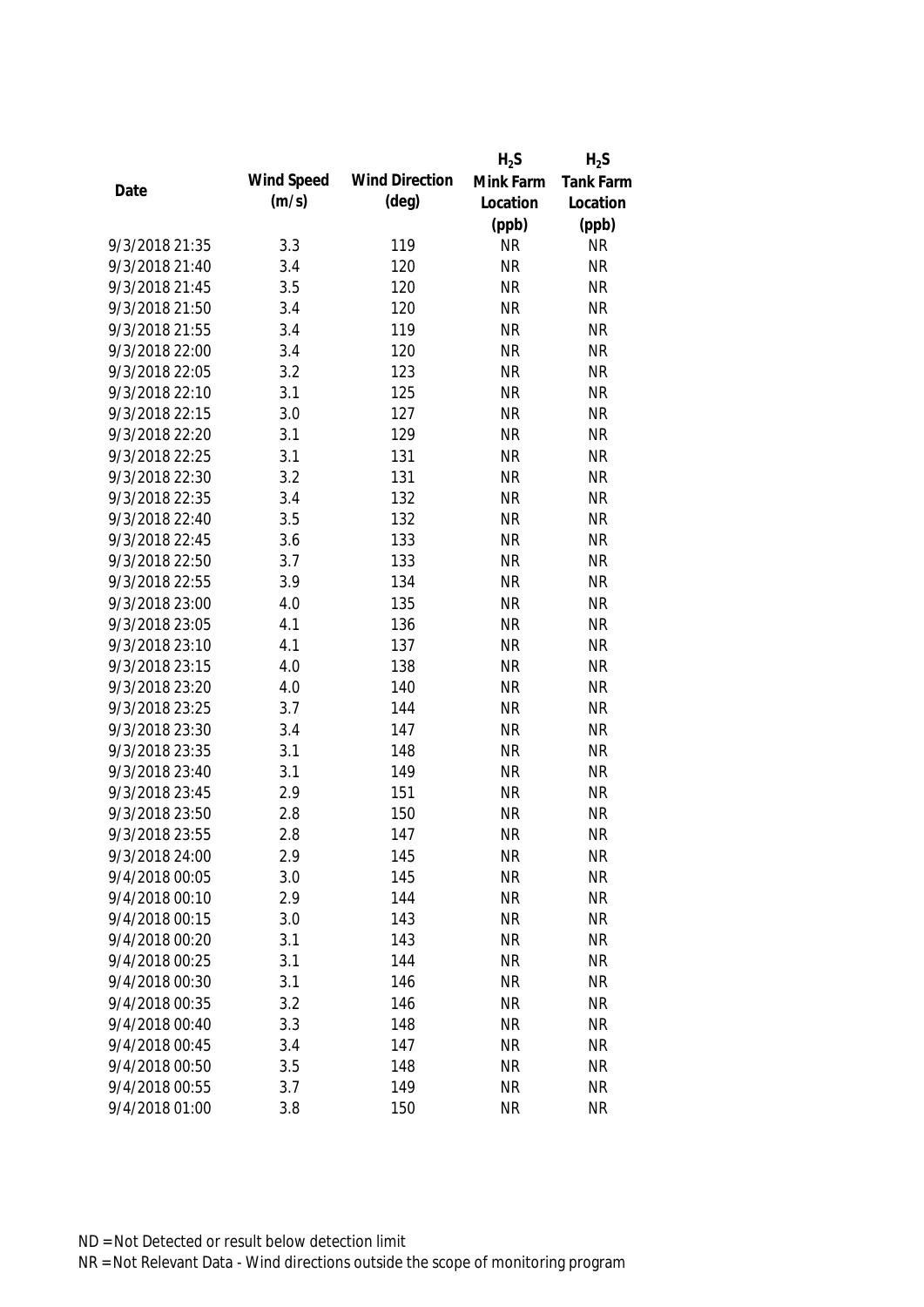|                |            |                       | $H_2S$    | $H_2S$    |
|----------------|------------|-----------------------|-----------|-----------|
|                | Wind Speed | <b>Wind Direction</b> | Mink Farm | Tank Farm |
| Date           | (m/s)      | $(\text{deg})$        | Location  | Location  |
|                |            |                       | (ppb)     | (ppb)     |
| 9/4/2018 01:05 | 3.8        | 151                   | <b>NR</b> | <b>NR</b> |
| 9/4/2018 01:10 | 3.9        | 153                   | <b>NR</b> | <b>NR</b> |
| 9/4/2018 01:15 | 3.9        | 154                   | <b>NR</b> | <b>NR</b> |
| 9/4/2018 01:20 | 3.8        | 155                   | <b>NR</b> | <b>NR</b> |
| 9/4/2018 01:25 | 3.6        | 155                   | <b>NR</b> | <b>NR</b> |
| 9/4/2018 01:30 | 3.5        | 155                   | <b>NR</b> | <b>NR</b> |
| 9/4/2018 01:35 | 3.4        | 155                   | <b>NR</b> | <b>NR</b> |
| 9/4/2018 01:40 | 3.4        | 155                   | <b>NR</b> | <b>NR</b> |
| 9/4/2018 01:45 | 3.5        | 155                   | <b>NR</b> | <b>NR</b> |
| 9/4/2018 01:50 | 3.5        | 155                   | <b>NR</b> | <b>NR</b> |
| 9/4/2018 01:55 | 3.7        | 156                   | <b>NR</b> | <b>NR</b> |
| 9/4/2018 02:00 | 3.7        | 157                   | <b>NR</b> | <b>NR</b> |
| 9/4/2018 02:05 | 3.6        | 158                   | <b>NR</b> | <b>NR</b> |
| 9/4/2018 02:10 | 3.5        | 158                   | <b>NR</b> | <b>NR</b> |
| 9/4/2018 02:15 | 3.4        | 158                   | <b>NR</b> | <b>NR</b> |
| 9/4/2018 02:20 | 3.3        | 158                   | <b>NR</b> | <b>NR</b> |
| 9/4/2018 02:25 | 3.3        | 159                   | <b>NR</b> | <b>NR</b> |
| 9/4/2018 02:30 | 3.3        | 158                   | <b>NR</b> | <b>NR</b> |
| 9/4/2018 02:35 | 3.3        | 158                   | <b>NR</b> | <b>NR</b> |
| 9/4/2018 02:40 | 3.3        | 159                   | <b>NR</b> | <b>NR</b> |
| 9/4/2018 02:45 | 3.4        | 160                   | <b>NR</b> | <b>NR</b> |
| 9/4/2018 02:50 | 3.5        | 160                   | <b>NR</b> | <b>NR</b> |
| 9/4/2018 02:55 | 3.5        | 161                   | <b>NR</b> | <b>NR</b> |
| 9/4/2018 03:00 | 3.6        | 162                   | <b>NR</b> | <b>NR</b> |
| 9/4/2018 03:05 | 3.7        | 164                   | <b>NR</b> | <b>NR</b> |
| 9/4/2018 03:10 | 3.7        | 164                   | <b>NR</b> | <b>NR</b> |
| 9/4/2018 03:15 | 3.7        | 165                   | <b>NR</b> | <b>NR</b> |
| 9/4/2018 03:20 | 3.7        | 165                   | <b>NR</b> | <b>NR</b> |
| 9/4/2018 03:25 | 3.7        | 165                   | <b>NR</b> | <b>NR</b> |
| 9/4/2018 03:30 | 3.6        | 165                   | <b>NR</b> | <b>NR</b> |
| 9/4/2018 03:35 | 3.5        | 165                   | <b>NR</b> | <b>NR</b> |
| 9/4/2018 03:40 | 3.4        | 164                   | <b>NR</b> | <b>NR</b> |
| 9/4/2018 03:45 | 3.4        | 164                   | <b>NR</b> | <b>NR</b> |
| 9/4/2018 03:50 | 3.4        | 163                   | <b>NR</b> | <b>NR</b> |
| 9/4/2018 03:55 | 3.3        | 163                   | <b>NR</b> | <b>NR</b> |
| 9/4/2018 04:00 | 3.4        | 163                   | <b>NR</b> | <b>NR</b> |
| 9/4/2018 04:05 | 3.5        | 163                   | <b>NR</b> | <b>NR</b> |
| 9/4/2018 04:10 | 3.6        | 164                   | <b>NR</b> | <b>NR</b> |
| 9/4/2018 04:15 | 3.7        | 163                   | <b>NR</b> | <b>NR</b> |
| 9/4/2018 04:20 | 3.8        | 163                   | <b>NR</b> | <b>NR</b> |
| 9/4/2018 04:25 | 3.7        | 164                   | <b>NR</b> | <b>NR</b> |
| 9/4/2018 04:30 | 3.7        | 164                   | <b>NR</b> | <b>NR</b> |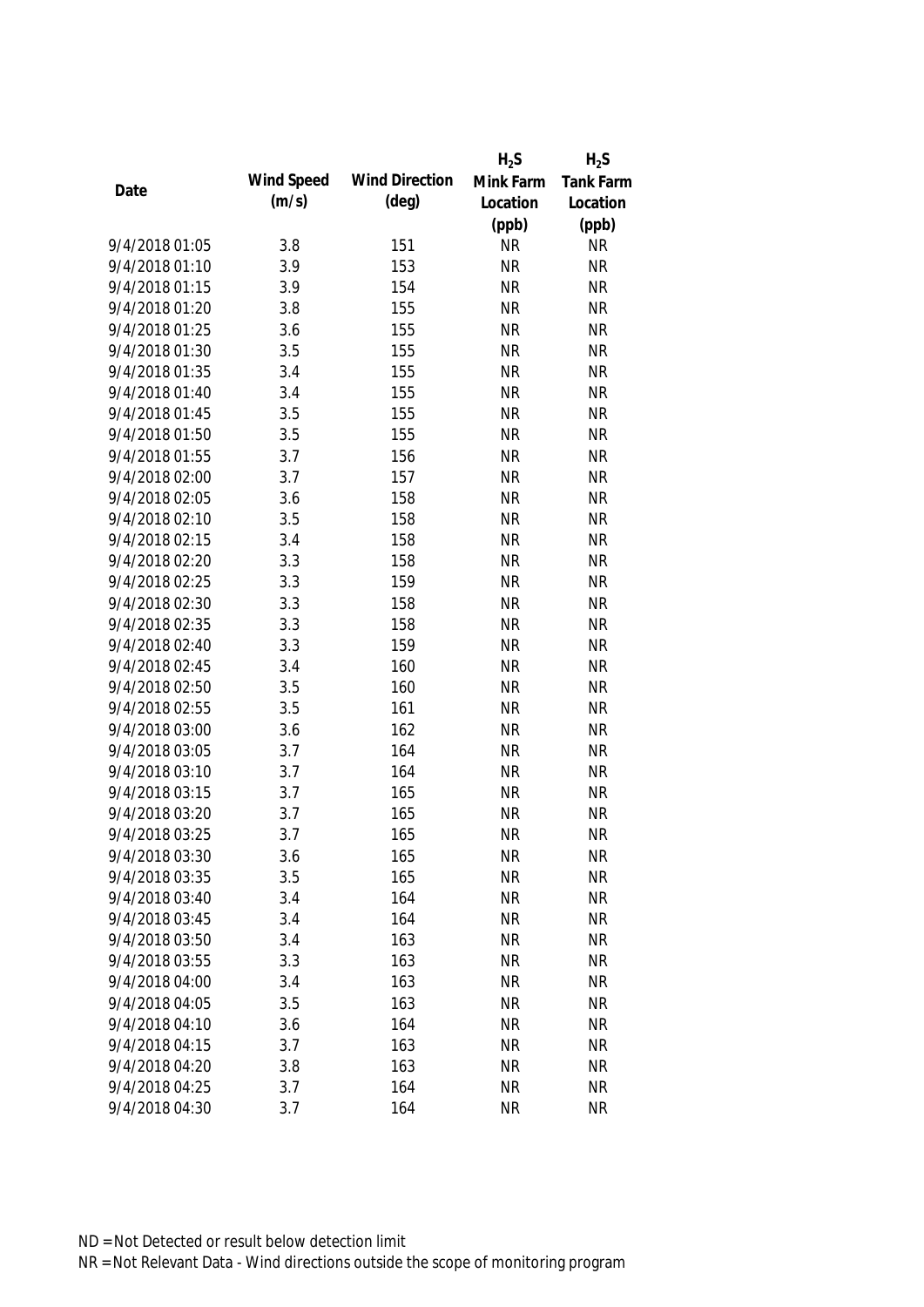|                |            |                       | $H_2S$    | $H_2S$           |
|----------------|------------|-----------------------|-----------|------------------|
|                | Wind Speed | <b>Wind Direction</b> | Mink Farm | <b>Tank Farm</b> |
| Date           | (m/s)      | (deg)                 | Location  | Location         |
|                |            |                       | (ppb)     | (ppb)            |
| 9/4/2018 04:35 | 3.6        | 165                   | <b>NR</b> | <b>NR</b>        |
| 9/4/2018 04:40 | 3.7        | 166                   | <b>NR</b> | <b>NR</b>        |
| 9/4/2018 04:45 | 3.6        | 167                   | <b>NR</b> | <b>NR</b>        |
| 9/4/2018 04:50 | 3.6        | 168                   | <b>NR</b> | <b>NR</b>        |
| 9/4/2018 04:55 | 3.7        | 168                   | <b>NR</b> | <b>NR</b>        |
| 9/4/2018 05:00 | 3.7        | 167                   | <b>NR</b> | <b>NR</b>        |
| 9/4/2018 05:05 | 3.7        | 167                   | <b>NR</b> | <b>NR</b>        |
| 9/4/2018 05:10 | 3.7        | 165                   | <b>NR</b> | <b>NR</b>        |
| 9/4/2018 05:15 | 3.7        | 164                   | <b>NR</b> | <b>NR</b>        |
| 9/4/2018 05:20 | 3.6        | 164                   | <b>NR</b> | <b>NR</b>        |
| 9/4/2018 05:25 | 3.5        | 163                   | <b>NR</b> | <b>NR</b>        |
| 9/4/2018 05:30 | 3.4        | 163                   | <b>NR</b> | <b>NR</b>        |
| 9/4/2018 05:35 | 3.4        | 163                   | <b>NR</b> | <b>NR</b>        |
| 9/4/2018 05:40 | 3.3        | 165                   | <b>NR</b> | <b>NR</b>        |
| 9/4/2018 05:45 | 3.2        | 166                   | <b>NR</b> | <b>NR</b>        |
| 9/4/2018 05:50 | 3.2        | 167                   | <b>NR</b> | <b>NR</b>        |
| 9/4/2018 05:55 | 3.2        | 168                   | <b>NR</b> | <b>NR</b>        |
| 9/4/2018 06:00 | 3.2        | 169                   | <b>NR</b> | <b>NR</b>        |
| 9/4/2018 06:05 | 3.0        | 169                   | <b>NR</b> | <b>NR</b>        |
| 9/4/2018 06:10 | 2.9        | 169                   | <b>NR</b> | <b>NR</b>        |
| 9/4/2018 06:15 | 2.8        | 168                   | <b>NR</b> | <b>NR</b>        |
| 9/4/2018 06:20 | 2.8        | 167                   | <b>NR</b> | <b>NR</b>        |
| 9/4/2018 06:25 | 2.8        | 167                   | <b>NR</b> | <b>NR</b>        |
| 9/4/2018 06:30 | 2.9        | 166                   | <b>NR</b> | <b>NR</b>        |
| 9/4/2018 06:35 | 3.1        | 166                   | <b>NR</b> | <b>NR</b>        |
| 9/4/2018 06:40 | 3.3        | 166                   | <b>NR</b> | <b>NR</b>        |
| 9/4/2018 06:45 | 3.3        | 167                   | <b>NR</b> | <b>NR</b>        |
| 9/4/2018 06:50 | 3.4        | 167                   | <b>NR</b> | <b>NR</b>        |
| 9/4/2018 06:55 | 3.5        | 167                   | <b>NR</b> | <b>NR</b>        |
| 9/4/2018 07:00 | 3.5        | 166                   | <b>NR</b> | <b>NR</b>        |
| 9/4/2018 07:05 | 3.5        | 166                   | <b>NR</b> | <b>NR</b>        |
| 9/4/2018 07:10 | 3.5        | 166                   | <b>NR</b> | <b>NR</b>        |
| 9/4/2018 07:15 | 3.6        | 167                   | <b>NR</b> | <b>NR</b>        |
| 9/4/2018 07:20 | 3.6        | 167                   | <b>NR</b> | <b>NR</b>        |
| 9/4/2018 07:25 | 3.5        | 167                   | <b>NR</b> | <b>NR</b>        |
| 9/4/2018 07:30 | 3.5        | 167                   | <b>NR</b> | <b>NR</b>        |
| 9/4/2018 07:35 | 3.5        | 167                   | <b>NR</b> | <b>NR</b>        |
| 9/4/2018 07:40 | 3.5        | 167                   | <b>NR</b> | <b>NR</b>        |
| 9/4/2018 07:45 | 3.5        | 167                   | <b>NR</b> | <b>NR</b>        |
| 9/4/2018 07:50 | 3.6        | 167                   | <b>NR</b> | <b>NR</b>        |
| 9/4/2018 07:55 | 3.6        | 168                   | <b>NR</b> | <b>NR</b>        |
| 9/4/2018 08:00 | 3.5        | 168                   | <b>NR</b> | <b>NR</b>        |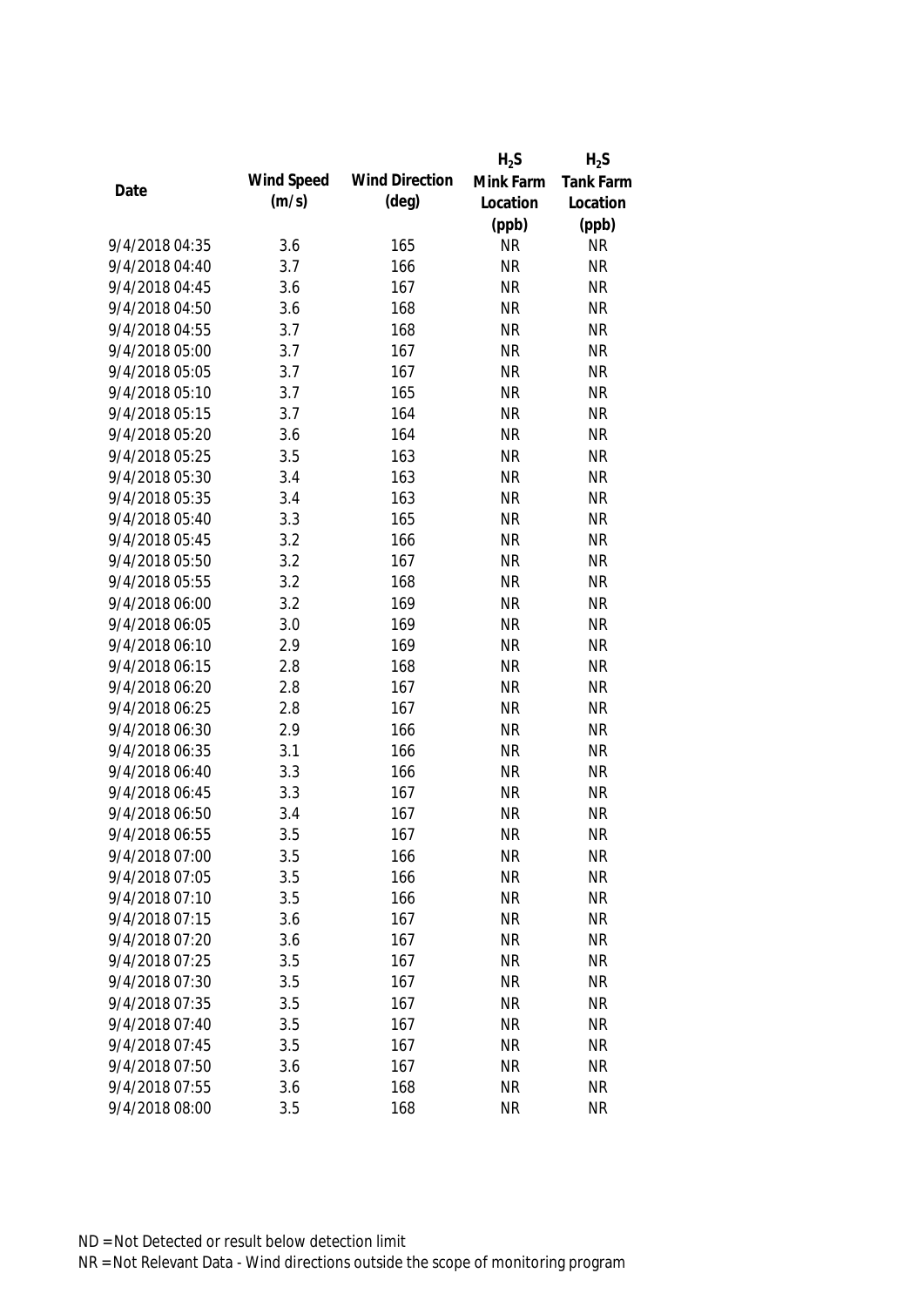|                |            |                       | $H_2S$    | $H_2S$         |
|----------------|------------|-----------------------|-----------|----------------|
| Date           | Wind Speed | <b>Wind Direction</b> | Mink Farm | Tank Farm      |
|                | (m/s)      | (deg)                 | Location  | Location       |
|                |            |                       | (ppb)     | (ppb)          |
| 9/4/2018 08:05 | 3.4        | 169                   | <b>NR</b> | <b>NR</b>      |
| 9/4/2018 08:10 | 3.4        | 171                   | <b>NR</b> | 1              |
| 9/4/2018 08:15 | 3.2        | 172                   | <b>NR</b> | 1              |
| 9/4/2018 08:20 | 3.0        | 174                   | <b>NR</b> | 1              |
| 9/4/2018 08:25 | 2.8        | 178                   | <b>NR</b> | 1              |
| 9/4/2018 08:30 | 2.7        | 180                   | <b>NR</b> | 1              |
| 9/4/2018 08:35 | 2.6        | 182                   | <b>NR</b> | 1              |
| 9/4/2018 08:40 | 2.5        | 182                   | <b>NR</b> | 1              |
| 9/4/2018 08:45 | 2.5        | 183                   | <b>NR</b> | 1              |
| 9/4/2018 08:50 | 2.6        | 183                   | <b>NR</b> | 1              |
| 9/4/2018 08:55 | 2.6        | 183                   | <b>NR</b> | 1              |
| 9/4/2018 09:00 | 2.6        | 183                   | <b>NR</b> | 1              |
| 9/4/2018 09:05 | 2.6        | 181                   | <b>NR</b> | 1              |
| 9/4/2018 09:10 | 2.6        | 184                   | <b>NR</b> | 1              |
| 9/4/2018 09:15 | 2.6        | 190                   | <b>NR</b> | $\mathbf{1}$   |
| 9/4/2018 09:20 | 2.6        | 192                   | <b>NR</b> | 1              |
| 9/4/2018 09:25 | 2.7        | 192                   | <b>NR</b> | 1              |
| 9/4/2018 09:30 | 2.9        | 194                   | <b>NR</b> | 1              |
| 9/4/2018 09:35 | 3.0        | 198                   | <b>NR</b> | 1              |
| 9/4/2018 09:40 | 3.1        | 199                   | <b>NR</b> | 1              |
| 9/4/2018 09:45 | 3.2        | 194                   | <b>NR</b> | 1              |
| 9/4/2018 09:50 | 3.2        | 191                   | <b>NR</b> | 1              |
| 9/4/2018 09:55 | 3.2        | 192                   | <b>NR</b> | $\overline{2}$ |
| 9/4/2018 10:00 | 3.1        | 193                   | <b>NR</b> | $\overline{2}$ |
| 9/4/2018 10:05 | 3.1        | 189                   | <b>NR</b> | $\overline{2}$ |
| 9/4/2018 10:10 | 3.1        | 182                   | <b>NR</b> | $\overline{2}$ |
| 9/4/2018 10:15 | 3.0        | 183                   | <b>NR</b> | $\overline{2}$ |
| 9/4/2018 10:20 | 3.0        | 183                   | <b>NR</b> | 1              |
| 9/4/2018 10:25 | 2.8        | 184                   | <b>NR</b> | 1              |
| 9/4/2018 10:30 | 2.9        | 185                   | <b>NR</b> | 1              |
| 9/4/2018 10:35 | 3.0        | 187                   | <b>NR</b> | 1              |
| 9/4/2018 10:40 | 3.0        | 193                   | <b>NR</b> | 1              |
| 9/4/2018 10:45 | 3.2        | 194                   | <b>NR</b> | 1              |
| 9/4/2018 10:50 | 3.4        | 194                   | <b>NR</b> | 1              |
| 9/4/2018 10:55 | 3.6        | 191                   | <b>NR</b> | 1              |
| 9/4/2018 11:00 | 3.6        | 190                   | <b>NR</b> | 1              |
| 9/4/2018 11:05 | 3.7        | 192                   | <b>NR</b> | 1              |
| 9/4/2018 11:10 | 3.7        | 194                   | <b>NR</b> | 1              |
| 9/4/2018 11:15 | 3.7        | 192                   | <b>NR</b> | 1              |
| 9/4/2018 11:20 | 3.7        | 192                   | <b>NR</b> | 1              |
| 9/4/2018 11:25 | 3.7        | 196                   | <b>NR</b> | 1              |
| 9/4/2018 11:30 | 3.9        | 199                   | <b>NR</b> | 1              |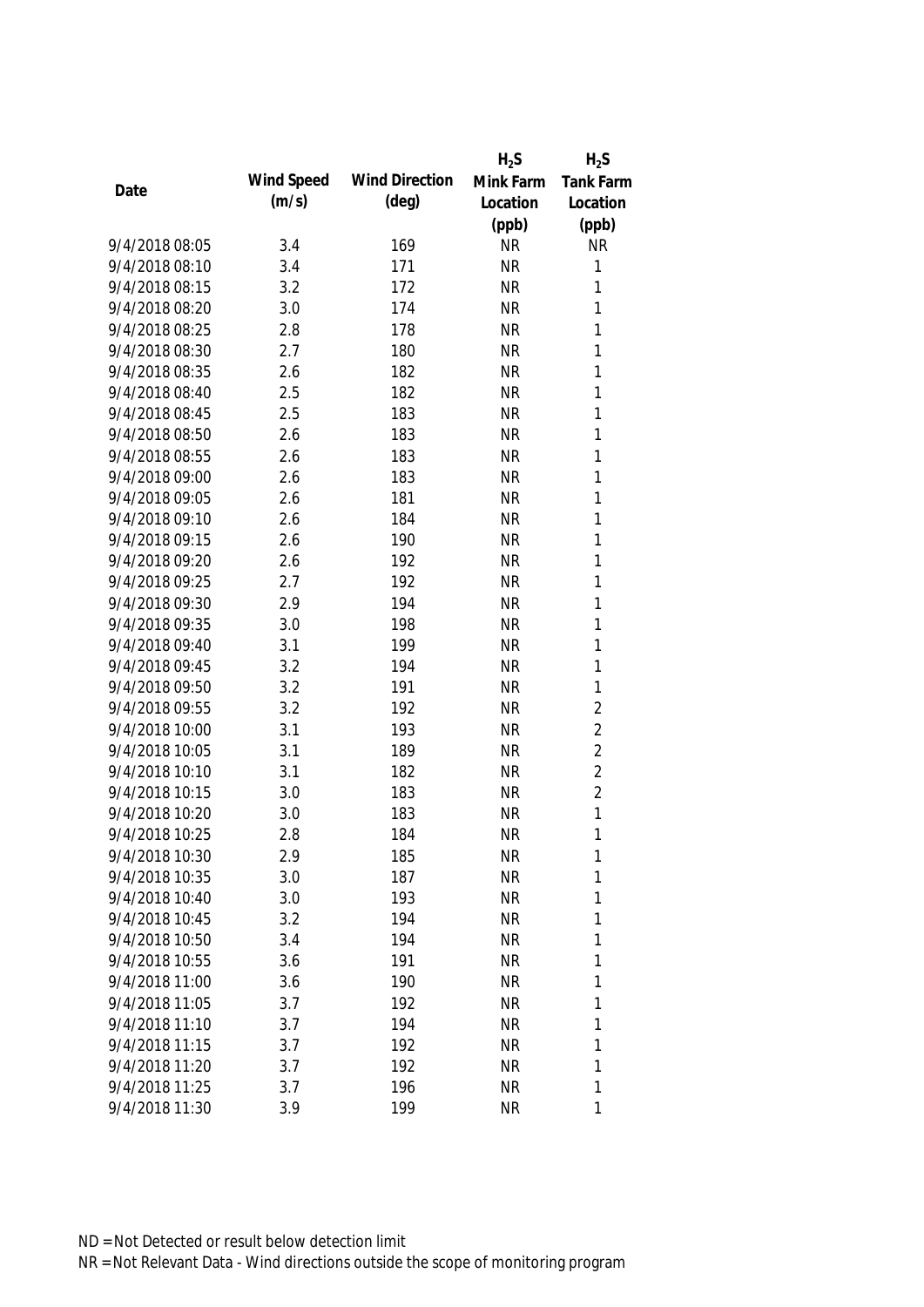|                |            |                       | $H_2S$    | $H_2S$           |
|----------------|------------|-----------------------|-----------|------------------|
| Date           | Wind Speed | <b>Wind Direction</b> | Mink Farm | <b>Tank Farm</b> |
|                | (m/s)      | $(\text{deg})$        | Location  | Location         |
|                |            |                       | (ppb)     | (ppb)            |
| 9/4/2018 11:35 | 3.9        | 200                   | <b>NR</b> | 1                |
| 9/4/2018 11:40 | 3.9        | 199                   | <b>NR</b> | 1                |
| 9/4/2018 11:45 | 4.0        | 204                   | <b>NR</b> | 1                |
| 9/4/2018 11:50 | 4.2        | 208                   | <b>NR</b> | 1                |
| 9/4/2018 11:55 | 4.4        | 208                   | <b>NR</b> | $\overline{2}$   |
| 9/4/2018 12:00 | 4.4        | 208                   | <b>NR</b> | $\overline{2}$   |
| 9/4/2018 12:05 | 4.6        | 208                   | <b>NR</b> | $\overline{2}$   |
| 9/4/2018 12:10 | 4.6        | 208                   | <b>NR</b> | $\overline{2}$   |
| 9/4/2018 12:15 | 4.6        | 210                   | <b>NR</b> | $\overline{2}$   |
| 9/4/2018 12:20 | 4.5        | 208                   | <b>NR</b> | $\overline{2}$   |
| 9/4/2018 12:25 | 4.3        | 207                   | <b>NR</b> | $\overline{2}$   |
| 9/4/2018 12:30 | 4.1        | 207                   | <b>NR</b> | $\overline{2}$   |
| 9/4/2018 12:35 | 3.9        | 207                   | <b>NR</b> | 1                |
| 9/4/2018 12:40 | 3.9        | 208                   | <b>NR</b> | $\overline{2}$   |
| 9/4/2018 12:45 | 3.7        | 205                   | <b>NR</b> | $\overline{2}$   |
| 9/4/2018 12:50 | 3.6        | 205                   | <b>NR</b> | $\mathbf{1}$     |
| 9/4/2018 12:55 | 3.6        | 206                   | <b>NR</b> | 1                |
| 9/4/2018 13:00 | 3.6        | 203                   | <b>NR</b> | $\mathbf{1}$     |
| 9/4/2018 13:05 | 3.5        | 201                   | <b>NR</b> | 1                |
| 9/4/2018 13:10 | 3.5        | 200                   | <b>NR</b> | <b>ND</b>        |
| 9/4/2018 13:15 | 3.5        | 201                   | <b>NR</b> | 1                |
| 9/4/2018 13:20 | 3.4        | 201                   | <b>NR</b> | 1                |
| 9/4/2018 13:25 | 3.2        | 203                   | <b>NR</b> | 1                |
| 9/4/2018 13:30 | 3.3        | 207                   | <b>NR</b> | $\mathbf{1}$     |
| 9/4/2018 13:35 | 3.3        | 210                   | <b>NR</b> | 1                |
| 9/4/2018 13:40 | 3.3        | 212                   | <b>NR</b> | 1                |
| 9/4/2018 13:45 | 3.5        | 210                   | <b>NR</b> | 1                |
| 9/4/2018 13:50 | 3.6        | 209                   | <b>NR</b> | 1                |
| 9/4/2018 13:55 | 3.8        | 207                   | <b>NR</b> | 1                |
| 9/4/2018 14:00 | 3.9        | 204                   | <b>NR</b> | 1                |
| 9/4/2018 14:05 | 3.8        | 200                   | <b>NR</b> | 1                |
| 9/4/2018 14:10 | 3.9        | 199                   | <b>NR</b> | 1                |
| 9/4/2018 14:15 | 3.9        | 200                   | <b>NR</b> | 1                |
| 9/4/2018 14:20 | 3.9        | 204                   | <b>NR</b> | 1                |
| 9/4/2018 14:25 | 3.9        | 204                   | <b>NR</b> | $\mathbf{1}$     |
| 9/4/2018 14:30 | 3.8        | 205                   | <b>NR</b> | 1                |
| 9/4/2018 14:35 | 4.0        | 208                   | <b>NR</b> | <b>ND</b>        |
| 9/4/2018 14:40 | 4.1        | 209                   | <b>NR</b> | <b>ND</b>        |
| 9/4/2018 14:45 | 4.0        | 207                   | <b>NR</b> | 1                |
| 9/4/2018 14:50 | 3.9        | 202                   | <b>NR</b> | 1                |
| 9/4/2018 14:55 | 3.9        | 197                   | <b>NR</b> | 1                |
| 9/4/2018 15:00 | 3.8        | 194                   | <b>NR</b> | 1                |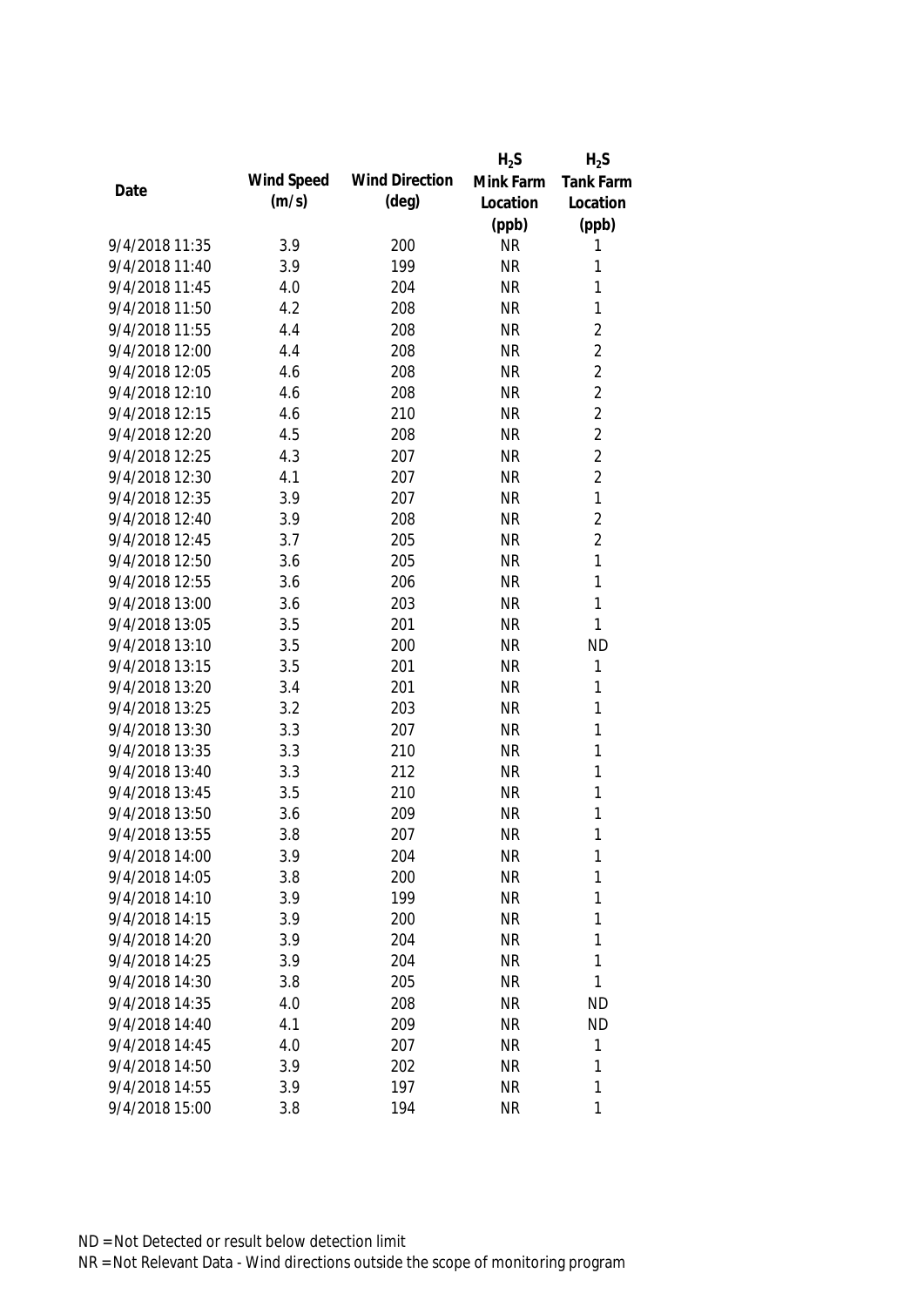|                |            |                       | $H_2S$    | $H_2S$           |
|----------------|------------|-----------------------|-----------|------------------|
| Date           | Wind Speed | <b>Wind Direction</b> | Mink Farm | <b>Tank Farm</b> |
|                | (m/s)      | $(\text{deg})$        | Location  | Location         |
|                |            |                       | (ppb)     | (ppb)            |
| 9/4/2018 15:05 | 3.6        | 190                   | <b>NR</b> | 1                |
| 9/4/2018 15:10 | 3.4        | 189                   | <b>NR</b> | 1                |
| 9/4/2018 15:15 | 3.5        | 190                   | <b>NR</b> | 1                |
| 9/4/2018 15:20 | 3.5        | 192                   | <b>NR</b> | 1                |
| 9/4/2018 15:25 | 3.5        | 198                   | <b>NR</b> | 1                |
| 9/4/2018 15:30 | 3.6        | 200                   | <b>NR</b> | 1                |
| 9/4/2018 15:35 | 3.9        | 198                   | <b>NR</b> | $\mathbf{1}$     |
| 9/4/2018 15:40 | 4.0        | 196                   | <b>NR</b> | $\mathbf{1}$     |
| 9/4/2018 15:45 | 3.9        | 193                   | <b>NR</b> | $\mathbf{1}$     |
| 9/4/2018 15:50 | 3.9        | 192                   | <b>NR</b> | 1                |
| 9/4/2018 15:55 | 4.0        | 191                   | <b>NR</b> | $\mathbf{1}$     |
| 9/4/2018 16:00 | 4.1        | 187                   | <b>NR</b> | $\mathbf{1}$     |
| 9/4/2018 16:05 | 4.0        | 186                   | <b>NR</b> | $\mathbf{1}$     |
| 9/4/2018 16:10 | 4.0        | 186                   | <b>NR</b> | $\mathbf{1}$     |
| 9/4/2018 16:15 | 4.1        | 184                   | <b>NR</b> | <b>ND</b>        |
| 9/4/2018 16:20 | 4.0        | 183                   | <b>NR</b> | $\mathbf{1}$     |
| 9/4/2018 16:25 | 4.0        | 180                   | <b>NR</b> | 1                |
| 9/4/2018 16:30 | 3.8        | 181                   | <b>NR</b> | 1                |
| 9/4/2018 16:35 | 3.5        | 183                   | <b>NR</b> | 1                |
| 9/4/2018 16:40 | 3.4        | 182                   | <b>NR</b> | 1                |
| 9/4/2018 16:45 | 3.3        | 181                   | <b>NR</b> | 1                |
| 9/4/2018 16:50 | 3.2        | 182                   | <b>NR</b> | $\overline{2}$   |
| 9/4/2018 16:55 | 3.2        | 184                   | <b>NR</b> | $\mathbf{1}$     |
| 9/4/2018 17:00 | 3.3        | 184                   | <b>NR</b> | $\mathbf{1}$     |
| 9/4/2018 17:05 | 3.7        | 181                   | <b>NR</b> | 1                |
| 9/4/2018 17:10 | 3.9        | 181                   | <b>NR</b> | $\mathbf{1}$     |
| 9/4/2018 17:15 | 4.0        | 182                   | <b>NR</b> | 1                |
| 9/4/2018 17:20 | 4.3        | 180                   | <b>NR</b> | 1                |
| 9/4/2018 17:25 | 4.4        | 179                   | <b>NR</b> | $\mathbf{1}$     |
| 9/4/2018 17:30 | 4.4        | 179                   | <b>NR</b> | 1                |
| 9/4/2018 17:35 | 4.2        | 180                   | <b>NR</b> | $\mathbf{1}$     |
| 9/4/2018 17:40 | 4.1        | 183                   | <b>NR</b> | 1                |
| 9/4/2018 17:45 | 4.1        | 182                   | <b>NR</b> | 2                |
| 9/4/2018 17:50 | 3.8        | 184                   | <b>NR</b> | $\overline{2}$   |
| 9/4/2018 17:55 | 3.6        | 184                   | <b>NR</b> | $\mathbf{1}$     |
| 9/4/2018 18:00 | 3.5        | 185                   | <b>NR</b> | 1                |
| 9/4/2018 18:05 | 3.3        | 185                   | <b>NR</b> | 1                |
| 9/4/2018 18:10 | 3.2        | 184                   | <b>NR</b> | 1                |
| 9/4/2018 18:15 | 3.2        | 186                   | <b>NR</b> | 1                |
| 9/4/2018 18:20 | 3.2        | 184                   | <b>NR</b> | 1                |
| 9/4/2018 18:25 | 3.1        | 184                   | <b>NR</b> | 1                |
| 9/4/2018 18:30 | 3.0        | 183                   | <b>NR</b> | 1                |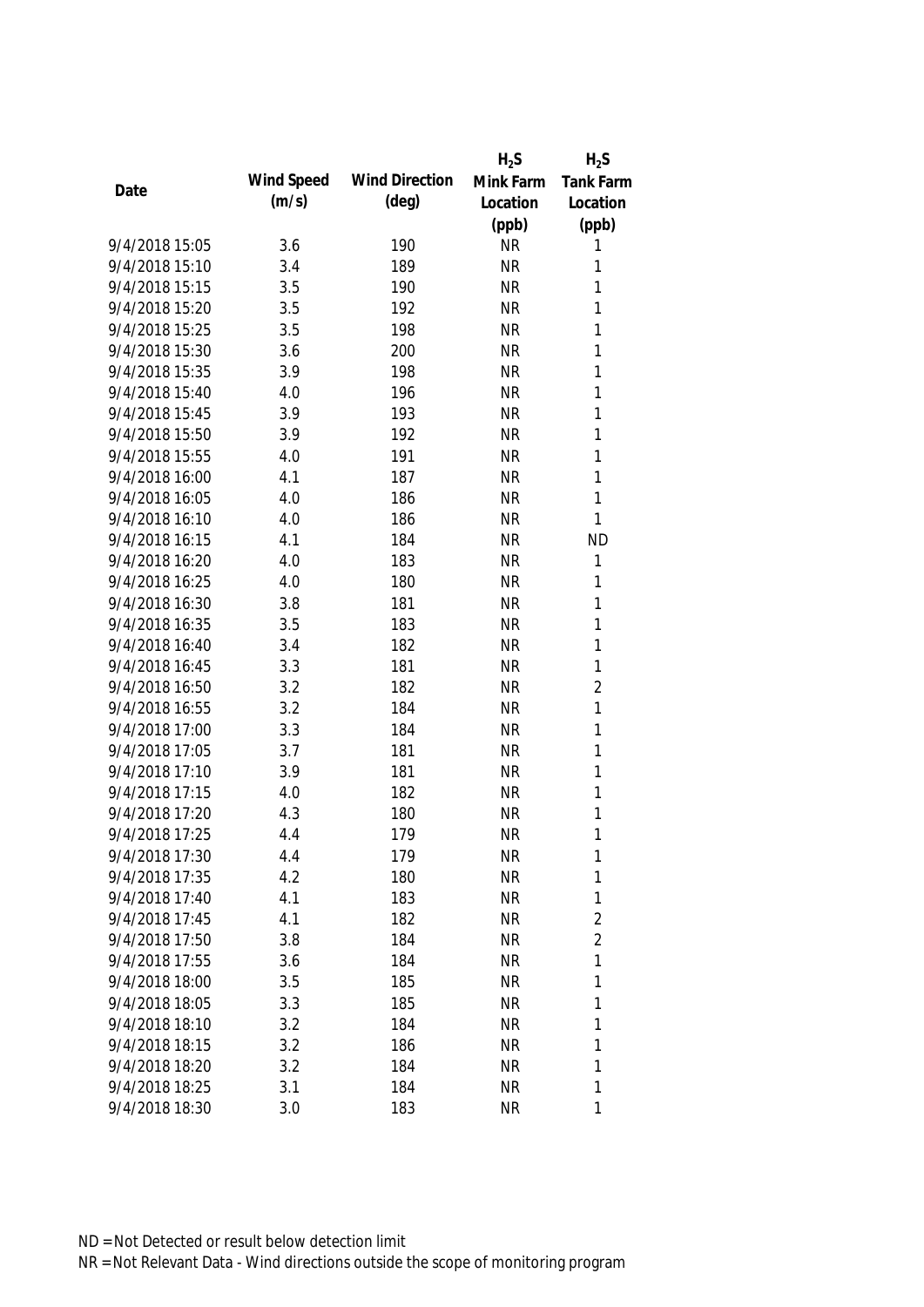|                |            |                       | $H_2S$    | $H_2S$           |
|----------------|------------|-----------------------|-----------|------------------|
| Date           | Wind Speed | <b>Wind Direction</b> | Mink Farm | <b>Tank Farm</b> |
|                | (m/s)      | $(\text{deg})$        | Location  | Location         |
|                |            |                       | (ppb)     | (ppb)            |
| 9/4/2018 18:35 | 2.9        | 183                   | <b>NR</b> | 1                |
| 9/4/2018 18:40 | 2.9        | 181                   | <b>NR</b> | 1                |
| 9/4/2018 18:45 | 2.8        | 180                   | <b>NR</b> | 1                |
| 9/4/2018 18:50 | 2.8        | 179                   | <b>NR</b> | 1                |
| 9/4/2018 18:55 | 2.8        | 178                   | <b>NR</b> | 1                |
| 9/4/2018 19:00 | 2.9        | 177                   | <b>NR</b> | 1                |
| 9/4/2018 19:05 | 2.9        | 177                   | <b>NR</b> | 1                |
| 9/4/2018 19:10 | 2.9        | 178                   | <b>NR</b> | 1                |
| 9/4/2018 19:15 | 3.0        | 180                   | <b>NR</b> | $\mathbf{1}$     |
| 9/4/2018 19:20 | 3.0        | 182                   | <b>NR</b> | 1                |
| 9/4/2018 19:25 | 3.0        | 183                   | <b>NR</b> | $\mathbf{1}$     |
| 9/4/2018 19:30 | 3.0        | 184                   | <b>NR</b> | 1                |
| 9/4/2018 19:35 | 2.9        | 184                   | <b>NR</b> | 1                |
| 9/4/2018 19:40 | 3.0        | 182                   | <b>NR</b> | 1                |
| 9/4/2018 19:45 | 3.3        | 179                   | <b>NR</b> | $\mathbf{1}$     |
| 9/4/2018 19:50 | 3.4        | 178                   | <b>NR</b> | $\mathbf{1}$     |
| 9/4/2018 19:55 | 3.4        | 177                   | <b>NR</b> | 1                |
| 9/4/2018 20:00 | 3.4        | 176                   | <b>NR</b> | 1                |
| 9/4/2018 20:05 | 3.3        | 175                   | <b>NR</b> | 1                |
| 9/4/2018 20:10 | 3.2        | 174                   | <b>NR</b> | 1                |
| 9/4/2018 20:15 | 3.0        | 174                   | <b>NR</b> | 1                |
| 9/4/2018 20:20 | 3.0        | 173                   | <b>NR</b> | $\mathbf{1}$     |
| 9/4/2018 20:25 | 3.0        | 172                   | <b>NR</b> | $\mathbf{1}$     |
| 9/4/2018 20:30 | 3.3        | 171                   | <b>NR</b> | 1                |
| 9/4/2018 20:35 | 3.5        | 170                   | <b>NR</b> | 1                |
| 9/4/2018 20:40 | 3.5        | 171                   | <b>NR</b> | 1                |
| 9/4/2018 20:45 | 3.5        | 173                   | <b>NR</b> | 1                |
| 9/4/2018 20:50 | 3.6        | 175                   | <b>NR</b> | 1                |
| 9/4/2018 20:55 | 3.6        | 176                   | <b>NR</b> | 1                |
| 9/4/2018 21:00 | 3.5        | 177                   | <b>NR</b> | 1                |
| 9/4/2018 21:05 | 3.5        | 177                   | <b>NR</b> | 1                |
| 9/4/2018 21:10 | 3.5        | 176                   | <b>NR</b> | 1                |
| 9/4/2018 21:15 | 3.6        | 175                   | <b>NR</b> | 1                |
| 9/4/2018 21:20 | 3.7        | 173                   | <b>NR</b> | 1                |
| 9/4/2018 21:25 | 3.8        | 172                   | <b>NR</b> | 1                |
| 9/4/2018 21:30 | 3.8        | 172                   | <b>NR</b> | 1                |
| 9/4/2018 21:35 | 3.8        | 172                   | <b>NR</b> | 1                |
| 9/4/2018 21:40 | 3.8        | 173                   | <b>NR</b> | 1                |
| 9/4/2018 21:45 | 3.9        | 173                   | <b>NR</b> | 1                |
| 9/4/2018 21:50 | 3.9        | 173                   | <b>NR</b> | 1                |
| 9/4/2018 21:55 | 3.9        | 174                   | <b>NR</b> | 1                |
| 9/4/2018 22:00 | 4.0        | 174                   | <b>NR</b> | 1                |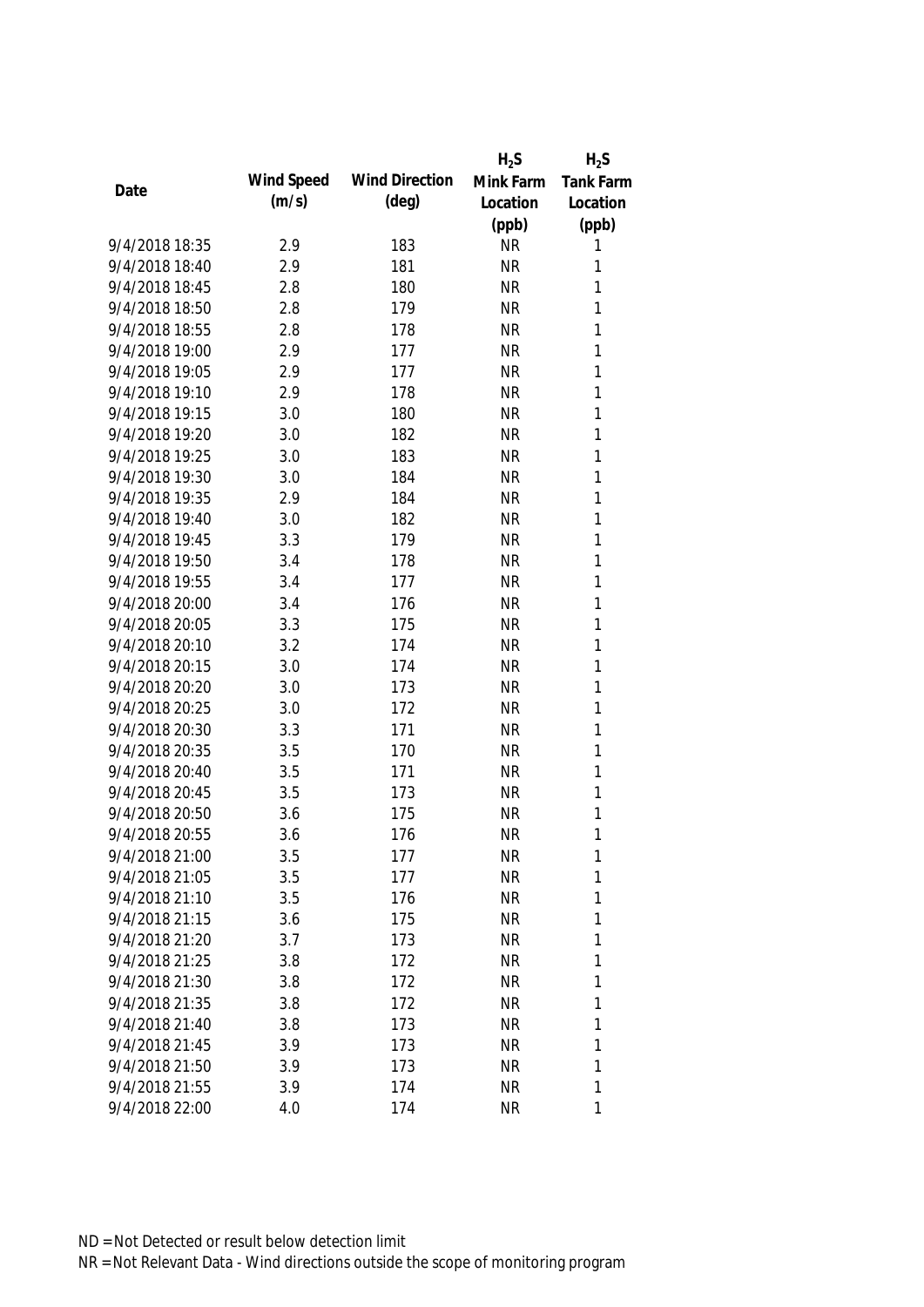|                |            |                       | $H_2S$    | $H_2S$           |
|----------------|------------|-----------------------|-----------|------------------|
| Date           | Wind Speed | <b>Wind Direction</b> | Mink Farm | <b>Tank Farm</b> |
|                | (m/s)      | $(\text{deg})$        | Location  | Location         |
|                |            |                       | (ppb)     | (ppb)            |
| 9/4/2018 22:05 | 4.1        | 173                   | <b>NR</b> | 1                |
| 9/4/2018 22:10 | 4.2        | 172                   | <b>NR</b> | 1                |
| 9/4/2018 22:15 | 4.3        | 171                   | <b>NR</b> | 1                |
| 9/4/2018 22:20 | 4.5        | 172                   | <b>NR</b> | 1                |
| 9/4/2018 22:25 | 4.6        | 171                   | <b>NR</b> | 1                |
| 9/4/2018 22:30 | 4.7        | 171                   | <b>NR</b> | 1                |
| 9/4/2018 22:35 | 4.7        | 171                   | <b>NR</b> | $\mathbf{1}$     |
| 9/4/2018 22:40 | 4.8        | 171                   | <b>NR</b> | $\mathbf{1}$     |
| 9/4/2018 22:45 | 4.8        | 172                   | <b>NR</b> | $\mathbf{1}$     |
| 9/4/2018 22:50 | 4.8        | 172                   | <b>NR</b> | 1                |
| 9/4/2018 22:55 | 4.7        | 172                   | <b>NR</b> | 1                |
| 9/4/2018 23:00 | 4.7        | 172                   | <b>NR</b> | 1                |
| 9/4/2018 23:05 | 4.6        | 172                   | <b>NR</b> | 1                |
| 9/4/2018 23:10 | 4.5        | 173                   | <b>NR</b> | 1                |
| 9/4/2018 23:15 | 4.5        | 173                   | <b>NR</b> | 1                |
| 9/4/2018 23:20 | 4.3        | 173                   | <b>NR</b> | 1                |
| 9/4/2018 23:25 | 4.4        | 173                   | <b>NR</b> | 1                |
| 9/4/2018 23:30 | 4.5        | 173                   | <b>NR</b> | 1                |
| 9/4/2018 23:35 | 4.5        | 173                   | <b>NR</b> | 1                |
| 9/4/2018 23:40 | 4.4        | 173                   | <b>NR</b> | 1                |
| 9/4/2018 23:45 | 4.3        | 173                   | <b>NR</b> | 1                |
| 9/4/2018 23:50 | 4.1        | 175                   | <b>NR</b> | 1                |
| 9/4/2018 23:55 | 3.9        | 176                   | <b>NR</b> | 1                |
| 9/4/2018 24:00 | 3.7        | 178                   | <b>NR</b> | $\mathbf{1}$     |
| 9/5/2018 00:05 | 3.6        | 179                   | <b>NR</b> | 1                |
| 9/5/2018 00:10 | 3.5        | 182                   | <b>NR</b> | 1                |
| 9/5/2018 00:15 | 3.5        | 182                   | <b>NR</b> | 1                |
| 9/5/2018 00:20 | 3.6        | 181                   | <b>NR</b> | 1                |
| 9/5/2018 00:25 | 3.6        | 181                   | <b>NR</b> | 1                |
| 9/5/2018 00:30 | 3.6        | 179                   | <b>NR</b> | 1                |
| 9/5/2018 00:35 | 3.6        | 178                   | <b>NR</b> | 1                |
| 9/5/2018 00:40 | 3.7        | 176                   | <b>NR</b> | 1                |
| 9/5/2018 00:45 | 3.8        | 174                   | <b>NR</b> | 1                |
| 9/5/2018 00:50 | 3.9        | 173                   | <b>NR</b> | 1                |
| 9/5/2018 00:55 | 3.9        | 172                   | <b>NR</b> | 1                |
| 9/5/2018 01:00 | 4.0        | 171                   | <b>NR</b> | 1                |
| 9/5/2018 01:05 | 4.1        | 171                   | <b>NR</b> | 1                |
| 9/5/2018 01:10 | 4.1        | 172                   | <b>NR</b> | 1                |
| 9/5/2018 01:15 | 4.1        | 172                   | <b>NR</b> | 1                |
| 9/5/2018 01:20 | 4.1        | 172                   | <b>NR</b> | 1                |
| 9/5/2018 01:25 | 4.3        | 172                   | <b>NR</b> | 1                |
| 9/5/2018 01:30 | 4.3        | 173                   | <b>NR</b> | 1                |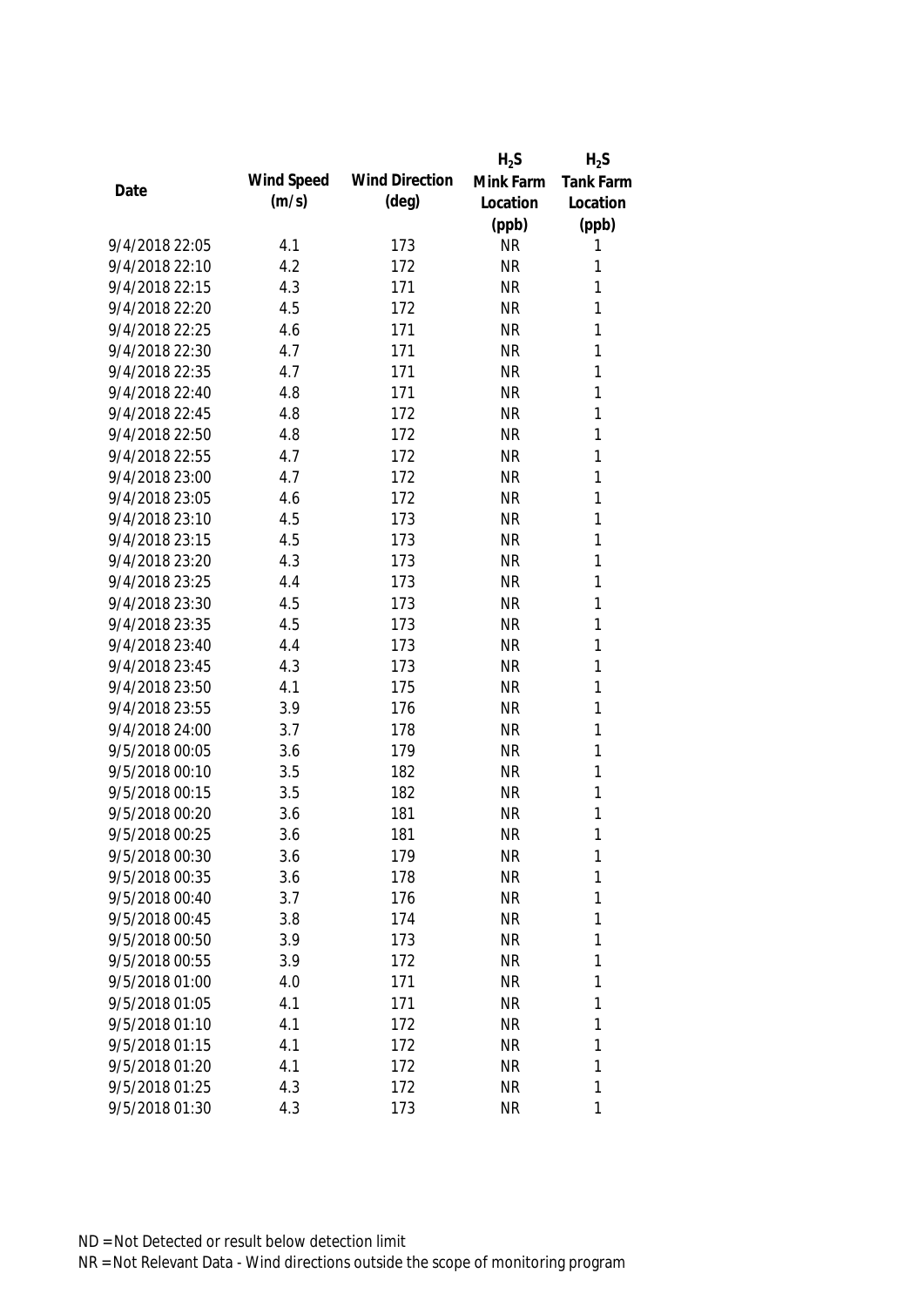|                |            |                       | $H_2S$    | $H_2S$           |
|----------------|------------|-----------------------|-----------|------------------|
| Date           | Wind Speed | <b>Wind Direction</b> | Mink Farm | <b>Tank Farm</b> |
|                | (m/s)      | $(\text{deg})$        | Location  | Location         |
|                |            |                       | (ppb)     | (ppb)            |
| 9/5/2018 01:35 | 4.3        | 172                   | <b>NR</b> | 1                |
| 9/5/2018 01:40 | 4.3        | 172                   | <b>NR</b> | 1                |
| 9/5/2018 01:45 | 4.4        | 171                   | <b>NR</b> | 1                |
| 9/5/2018 01:50 | 4.4        | 171                   | <b>NR</b> | 1                |
| 9/5/2018 01:55 | 4.3        | 171                   | <b>NR</b> | 1                |
| 9/5/2018 02:00 | 4.3        | 172                   | <b>NR</b> | $\mathbf{1}$     |
| 9/5/2018 02:05 | 4.2        | 172                   | <b>NR</b> | $\mathbf{1}$     |
| 9/5/2018 02:10 | 4.1        | 174                   | <b>NR</b> | $\mathbf{1}$     |
| 9/5/2018 02:15 | 4.0        | 176                   | <b>NR</b> | $\mathbf{1}$     |
| 9/5/2018 02:20 | 3.9        | 178                   | <b>NR</b> | 1                |
| 9/5/2018 02:25 | 3.8        | 180                   | <b>NR</b> | 1                |
| 9/5/2018 02:30 | 3.7        | 181                   | <b>NR</b> | 1                |
| 9/5/2018 02:35 | 3.6        | 182                   | <b>NR</b> | 1                |
| 9/5/2018 02:40 | 3.6        | 181                   | <b>NR</b> | 1                |
| 9/5/2018 02:45 | 3.6        | 180                   | <b>NR</b> | 1                |
| 9/5/2018 02:50 | 3.7        | 179                   | <b>NR</b> | $\mathbf{1}$     |
| 9/5/2018 02:55 | 3.7        | 177                   | <b>NR</b> | 1                |
| 9/5/2018 03:00 | 3.6        | 178                   | <b>NR</b> | 1                |
| 9/5/2018 03:05 | 3.6        | 179                   | <b>NR</b> | $\overline{2}$   |
| 9/5/2018 03:10 | 3.5        | 180                   | <b>NR</b> | $\overline{2}$   |
| 9/5/2018 03:15 | 3.4        | 181                   | <b>NR</b> | $\overline{2}$   |
| 9/5/2018 03:20 | 3.4        | 182                   | <b>NR</b> | $\overline{2}$   |
| 9/5/2018 03:25 | 3.3        | 184                   | <b>NR</b> | $\overline{2}$   |
| 9/5/2018 03:30 | 3.3        | 183                   | <b>NR</b> | $\mathbf{1}$     |
| 9/5/2018 03:35 | 3.2        | 184                   | <b>NR</b> | 1                |
| 9/5/2018 03:40 | 3.2        | 184                   | <b>NR</b> | 1                |
| 9/5/2018 03:45 | 3.3        | 184                   | <b>NR</b> | 1                |
| 9/5/2018 03:50 | 3.2        | 184                   | <b>NR</b> | 1                |
| 9/5/2018 03:55 | 3.3        | 182                   | <b>NR</b> | 1                |
| 9/5/2018 04:00 | 3.4        | 180                   | <b>NR</b> | 1                |
| 9/5/2018 04:05 | 3.5        | 178                   | <b>NR</b> | $\mathbf{1}$     |
| 9/5/2018 04:10 | 3.6        | 177                   | <b>NR</b> | $\overline{2}$   |
| 9/5/2018 04:15 | 3.5        | 177                   | <b>NR</b> | $\overline{2}$   |
| 9/5/2018 04:20 | 3.5        | 177                   | <b>NR</b> | $\overline{2}$   |
| 9/5/2018 04:25 | 3.5        | 176                   | <b>NR</b> | 1                |
| 9/5/2018 04:30 | 3.5        | 176                   | <b>NR</b> | 1                |
| 9/5/2018 04:35 | 3.4        | 175                   | <b>NR</b> | 1                |
| 9/5/2018 04:40 | 3.3        | 177                   | <b>NR</b> | 1                |
| 9/5/2018 04:45 | 3.3        | 176                   | <b>NR</b> | 1                |
| 9/5/2018 04:50 | 3.3        | 175                   | <b>NR</b> | 1                |
| 9/5/2018 04:55 | 3.2        | 177                   | <b>NR</b> | 1                |
| 9/5/2018 05:00 | 3.1        | 180                   | <b>NR</b> | 1                |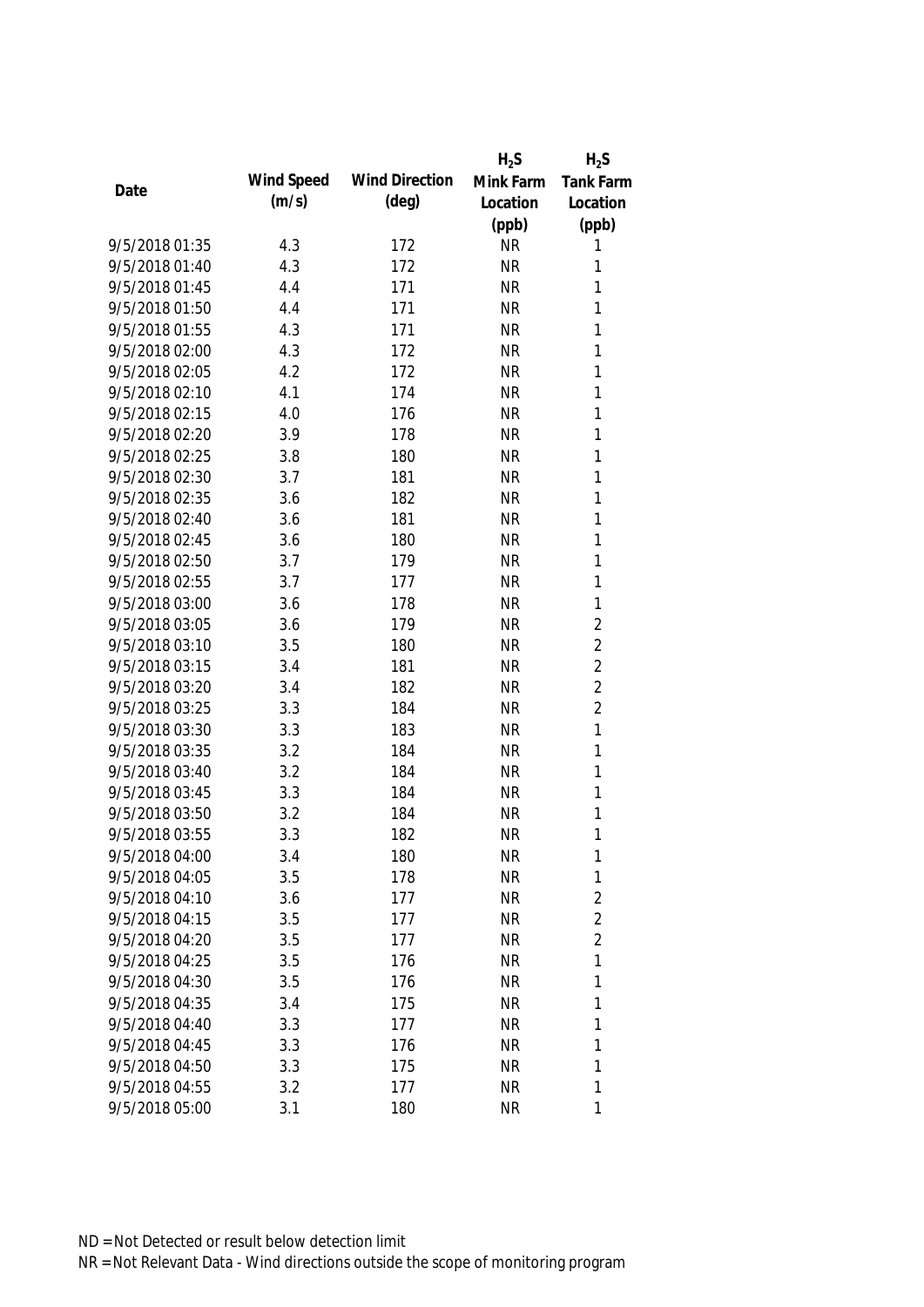|                |            |                       | $H_2S$    | $H_2S$           |
|----------------|------------|-----------------------|-----------|------------------|
|                | Wind Speed | <b>Wind Direction</b> | Mink Farm | <b>Tank Farm</b> |
| Date           | (m/s)      | $(\text{deg})$        | Location  | Location         |
|                |            |                       | (ppb)     | (ppb)            |
| 9/5/2018 05:05 | 3.1        | 183                   | <b>NR</b> | 1                |
| 9/5/2018 05:10 | 3.2        | 184                   | <b>NR</b> | 1                |
| 9/5/2018 05:15 | 3.1        | 185                   | <b>NR</b> | 1                |
| 9/5/2018 05:20 | 3.1        | 188                   | <b>NR</b> | 1                |
| 9/5/2018 05:25 | 3.2        | 189                   | <b>NR</b> | 1                |
| 9/5/2018 05:30 | 3.2        | 189                   | <b>NR</b> | 1                |
| 9/5/2018 05:35 | 3.3        | 186                   | <b>NR</b> | $\mathbf{1}$     |
| 9/5/2018 05:40 | 3.3        | 185                   | <b>NR</b> | $\mathbf{1}$     |
| 9/5/2018 05:45 | 3.4        | 185                   | <b>NR</b> | $\mathbf{1}$     |
| 9/5/2018 05:50 | 3.4        | 183                   | <b>NR</b> | $\mathbf{1}$     |
| 9/5/2018 05:55 | 3.4        | 182                   | <b>NR</b> | $\mathbf{1}$     |
| 9/5/2018 06:00 | 3.4        | 180                   | <b>NR</b> | $\overline{2}$   |
| 9/5/2018 06:05 | 3.5        | 179                   | <b>NR</b> | 1                |
| 9/5/2018 06:10 | 3.5        | 179                   | <b>NR</b> | 1                |
| 9/5/2018 06:15 | 3.5        | 179                   | <b>NR</b> | $\mathbf{1}$     |
| 9/5/2018 06:20 | 3.6        | 179                   | <b>NR</b> | $\mathbf{1}$     |
| 9/5/2018 06:25 | 3.7        | 179                   | <b>NR</b> | $\mathbf{1}$     |
| 9/5/2018 06:30 | 3.7        | 180                   | <b>NR</b> | $\mathbf{1}$     |
| 9/5/2018 06:35 | 3.6        | 180                   | <b>NR</b> | $\mathbf{1}$     |
| 9/5/2018 06:40 | 3.7        | 180                   | <b>NR</b> | $\mathbf{1}$     |
| 9/5/2018 06:45 | 3.7        | 179                   | <b>NR</b> | $\mathbf{1}$     |
| 9/5/2018 06:50 | 3.7        | 179                   | <b>NR</b> | $\mathbf{1}$     |
| 9/5/2018 06:55 | 3.7        | 179                   | <b>NR</b> | $\mathbf{1}$     |
| 9/5/2018 07:00 | 3.8        | 179                   | <b>NR</b> | 1                |
| 9/5/2018 07:05 | 3.8        | 179                   | <b>NR</b> | 1                |
| 9/5/2018 07:10 | 3.9        | 180                   | <b>NR</b> | 1                |
| 9/5/2018 07:15 | 4.2        | 181                   | <b>NR</b> | 1                |
| 9/5/2018 07:20 | 4.2        | 182                   | <b>NR</b> | 1                |
| 9/5/2018 07:25 | 4.3        | 182                   | <b>NR</b> | 1                |
| 9/5/2018 07:30 | 4.2        | 182                   | <b>NR</b> | 1                |
| 9/5/2018 07:35 | 4.3        | 182                   | <b>NR</b> | 1                |
| 9/5/2018 07:40 | 4.3        | 182                   | <b>NR</b> | 1                |
| 9/5/2018 07:45 | 4.1        | 182                   | <b>NR</b> | 1                |
| 9/5/2018 07:50 | 4.1        | 182                   | <b>NR</b> | 1                |
| 9/5/2018 07:55 | 4.1        | 184                   | <b>NR</b> | 1                |
| 9/5/2018 08:00 | 4.1        | 185                   | <b>NR</b> | 1                |
| 9/5/2018 08:05 | 4.1        | 187                   | <b>NR</b> | 1                |
| 9/5/2018 08:10 | 4.1        | 189                   | <b>NR</b> | 1                |
| 9/5/2018 08:15 | 4.1        | 192                   | <b>NR</b> | 1                |
| 9/5/2018 08:20 | 4.1        | 195                   | <b>NR</b> | 1                |
| 9/5/2018 08:25 | 4.1        | 197                   | <b>NR</b> | 1                |
| 9/5/2018 08:30 | 4.1        | 198                   | <b>NR</b> | 1                |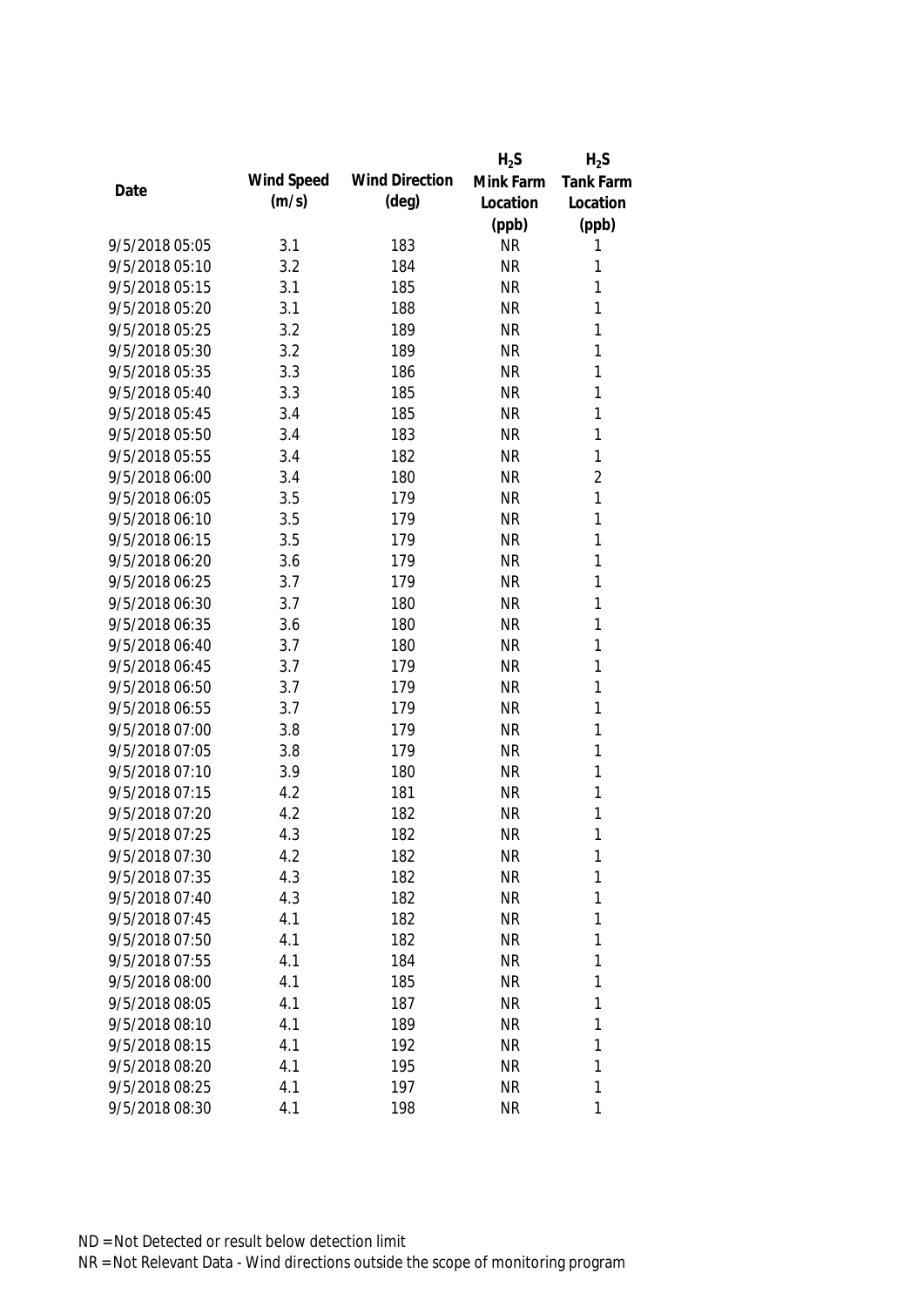|                |            |                       | $H_2S$    | $H_2S$         |
|----------------|------------|-----------------------|-----------|----------------|
|                | Wind Speed | <b>Wind Direction</b> | Mink Farm | Tank Farm      |
| Date           | (m/s)      | $(\text{deg})$        | Location  | Location       |
|                |            |                       | (ppb)     | (ppb)          |
| 9/5/2018 08:35 | 4.0        | 199                   | <b>NR</b> | 1              |
| 9/5/2018 08:40 | 4.0        | 201                   | <b>NR</b> | 1              |
| 9/5/2018 08:45 | 3.8        | 200                   | <b>NR</b> | 1              |
| 9/5/2018 08:50 | 3.9        | 202                   | <b>NR</b> | 1              |
| 9/5/2018 08:55 | 4.0        | 202                   | <b>NR</b> | 1              |
| 9/5/2018 09:00 | 4.0        | 204                   | <b>NR</b> | 1              |
| 9/5/2018 09:05 | 4.0        | 205                   | <b>NR</b> | 1              |
| 9/5/2018 09:10 | 4.1        | 206                   | <b>NR</b> | $\mathbf{1}$   |
| 9/5/2018 09:15 | 4.3        | 207                   | <b>NR</b> | $\mathbf{1}$   |
| 9/5/2018 09:20 | 4.4        | 206                   | <b>NR</b> | 1              |
| 9/5/2018 09:25 | 4.5        | 209                   | <b>NR</b> | 1              |
| 9/5/2018 09:30 | 4.6        | 210                   | <b>NR</b> | 1              |
| 9/5/2018 09:35 | 4.9        | 212                   | <b>NR</b> | $\mathbf{1}$   |
| 9/5/2018 09:40 | 5.1        | 214                   | <b>NR</b> | 1              |
| 9/5/2018 09:45 | 4.9        | 215                   | <b>NR</b> | $\mathbf{1}$   |
| 9/5/2018 09:50 | 4.8        | 216                   | <b>NR</b> | $\mathbf{1}$   |
| 9/5/2018 09:55 | 4.8        | 217                   | <b>NR</b> | $\mathbf{1}$   |
| 9/5/2018 10:00 | 4.7        | 217                   | <b>NR</b> | $\mathbf{1}$   |
| 9/5/2018 10:05 | 4.7        | 216                   | <b>NR</b> | $\mathbf{1}$   |
| 9/5/2018 10:10 | 4.8        | 216                   | <b>NR</b> | $\overline{2}$ |
| 9/5/2018 10:15 | 5.1        | 216                   | <b>NR</b> | $\overline{2}$ |
| 9/5/2018 10:20 | 5.2        | 217                   | <b>NR</b> | $\overline{2}$ |
| 9/5/2018 10:25 | 5.2        | 217                   | <b>NR</b> | $\mathbf{1}$   |
| 9/5/2018 10:30 | 5.3        | 221                   | <b>NR</b> | $\overline{2}$ |
| 9/5/2018 10:35 | 5.3        | 223                   | <b>NR</b> | 1              |
| 9/5/2018 10:40 | 5.3        | 223                   | <b>NR</b> | 1              |
| 9/5/2018 10:45 | 4.9        | 225                   | <b>NR</b> | 1              |
| 9/5/2018 10:50 | 5.2        | 227                   | <b>NR</b> | 1              |
| 9/5/2018 10:55 | 5.1        | 228                   | <b>NR</b> | 1              |
| 9/5/2018 11:00 | 5.3        | 224                   | <b>NR</b> | 1              |
| 9/5/2018 11:05 | 5.4        | 222                   | <b>NR</b> | 1              |
| 9/5/2018 11:10 | 5.5        | 224                   | <b>NR</b> | 1              |
| 9/5/2018 11:15 | 5.7        | 225                   | <b>NR</b> | 1              |
| 9/5/2018 11:20 | 5.5        | 225                   | <b>NR</b> | 1              |
| 9/5/2018 11:25 | 5.7        | 224                   | <b>NR</b> | 1              |
| 9/5/2018 11:30 | 5.7        | 225                   | <b>NR</b> | 1              |
| 9/5/2018 11:35 | 5.7        | 225                   | <b>NR</b> | 1              |
| 9/5/2018 11:40 | 5.8        | 224                   | <b>NR</b> | $\overline{2}$ |
| 9/5/2018 11:45 | 5.7        | 225                   | <b>NR</b> | $\overline{2}$ |
| 9/5/2018 11:50 | 5.8        | 224                   | <b>NR</b> | $\overline{2}$ |
| 9/5/2018 11:55 | 5.9        | 225                   | <b>NR</b> | $\overline{2}$ |
| 9/5/2018 12:00 | 5.9        | 227                   | <b>NR</b> | $\overline{2}$ |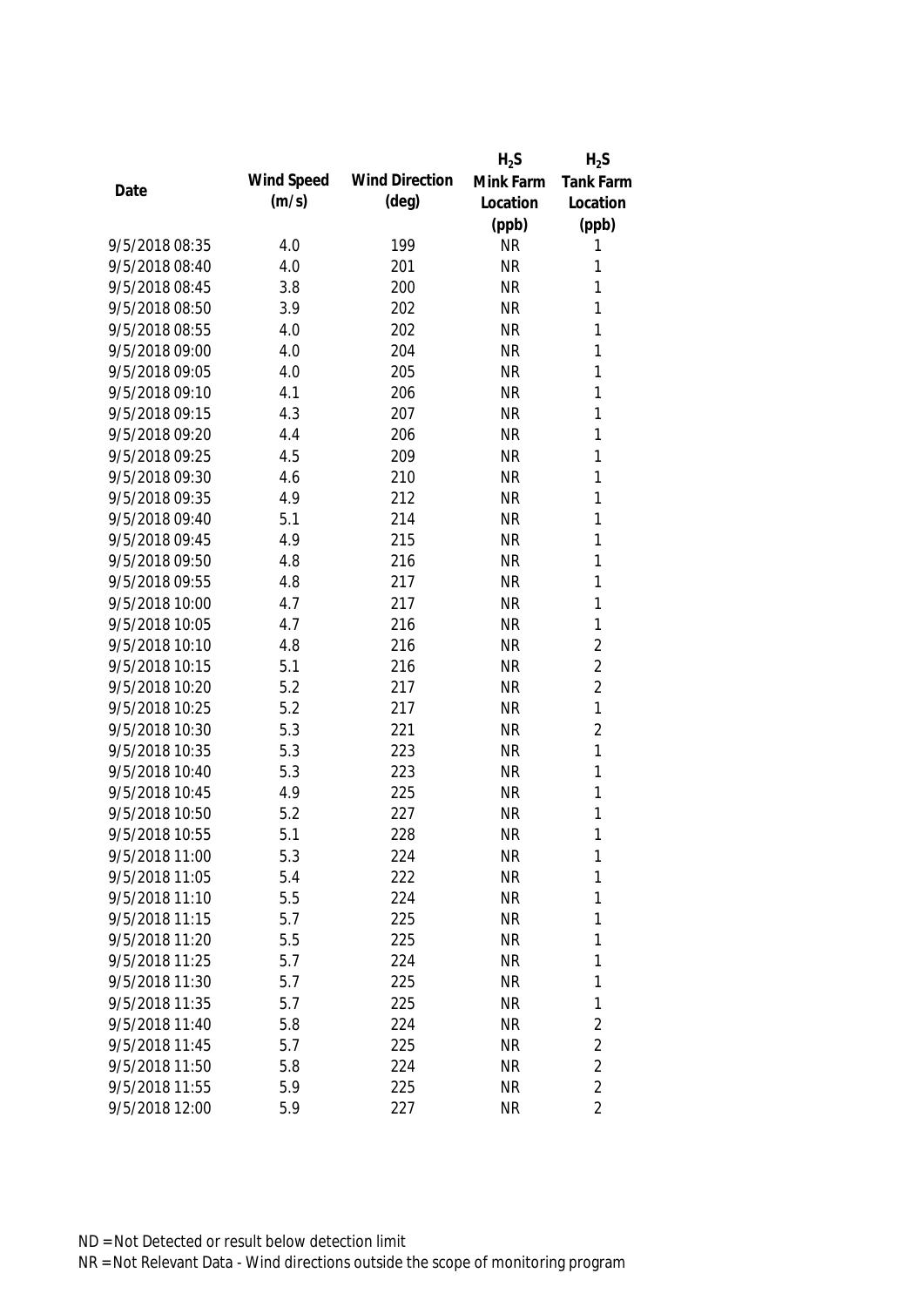|                |            |                       | $H_2S$    | $H_2S$         |
|----------------|------------|-----------------------|-----------|----------------|
| Date           | Wind Speed | <b>Wind Direction</b> | Mink Farm | Tank Farm      |
|                | (m/s)      | $(\text{deg})$        | Location  | Location       |
|                |            |                       | (ppb)     | (ppb)          |
| 9/5/2018 12:05 | 5.7        | 226                   | <b>NR</b> | 2              |
| 9/5/2018 12:10 | 5.3        | 228                   | <b>NR</b> | $\overline{2}$ |
| 9/5/2018 12:15 | 5.6        | 225                   | <b>NR</b> | $\overline{2}$ |
| 9/5/2018 12:20 | 5.6        | 224                   | <b>NR</b> | $\overline{2}$ |
| 9/5/2018 12:25 | 5.5        | 222                   | <b>NR</b> | $\overline{2}$ |
| 9/5/2018 12:30 | 5.6        | 221                   | <b>NR</b> | $\overline{2}$ |
| 9/5/2018 12:35 | 5.7        | 220                   | <b>NR</b> | $\overline{2}$ |
| 9/5/2018 12:40 | 5.9        | 220                   | <b>NR</b> | $\overline{2}$ |
| 9/5/2018 12:45 | 5.8        | 222                   | <b>NR</b> | $\mathbf{1}$   |
| 9/5/2018 12:50 | 5.9        | 227                   | <b>NR</b> | 1              |
| 9/5/2018 12:55 | 5.7        | 231                   | <b>ND</b> | 1              |
| 9/5/2018 13:00 | 5.6        | 233                   | <b>ND</b> | 1              |
| 9/5/2018 13:05 | 5.4        | 238                   | <b>ND</b> | 1              |
| 9/5/2018 13:10 | 5.5        | 239                   | <b>ND</b> | 1              |
| 9/5/2018 13:15 | 5.5        | 239                   | <b>ND</b> | 1              |
| 9/5/2018 13:20 | 5.5        | 233                   | <b>ND</b> | 1              |
| 9/5/2018 13:25 | 5.8        | 229                   | <b>NR</b> | 1              |
| 9/5/2018 13:30 | 6.1        | 227                   | <b>NR</b> | 1              |
| 9/5/2018 13:35 | 6.4        | 223                   | <b>NR</b> | 1              |
| 9/5/2018 13:40 | 6.4        | 219                   | <b>NR</b> | 1              |
| 9/5/2018 13:45 | 6.6        | 219                   | <b>NR</b> | 1              |
| 9/5/2018 13:50 | 6.6        | 221                   | <b>NR</b> | 1              |
| 9/5/2018 13:55 | 6.5        | 221                   | <b>NR</b> | 1              |
| 9/5/2018 14:00 | 6.6        | 222                   | <b>NR</b> | 1              |
| 9/5/2018 14:05 | 6.7        | 222                   | <b>NR</b> | 1              |
| 9/5/2018 14:10 | 6.9        | 223                   | <b>NR</b> | 1              |
| 9/5/2018 14:15 | 6.7        | 223                   | <b>NR</b> | 1              |
| 9/5/2018 14:20 | 6.9        | 224                   | <b>NR</b> | 1              |
| 9/5/2018 14:25 | 6.8        | 225                   | <b>NR</b> | 1              |
| 9/5/2018 14:30 | 6.3        | 229                   | <b>NR</b> | 1              |
| 9/5/2018 14:35 | 6.4        | 234                   | 1         | 1              |
| 9/5/2018 14:40 | 6.2        | 236                   | 1         | 1              |
| 9/5/2018 14:45 | 6.1        | 233                   | 1         | 1              |
| 9/5/2018 14:50 | 5.9        | 229                   | <b>NR</b> | 1              |
| 9/5/2018 14:55 | 6.1        | 228                   | <b>NR</b> | 1              |
| 9/5/2018 15:00 | 6.3        | 225                   | <b>NR</b> | 1              |
| 9/5/2018 15:05 | 5.9        | 222                   | <b>NR</b> | 1              |
| 9/5/2018 15:10 | 6.0        | 223                   | <b>NR</b> | 1              |
| 9/5/2018 15:15 | 6.2        | 223                   | <b>NR</b> | 1              |
| 9/5/2018 15:20 | 6.0        | 225                   | <b>NR</b> | 1              |
| 9/5/2018 15:25 | 5.9        | 224                   | <b>NR</b> | 1              |
| 9/5/2018 15:30 | 5.7        | 226                   | <b>NR</b> | 1              |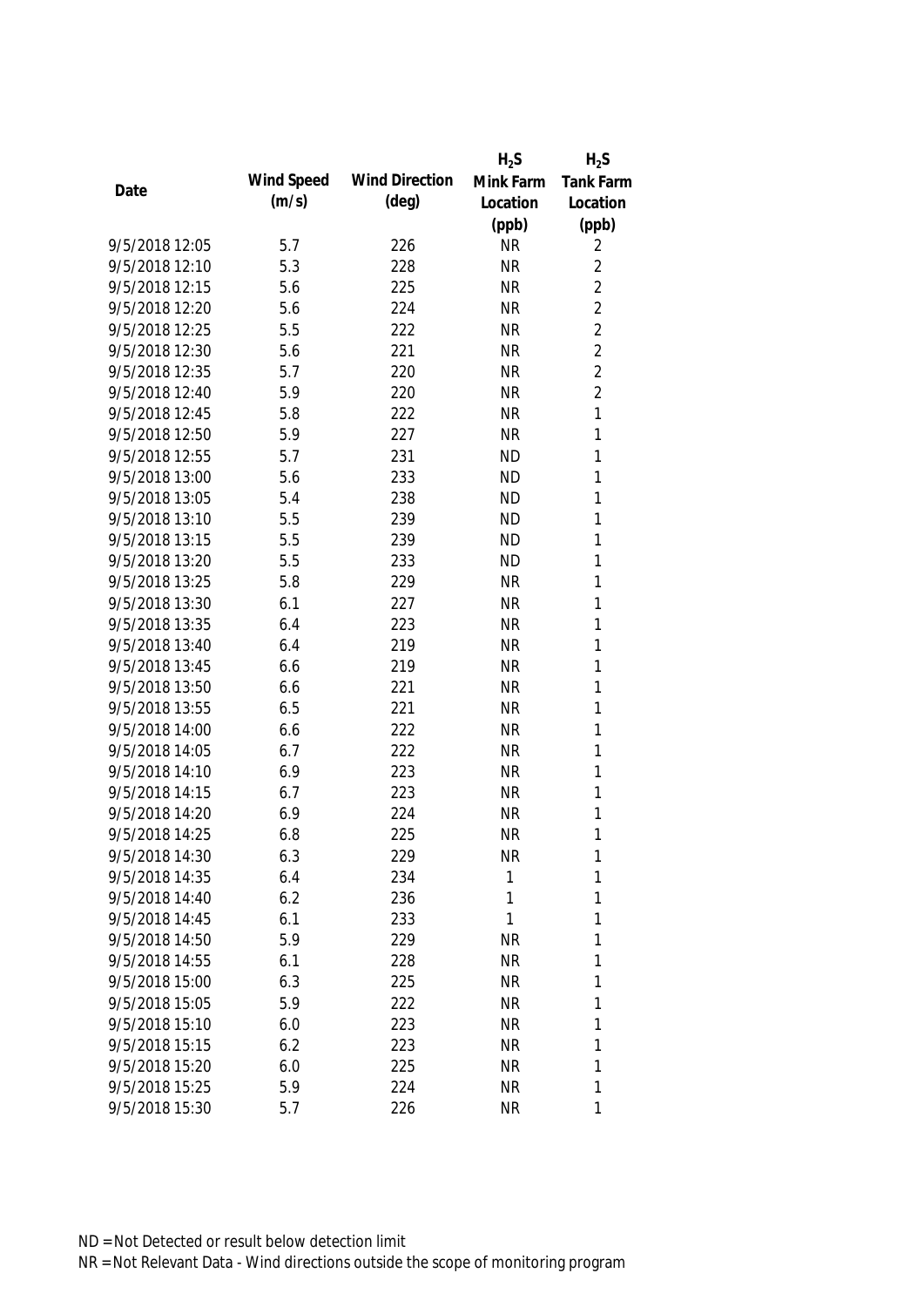|                |            |                       | $H_2S$    | $H_2S$           |
|----------------|------------|-----------------------|-----------|------------------|
| Date           | Wind Speed | <b>Wind Direction</b> | Mink Farm | <b>Tank Farm</b> |
|                | (m/s)      | $(\text{deg})$        | Location  | Location         |
|                |            |                       | (ppb)     | (ppb)            |
| 9/5/2018 15:35 | 5.7        | 229                   | <b>NR</b> | 1                |
| 9/5/2018 15:40 | 5.6        | 225                   | <b>NR</b> | 1                |
| 9/5/2018 15:45 | 5.6        | 225                   | <b>NR</b> | 1                |
| 9/5/2018 15:50 | 5.6        | 226                   | <b>NR</b> | 1                |
| 9/5/2018 15:55 | 5.2        | 233                   | 1         | 1                |
| 9/5/2018 16:00 | 5.3        | 236                   | 1         | 1                |
| 9/5/2018 16:05 | 5.2        | 237                   | 1         | 1                |
| 9/5/2018 16:10 | 4.7        | 249                   | 1         | 1                |
| 9/5/2018 16:15 | 4.4        | 265                   | <b>ND</b> | 1                |
| 9/5/2018 16:20 | 4.3        | 281                   | <b>ND</b> | <b>NR</b>        |
| 9/5/2018 16:25 | 4.3        | 291                   | <b>ND</b> | <b>NR</b>        |
| 9/5/2018 16:30 | 4.1        | 298                   | <b>ND</b> | <b>NR</b>        |
| 9/5/2018 16:35 | 4.0        | 303                   | <b>ND</b> | <b>NR</b>        |
| 9/5/2018 16:40 | 4.4        | 304                   | <b>ND</b> | <b>NR</b>        |
| 9/5/2018 16:45 | 4.6        | 304                   | <b>ND</b> | <b>NR</b>        |
| 9/5/2018 16:50 | 4.8        | 302                   | 1         | <b>NR</b>        |
| 9/5/2018 16:55 | 4.9        | 302                   | 1         | <b>NR</b>        |
| 9/5/2018 17:00 | 4.9        | 303                   | 1         | <b>NR</b>        |
| 9/5/2018 17:05 | 4.4        | 302                   | 1         | <b>NR</b>        |
| 9/5/2018 17:10 | 4.2        | 303                   | 1         | <b>NR</b>        |
| 9/5/2018 17:15 | 3.9        | 303                   | 1         | <b>NR</b>        |
| 9/5/2018 17:20 | 3.5        | 303                   | 1         | <b>NR</b>        |
| 9/5/2018 17:25 | 3.3        | 305                   | 1         | <b>NR</b>        |
| 9/5/2018 17:30 | 3.3        | 308                   | 1         | <b>NR</b>        |
| 9/5/2018 17:35 | 3.7        | 313                   | <b>ND</b> | <b>NR</b>        |
| 9/5/2018 17:40 | 3.7        | 317                   | <b>ND</b> | <b>NR</b>        |
| 9/5/2018 17:45 | 3.6        | 320                   | <b>ND</b> | <b>NR</b>        |
| 9/5/2018 17:50 | 3.6        | 323                   | 1         | <b>NR</b>        |
| 9/5/2018 17:55 | 3.6        | 324                   | 1         | <b>NR</b>        |
| 9/5/2018 18:00 | 3.7        | 324                   | 1         | <b>NR</b>        |
| 9/5/2018 18:05 | 3.6        | 325                   | 1         | <b>NR</b>        |
| 9/5/2018 18:10 | 3.5        | 327                   | 1         | <b>NR</b>        |
| 9/5/2018 18:15 | 3.4        | 330                   | 1         | <b>NR</b>        |
| 9/5/2018 18:20 | 3.3        | 335                   | 1         | <b>NR</b>        |
| 9/5/2018 18:25 | 3.2        | 341                   | 1         | <b>NR</b>        |
| 9/5/2018 18:30 | 3.0        | 347                   | 1         | <b>NR</b>        |
| 9/5/2018 18:35 | 2.8        | 351                   | 1         | <b>NR</b>        |
| 9/5/2018 18:40 | 2.7        | 354                   | 1         | <b>NR</b>        |
| 9/5/2018 18:45 | 2.7        | 354                   | 1         | <b>NR</b>        |
| 9/5/2018 18:50 | 2.7        | 354                   | 1         | <b>NR</b>        |
| 9/5/2018 18:55 | 2.7        | 354                   | 1         | <b>NR</b>        |
| 9/5/2018 19:00 | 2.6        | 352                   | 1         | <b>NR</b>        |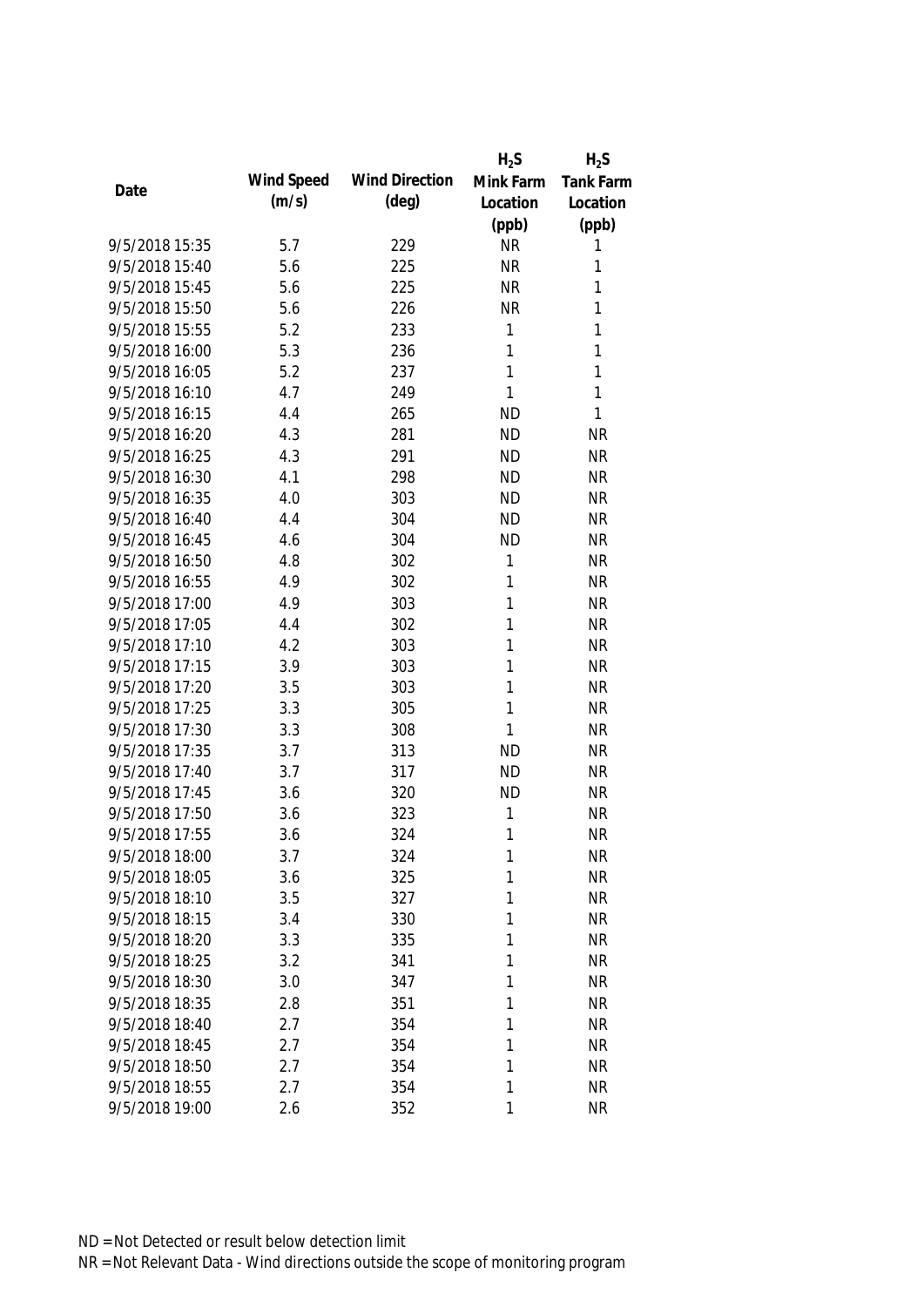|                |            |                       | $H_2S$    | $H_2S$    |
|----------------|------------|-----------------------|-----------|-----------|
| Date           | Wind Speed | <b>Wind Direction</b> | Mink Farm | Tank Farm |
|                | (m/s)      | $(\text{deg})$        | Location  | Location  |
|                |            |                       | (ppb)     | (ppb)     |
| 9/5/2018 19:05 | 2.8        | 346                   | 1         | <b>NR</b> |
| 9/5/2018 19:10 | 3.0        | 342                   | <b>ND</b> | <b>NR</b> |
| 9/5/2018 19:15 | 3.1        | 341                   | 1         | <b>NR</b> |
| 9/5/2018 19:20 | 2.9        | 339                   | 1         | <b>NR</b> |
| 9/5/2018 19:25 | 2.8        | 337                   | 1         | <b>NR</b> |
| 9/5/2018 19:30 | 2.7        | 340                   | 1         | <b>NR</b> |
| 9/5/2018 19:35 | 2.2        | 350                   | 1         | <b>NR</b> |
| 9/5/2018 19:40 | 1.9        | 359                   | 1         | <b>NR</b> |
| 9/5/2018 19:45 | 1.7        | 5                     | 1         | <b>NR</b> |
| 9/5/2018 19:50 | 1.8        | 11                    | 1         | <b>NR</b> |
| 9/5/2018 19:55 | 1.9        | 16                    | 1         | <b>NR</b> |
| 9/5/2018 20:00 | 1.9        | 20                    | 1         | <b>NR</b> |
| 9/5/2018 20:05 | 2.0        | 21                    | 1         | <b>NR</b> |
| 9/5/2018 20:10 | 2.1        | 23                    | <b>ND</b> | <b>NR</b> |
| 9/5/2018 20:15 | 2.3        | 24                    | <b>ND</b> | <b>NR</b> |
| 9/5/2018 20:20 | 2.3        | 26                    | 1         | <b>NR</b> |
| 9/5/2018 20:25 | 2.3        | 27                    | 1         | <b>NR</b> |
| 9/5/2018 20:30 | 2.2        | 19                    | 1         | <b>NR</b> |
| 9/5/2018 20:35 | 2.5        | 12                    | 1         | <b>NR</b> |
| 9/5/2018 20:40 | 2.5        | 8                     | 1         | <b>NR</b> |
| 9/5/2018 20:45 | 2.4        | 9                     | 1         | <b>NR</b> |
| 9/5/2018 20:50 | 2.3        | 10                    | 1         | <b>NR</b> |
| 9/5/2018 20:55 | 2.5        | 10                    | 1         | <b>NR</b> |
| 9/5/2018 21:00 | 2.8        | 19                    | 1         | <b>NR</b> |
| 9/5/2018 21:05 | 2.6        | 29                    | 1         | <b>NR</b> |
| 9/5/2018 21:10 | 2.5        | 36                    | 1         | <b>NR</b> |
| 9/5/2018 21:15 | 2.6        | 39                    | 1         | <b>NR</b> |
| 9/5/2018 21:20 | 2.9        | 37                    | 1         | <b>NR</b> |
| 9/5/2018 21:25 | 2.8        | 39                    | 1         | <b>NR</b> |
| 9/5/2018 21:30 | 2.5        | 44                    | <b>NR</b> | <b>NR</b> |
| 9/5/2018 21:35 | 2.5        | 46                    | <b>NR</b> | <b>NR</b> |
| 9/5/2018 21:40 | 2.5        | 44                    | <b>NR</b> | <b>NR</b> |
| 9/5/2018 21:45 | 2.5        | 44                    | <b>NR</b> | <b>NR</b> |
| 9/5/2018 21:50 | 2.4        | 45                    | <b>NR</b> | <b>NR</b> |
| 9/5/2018 21:55 | 2.3        | 46                    | <b>NR</b> | <b>NR</b> |
| 9/5/2018 22:00 | 2.4        | 44                    | <b>NR</b> | <b>NR</b> |
| 9/5/2018 22:05 | 2.5        | 40                    | 1         | <b>NR</b> |
| 9/5/2018 22:10 | 2.3        | 37                    | 1         | <b>NR</b> |
| 9/5/2018 22:15 | 1.9        | 35                    | 1         | <b>NR</b> |
| 9/5/2018 22:20 | 1.7        | 33                    | 1         | <b>NR</b> |
| 9/5/2018 22:25 | 1.7        | 32                    | 1         | <b>NR</b> |
| 9/5/2018 22:30 | 1.6        | 31                    | 1         | <b>NR</b> |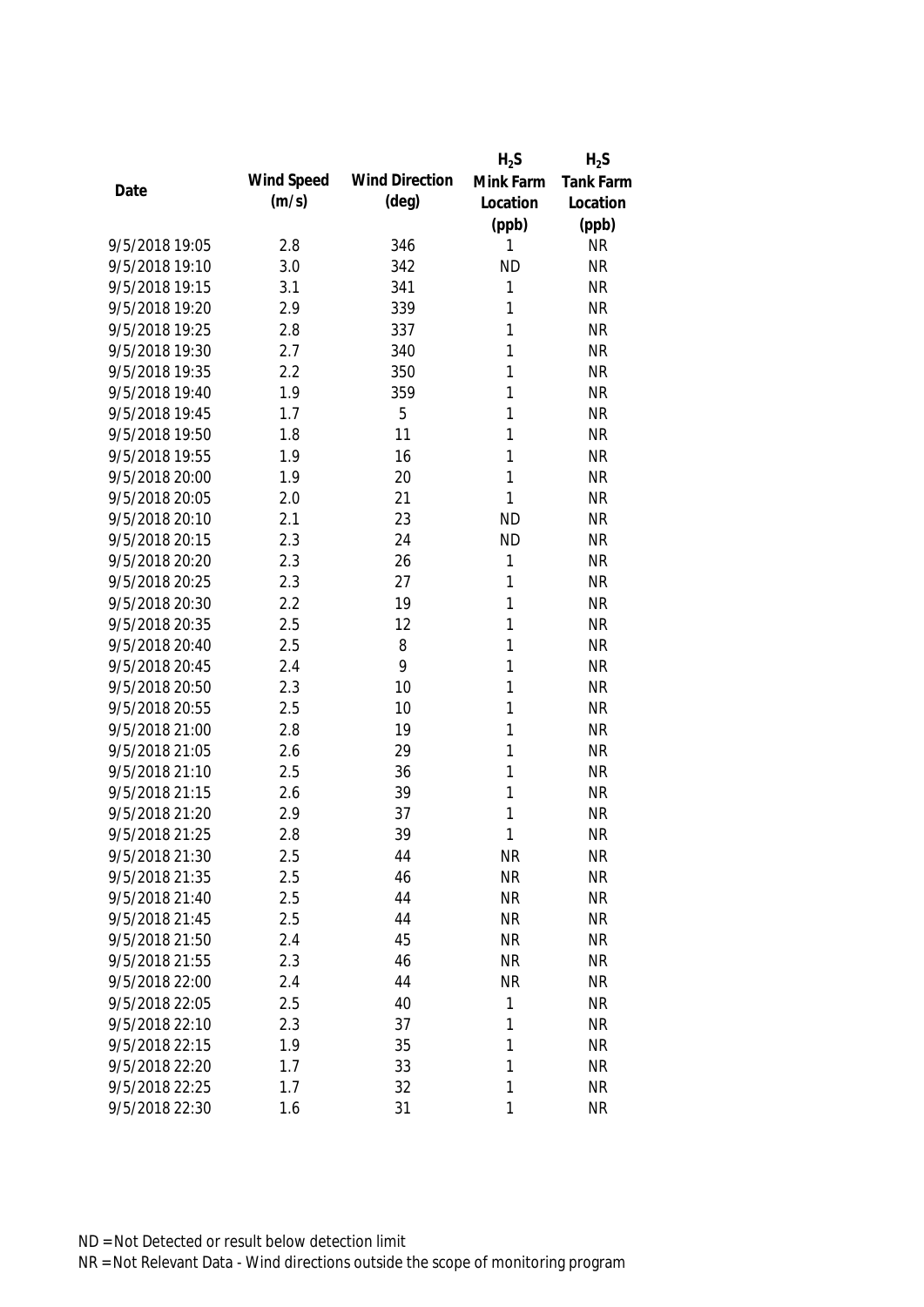|                |            |                       | $H_2S$       | $H_2S$    |
|----------------|------------|-----------------------|--------------|-----------|
|                | Wind Speed | <b>Wind Direction</b> | Mink Farm    | Tank Farm |
| Date           | (m/s)      | $(\text{deg})$        | Location     | Location  |
|                |            |                       | (ppb)        | (ppb)     |
| 9/5/2018 22:35 | 1.6        | 30                    | 1            | <b>NR</b> |
| 9/5/2018 22:40 | 1.8        | 32                    | 1            | <b>NR</b> |
| 9/5/2018 22:45 | 2.1        | 34                    | 1            | <b>NR</b> |
| 9/5/2018 22:50 | 2.3        | 34                    | 1            | <b>NR</b> |
| 9/5/2018 22:55 | 2.4        | 33                    | 1            | <b>NR</b> |
| 9/5/2018 23:00 | 2.4        | 33                    | 1            | <b>NR</b> |
| 9/5/2018 23:05 | 2.4        | 33                    | 1            | <b>NR</b> |
| 9/5/2018 23:10 | 2.5        | 30                    | 1            | <b>NR</b> |
| 9/5/2018 23:15 | 2.8        | 28                    | $\mathbf{1}$ | <b>NR</b> |
| 9/5/2018 23:20 | 2.9        | 27                    | 1            | <b>NR</b> |
| 9/5/2018 23:25 | 3.0        | 26                    | 1            | <b>NR</b> |
| 9/5/2018 23:30 | 3.1        | 25                    | 1            | <b>NR</b> |
| 9/5/2018 23:35 | 3.2        | 26                    | 1            | <b>NR</b> |
| 9/5/2018 23:40 | 3.2        | 28                    | 1            | <b>NR</b> |
| 9/5/2018 23:45 | 2.9        | 29                    | 1            | <b>NR</b> |
| 9/5/2018 23:50 | 2.8        | 29                    | $\mathbf{1}$ | <b>NR</b> |
| 9/5/2018 23:55 | 2.6        | 31                    | $\mathbf{1}$ | <b>NR</b> |
| 9/5/2018 24:00 | 2.5        | 32                    | <b>ND</b>    | <b>NR</b> |
| 9/6/2018 00:05 | 2.4        | 33                    | <b>ND</b>    | <b>NR</b> |
| 9/6/2018 00:10 | 2.5        | 32                    | <b>ND</b>    | <b>NR</b> |
| 9/6/2018 00:15 | 2.5        | 32                    | <b>ND</b>    | <b>NR</b> |
| 9/6/2018 00:20 | 2.5        | 32                    | <b>ND</b>    | <b>NR</b> |
| 9/6/2018 00:25 | 2.4        | 30                    | <b>ND</b>    | <b>NR</b> |
| 9/6/2018 00:30 | 2.4        | 30                    | <b>ND</b>    | <b>NR</b> |
| 9/6/2018 00:35 | 2.2        | 27                    | <b>ND</b>    | <b>NR</b> |
| 9/6/2018 00:40 | 2.2        | 28                    | <b>ND</b>    | <b>NR</b> |
| 9/6/2018 00:45 | 2.2        | 29                    | <b>ND</b>    | <b>NR</b> |
| 9/6/2018 00:50 | 2.2        | 32                    | 1            | <b>NR</b> |
| 9/6/2018 00:55 | 2.1        | 34                    | $\mathbf{1}$ | <b>NR</b> |
| 9/6/2018 01:00 | 1.9        | 36                    | 1            | <b>NR</b> |
| 9/6/2018 01:05 | 1.9        | 38                    | 1            | <b>NR</b> |
| 9/6/2018 01:10 | 1.8        | 37                    | 1            | <b>NR</b> |
| 9/6/2018 01:15 | 1.8        | 36                    | 1            | <b>NR</b> |
| 9/6/2018 01:20 | 1.9        | 33                    | 1            | <b>NR</b> |
| 9/6/2018 01:25 | 2.0        | 30                    | 1            | <b>NR</b> |
| 9/6/2018 01:30 | 2.3        | 28                    | 1            | <b>NR</b> |
| 9/6/2018 01:35 | 2.6        | 27                    | 1            | <b>NR</b> |
| 9/6/2018 01:40 | 2.7        | 27                    | <b>ND</b>    | <b>NR</b> |
| 9/6/2018 01:45 | 2.8        | 27                    | $\mathbf{1}$ | <b>NR</b> |
| 9/6/2018 01:50 | 2.9        | 27                    | 1            | <b>NR</b> |
| 9/6/2018 01:55 | 2.8        | 28                    | <b>ND</b>    | <b>NR</b> |
| 9/6/2018 02:00 | 2.7        | 30                    | <b>ND</b>    | <b>NR</b> |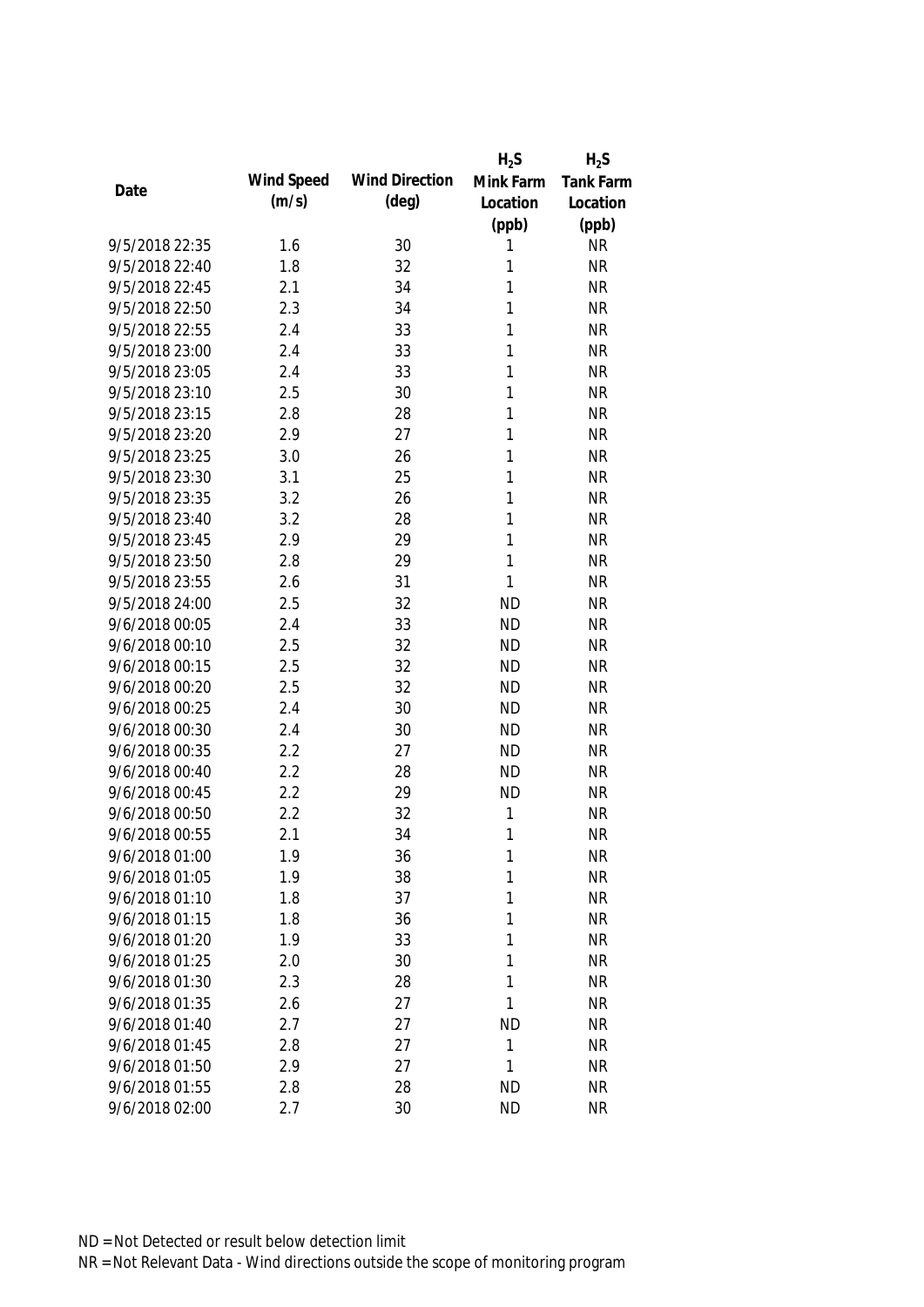|                |            |                       | $H_2S$    | $H_2S$           |
|----------------|------------|-----------------------|-----------|------------------|
|                | Wind Speed | <b>Wind Direction</b> | Mink Farm | <b>Tank Farm</b> |
| Date           | (m/s)      | $(\text{deg})$        | Location  | Location         |
|                |            |                       | (ppb)     | (ppb)            |
| 9/6/2018 02:05 | 2.5        | 30                    | 1         | <b>NR</b>        |
| 9/6/2018 02:10 | 2.4        | 32                    | 1         | <b>NR</b>        |
| 9/6/2018 02:15 | 2.3        | 34                    | 1         | <b>NR</b>        |
| 9/6/2018 02:20 | 2.3        | 37                    | 1         | <b>NR</b>        |
| 9/6/2018 02:25 | 2.4        | 38                    | <b>ND</b> | <b>NR</b>        |
| 9/6/2018 02:30 | 2.4        | 39                    | <b>ND</b> | <b>NR</b>        |
| 9/6/2018 02:35 | 2.6        | 40                    | <b>ND</b> | <b>NR</b>        |
| 9/6/2018 02:40 | 2.8        | 40                    | <b>ND</b> | <b>NR</b>        |
| 9/6/2018 02:45 | 3.0        | 40                    | <b>ND</b> | <b>NR</b>        |
| 9/6/2018 02:50 | 3.1        | 38                    | <b>ND</b> | <b>NR</b>        |
| 9/6/2018 02:55 | 3.1        | 39                    | <b>ND</b> | <b>NR</b>        |
| 9/6/2018 03:00 | 3.2        | 39                    | <b>ND</b> | <b>NR</b>        |
| 9/6/2018 03:05 | 3.1        | 38                    | <b>ND</b> | <b>NR</b>        |
| 9/6/2018 03:10 | 2.9        | 38                    | <b>ND</b> | <b>NR</b>        |
| 9/6/2018 03:15 | 2.9        | 38                    | <b>ND</b> | <b>NR</b>        |
| 9/6/2018 03:20 | 2.8        | 38                    | <b>ND</b> | <b>NR</b>        |
| 9/6/2018 03:25 | 2.7        | 37                    | <b>ND</b> | <b>NR</b>        |
| 9/6/2018 03:30 | 2.7        | 37                    | <b>ND</b> | <b>NR</b>        |
| 9/6/2018 03:35 | 2.7        | 38                    | <b>ND</b> | <b>NR</b>        |
| 9/6/2018 03:40 | 2.7        | 37                    | <b>ND</b> | <b>NR</b>        |
| 9/6/2018 03:45 | 2.8        | 36                    | <b>ND</b> | <b>NR</b>        |
| 9/6/2018 03:50 | 2.8        | 36                    | <b>ND</b> | <b>NR</b>        |
| 9/6/2018 03:55 | 3.0        | 35                    | <b>ND</b> | <b>NR</b>        |
| 9/6/2018 04:00 | 3.1        | 35                    | <b>ND</b> | <b>NR</b>        |
| 9/6/2018 04:05 | 3.2        | 34                    | <b>ND</b> | <b>NR</b>        |
| 9/6/2018 04:10 | 3.3        | 35                    | <b>ND</b> | <b>NR</b>        |
| 9/6/2018 04:15 | 3.3        | 35                    | <b>ND</b> | <b>NR</b>        |
| 9/6/2018 04:20 | 3.2        | 34                    | <b>ND</b> | <b>NR</b>        |
| 9/6/2018 04:25 | 3.2        | 33                    | 1         | <b>NR</b>        |
| 9/6/2018 04:30 | 3.1        | 32                    | 1         | <b>NR</b>        |
| 9/6/2018 04:35 | 3.0        | 31                    | 1         | <b>NR</b>        |
| 9/6/2018 04:40 | 2.9        | 30                    | 1         | <b>NR</b>        |
| 9/6/2018 04:45 | 2.8        | 30                    | 1         | <b>NR</b>        |
| 9/6/2018 04:50 | 2.7        | 30                    | 1         | <b>NR</b>        |
| 9/6/2018 04:55 | 2.7        | 30                    | 1         | <b>NR</b>        |
| 9/6/2018 05:00 | 2.7        | 29                    | 1         | <b>NR</b>        |
| 9/6/2018 05:05 | 2.7        | 29                    | 1         | <b>NR</b>        |
| 9/6/2018 05:10 | 2.8        | 28                    | <b>ND</b> | <b>NR</b>        |
| 9/6/2018 05:15 | 2.9        | 28                    | <b>ND</b> | <b>NR</b>        |
| 9/6/2018 05:20 | 3.0        | 28                    | <b>ND</b> | <b>NR</b>        |
| 9/6/2018 05:25 | 3.1        | 28                    | <b>ND</b> | <b>NR</b>        |
| 9/6/2018 05:30 | 3.1        | 28                    | <b>ND</b> | <b>NR</b>        |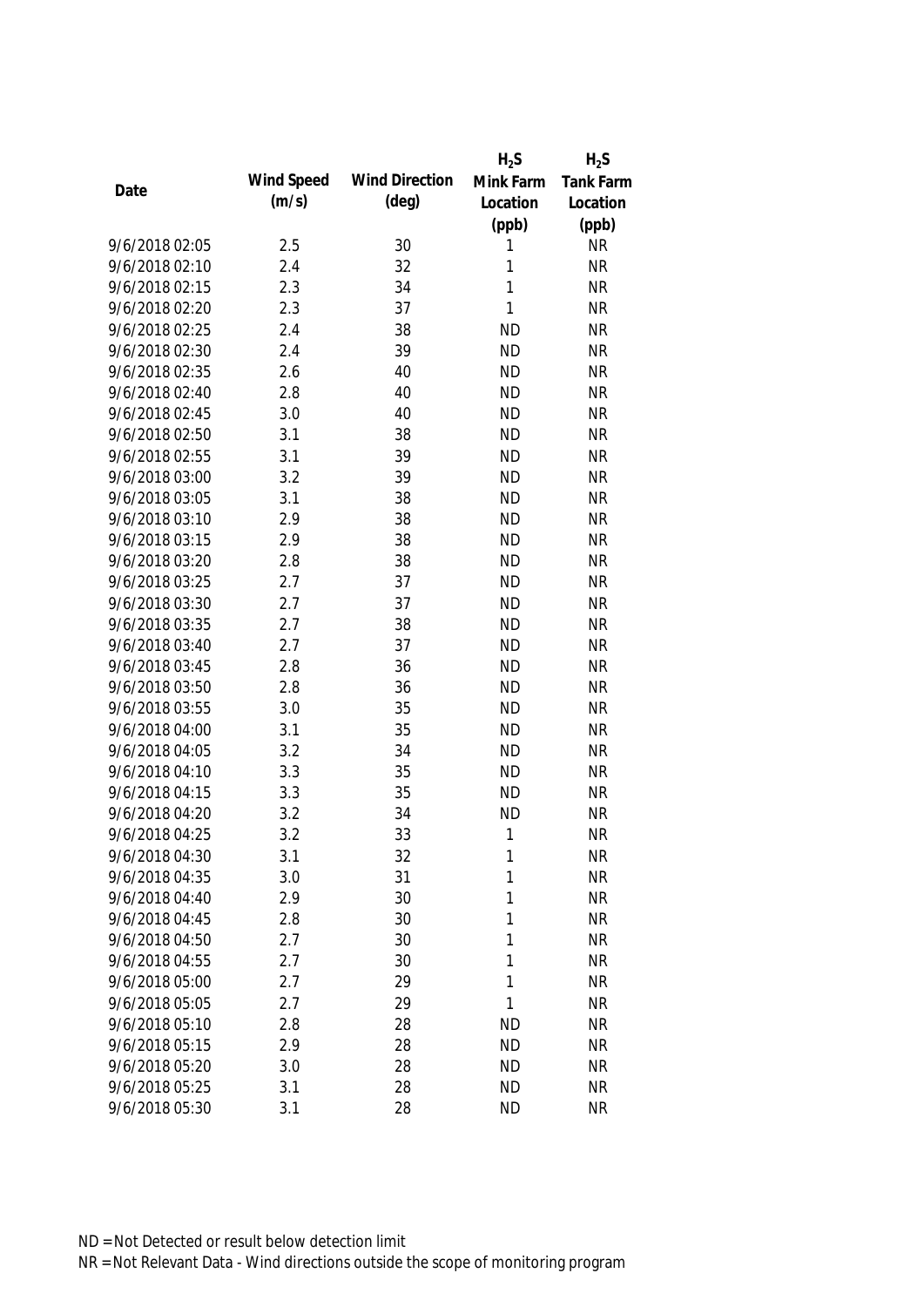|                |            |                       | $H_2S$       | $H_2S$           |
|----------------|------------|-----------------------|--------------|------------------|
|                | Wind Speed | <b>Wind Direction</b> | Mink Farm    | <b>Tank Farm</b> |
| Date           | (m/s)      | $(\text{deg})$        | Location     | Location         |
|                |            |                       | (ppb)        | (ppb)            |
| 9/6/2018 05:35 | 3.2        | 28                    | <b>ND</b>    | <b>NR</b>        |
| 9/6/2018 05:40 | 3.2        | 28                    | <b>ND</b>    | <b>NR</b>        |
| 9/6/2018 05:45 | 3.1        | 27                    | <b>ND</b>    | <b>NR</b>        |
| 9/6/2018 05:50 | 3.0        | 27                    | <b>ND</b>    | <b>NR</b>        |
| 9/6/2018 05:55 | 3.0        | 27                    | <b>ND</b>    | <b>NR</b>        |
| 9/6/2018 06:00 | 3.0        | 28                    | 1            | <b>NR</b>        |
| 9/6/2018 06:05 | 2.9        | 27                    | 1            | <b>NR</b>        |
| 9/6/2018 06:10 | 2.9        | 25                    | 1            | <b>NR</b>        |
| 9/6/2018 06:15 | 3.1        | 26                    | $\mathbf{1}$ | <b>NR</b>        |
| 9/6/2018 06:20 | 3.1        | 26                    | 1            | <b>NR</b>        |
| 9/6/2018 06:25 | 3.2        | 27                    | 1            | <b>NR</b>        |
| 9/6/2018 06:30 | 3.3        | 27                    | 1            | <b>NR</b>        |
| 9/6/2018 06:35 | 3.3        | 29                    | <b>ND</b>    | <b>NR</b>        |
| 9/6/2018 06:40 | 3.4        | 31                    | <b>ND</b>    | <b>NR</b>        |
| 9/6/2018 06:45 | 3.3        | 31                    | <b>ND</b>    | <b>NR</b>        |
| 9/6/2018 06:50 | 3.2        | 31                    | <b>ND</b>    | <b>NR</b>        |
| 9/6/2018 06:55 | 3.1        | 31                    | 1            | <b>NR</b>        |
| 9/6/2018 07:00 | 3.1        | 31                    | 1            | <b>NR</b>        |
| 9/6/2018 07:05 | 3.1        | 31                    | 1            | <b>NR</b>        |
| 9/6/2018 07:10 | 3.2        | 30                    | 1            | <b>NR</b>        |
| 9/6/2018 07:15 | 3.2        | 30                    | 1            | <b>NR</b>        |
| 9/6/2018 07:20 | 3.3        | 30                    | 1            | <b>NR</b>        |
| 9/6/2018 07:25 | 3.4        | 29                    | 1            | <b>NR</b>        |
| 9/6/2018 07:30 | 3.8        | 29                    | 1            | <b>NR</b>        |
| 9/6/2018 07:35 | 3.9        | 29                    | 1            | <b>NR</b>        |
| 9/6/2018 07:40 | 4.0        | 28                    | 1            | <b>NR</b>        |
| 9/6/2018 07:45 | 4.0        | 27                    | 1            | <b>NR</b>        |
| 9/6/2018 07:50 | 3.8        | 25                    | 1            | <b>NR</b>        |
| 9/6/2018 07:55 | 3.6        | 22                    | <b>ND</b>    | <b>NR</b>        |
| 9/6/2018 08:00 | 3.3        | 20                    | <b>ND</b>    | <b>NR</b>        |
| 9/6/2018 08:05 | 3.3        | 19                    | <b>ND</b>    | <b>NR</b>        |
| 9/6/2018 08:10 | 3.1        | 19                    | <b>ND</b>    | <b>NR</b>        |
| 9/6/2018 08:15 | 3.1        | 19                    | <b>ND</b>    | <b>NR</b>        |
| 9/6/2018 08:20 | 3.2        | 19                    | <b>ND</b>    | <b>NR</b>        |
| 9/6/2018 08:25 | 3.3        | 20                    | <b>ND</b>    | <b>NR</b>        |
| 9/6/2018 08:30 | 3.4        | 21                    | <b>ND</b>    | <b>NR</b>        |
| 9/6/2018 08:35 | 3.5        | 21                    | <b>ND</b>    | <b>NR</b>        |
| 9/6/2018 08:40 | 3.5        | 21                    | 1            | <b>NR</b>        |
| 9/6/2018 08:45 | 3.6        | 22                    | 1            | <b>NR</b>        |
| 9/6/2018 08:50 | 3.8        | 23                    | 1            | <b>NR</b>        |
| 9/6/2018 08:55 | 4.0        | 25                    | 1            | <b>NR</b>        |
| 9/6/2018 09:00 | 3.9        | 27                    | 1            | <b>NR</b>        |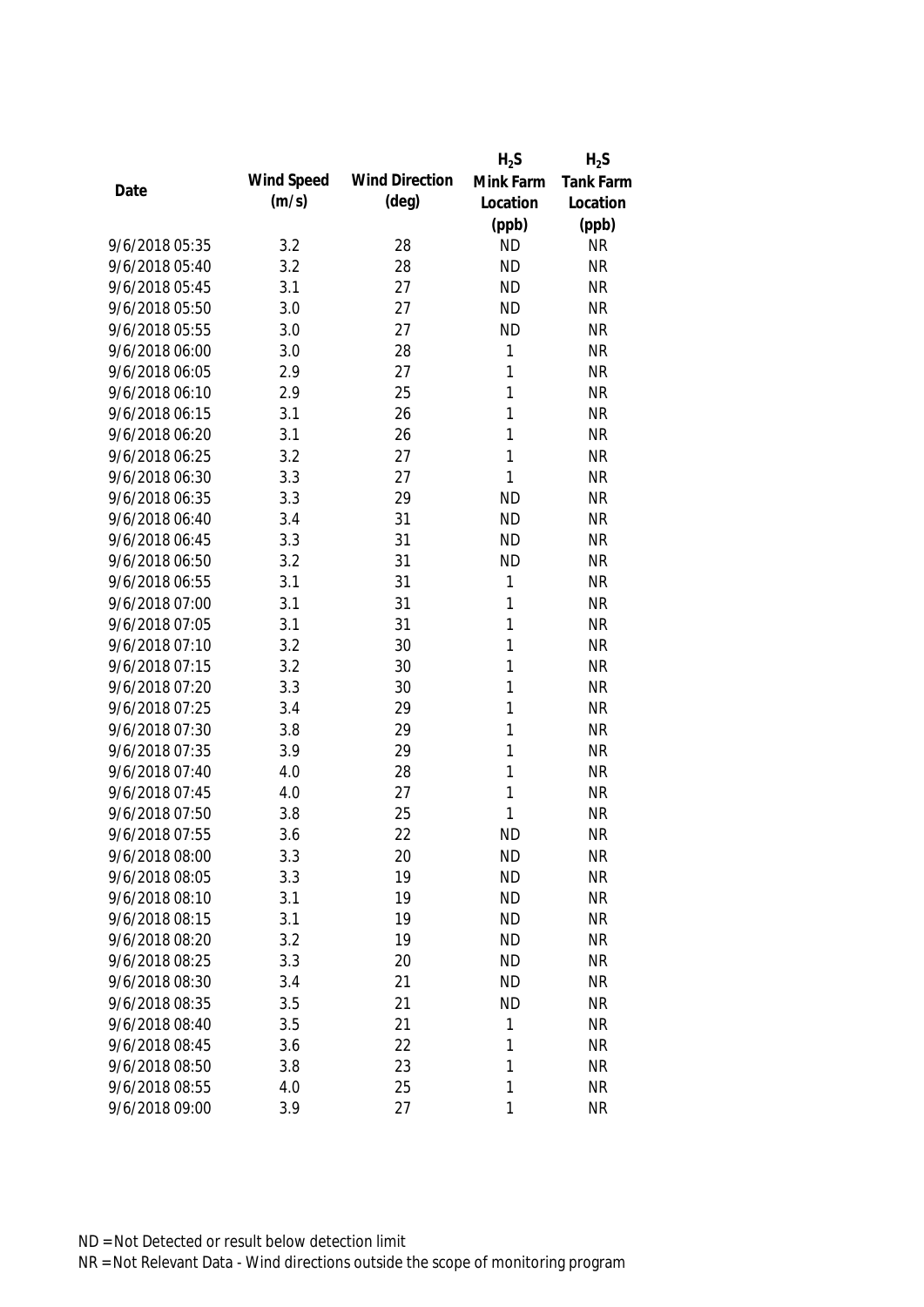|                |            |                       | $H_2S$       | $H_2S$           |
|----------------|------------|-----------------------|--------------|------------------|
|                | Wind Speed | <b>Wind Direction</b> | Mink Farm    | <b>Tank Farm</b> |
| Date           | (m/s)      | $(\text{deg})$        | Location     | Location         |
|                |            |                       | (ppb)        | (ppb)            |
| 9/6/2018 09:05 | 3.9        | 28                    | 1            | <b>NR</b>        |
| 9/6/2018 09:10 | 4.0        | 27                    | 1            | <b>NR</b>        |
| 9/6/2018 09:15 | 3.9        | 27                    | 1            | <b>NR</b>        |
| 9/6/2018 09:20 | 3.8        | 28                    | 1            | <b>NR</b>        |
| 9/6/2018 09:25 | 3.7        | 27                    | 1            | <b>NR</b>        |
| 9/6/2018 09:30 | 3.8        | 25                    | 1            | <b>NR</b>        |
| 9/6/2018 09:35 | 3.8        | 24                    | 1            | <b>NR</b>        |
| 9/6/2018 09:40 | 3.8        | 24                    | 1            | <b>NR</b>        |
| 9/6/2018 09:45 | 3.8        | 23                    | $\mathbf{1}$ | <b>NR</b>        |
| 9/6/2018 09:50 | 3.7        | 22                    | 1            | <b>NR</b>        |
| 9/6/2018 09:55 | 3.7        | 22                    | 1            | <b>NR</b>        |
| 9/6/2018 10:00 | 3.7        | 23                    | <b>ND</b>    | <b>NR</b>        |
| 9/6/2018 10:05 | 3.8        | 25                    | <b>ND</b>    | <b>NR</b>        |
| 9/6/2018 10:10 | 3.8        | 25                    | <b>ND</b>    | <b>NR</b>        |
| 9/6/2018 10:15 | 3.8        | 27                    | <b>ND</b>    | <b>NR</b>        |
| 9/6/2018 10:20 | 3.9        | 29                    | <b>ND</b>    | <b>NR</b>        |
| 9/6/2018 10:25 | 3.8        | 29                    | <b>ND</b>    | <b>NR</b>        |
| 9/6/2018 10:30 | 3.7        | 29                    | <b>ND</b>    | <b>NR</b>        |
| 9/6/2018 10:35 | 3.6        | 29                    | <b>ND</b>    | <b>NR</b>        |
| 9/6/2018 10:40 | 3.4        | 30                    | <b>ND</b>    | <b>NR</b>        |
| 9/6/2018 10:45 | 3.2        | 31                    | <b>ND</b>    | <b>NR</b>        |
| 9/6/2018 10:50 | 3.1        | 31                    | <b>ND</b>    | <b>NR</b>        |
| 9/6/2018 10:55 | 3.1        | 33                    | 1            | <b>NR</b>        |
| 9/6/2018 11:00 | 3.2        | 33                    | <b>ND</b>    | <b>NR</b>        |
| 9/6/2018 11:05 | 3.1        | 34                    | <b>ND</b>    | <b>NR</b>        |
| 9/6/2018 11:10 | 3.1        | 34                    | 1            | <b>NR</b>        |
| 9/6/2018 11:15 | 3.2        | 34                    | 1            | <b>NR</b>        |
| 9/6/2018 11:20 | 3.2        | 32                    | 1            | <b>NR</b>        |
| 9/6/2018 11:25 | 3.2        | 30                    | 1            | <b>NR</b>        |
| 9/6/2018 11:30 | 3.4        | 31                    | 1            | <b>NR</b>        |
| 9/6/2018 11:35 | 3.4        | 31                    | 1            | <b>NR</b>        |
| 9/6/2018 11:40 | 3.6        | 32                    | 1            | <b>NR</b>        |
| 9/6/2018 11:45 | 3.7        | 33                    | 1            | <b>NR</b>        |
| 9/6/2018 11:50 | 3.7        | 34                    | 1            | <b>NR</b>        |
| 9/6/2018 11:55 | 3.7        | 35                    | 1            | <b>NR</b>        |
| 9/6/2018 12:00 | 3.6        | 36                    | 1            | <b>NR</b>        |
| 9/6/2018 12:05 | 3.7        | 36                    | 1            | <b>NR</b>        |
| 9/6/2018 12:10 | 3.6        | 35                    | 1            | <b>NR</b>        |
| 9/6/2018 12:15 | 3.5        | 35                    | 1            | <b>NR</b>        |
| 9/6/2018 12:20 | 3.3        | 34                    | ND           | <b>NR</b>        |
| 9/6/2018 12:25 | 3.3        | 33                    | <b>ND</b>    | <b>NR</b>        |
| 9/6/2018 12:30 | 3.3        | 32                    | <b>ND</b>    | <b>NR</b>        |
|                |            |                       |              |                  |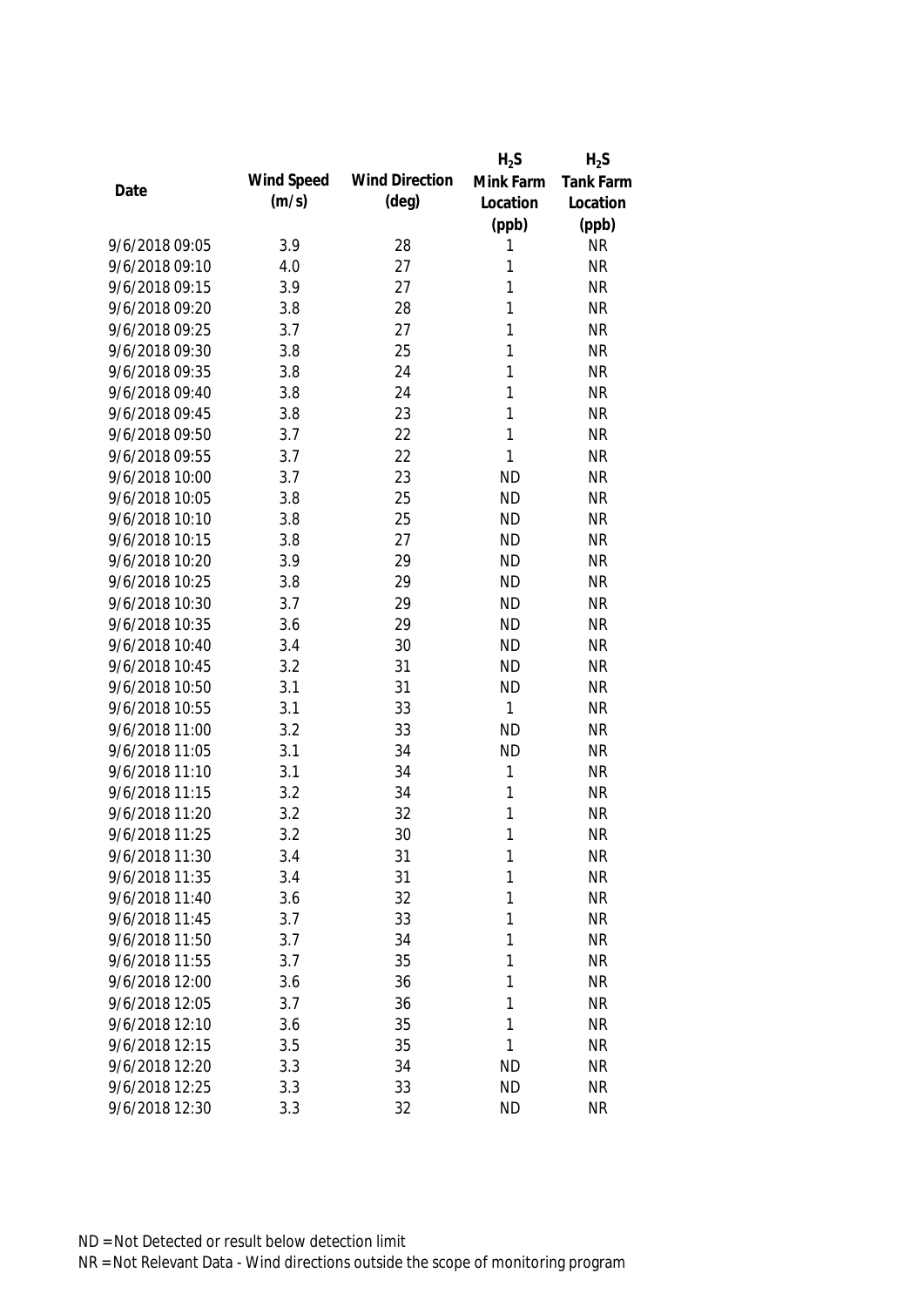|                |            |                       | $H_2S$    | $H_2S$           |
|----------------|------------|-----------------------|-----------|------------------|
| Date           | Wind Speed | <b>Wind Direction</b> | Mink Farm | <b>Tank Farm</b> |
|                | (m/s)      | $(\text{deg})$        | Location  | Location         |
|                |            |                       | (ppb)     | (ppb)            |
| 9/6/2018 12:35 | 3.2        | 30                    | <b>ND</b> | <b>NR</b>        |
| 9/6/2018 12:40 | 3.1        | 30                    | 1         | <b>NR</b>        |
| 9/6/2018 12:45 | 3.2        | 29                    | 1         | <b>NR</b>        |
| 9/6/2018 12:50 | 3.3        | 28                    | 1         | <b>NR</b>        |
| 9/6/2018 12:55 | 3.3        | 29                    | 1         | <b>NR</b>        |
| 9/6/2018 13:00 | 3.3        | 31                    | 1         | <b>NR</b>        |
| 9/6/2018 13:05 | 3.2        | 32                    | 1         | <b>NR</b>        |
| 9/6/2018 13:10 | 3.2        | 34                    | 1         | <b>NR</b>        |
| 9/6/2018 13:15 | 2.9        | 36                    | 1         | <b>NR</b>        |
| 9/6/2018 13:20 | 2.9        | 40                    | 1         | <b>NR</b>        |
| 9/6/2018 13:25 | 2.8        | 40                    | 1         | <b>NR</b>        |
| 9/6/2018 13:30 | 2.8        | 40                    | 1         | <b>NR</b>        |
| 9/6/2018 13:35 | 2.9        | 39                    | <b>ND</b> | <b>NR</b>        |
| 9/6/2018 13:40 | 3.0        | 38                    | 1         | <b>NR</b>        |
| 9/6/2018 13:45 | 3.2        | 36                    | 1         | <b>NR</b>        |
| 9/6/2018 13:50 | 3.2        | 33                    | 1         | <b>NR</b>        |
| 9/6/2018 13:55 | 3.3        | 30                    | 1         | <b>NR</b>        |
| 9/6/2018 14:00 | 3.4        | 28                    | 1         | <b>NR</b>        |
| 9/6/2018 14:05 | 3.5        | 27                    | 1         | <b>NR</b>        |
| 9/6/2018 14:10 | 3.6        | 26                    | 1         | <b>NR</b>        |
| 9/6/2018 14:15 | 3.7        | 25                    | 1         | <b>NR</b>        |
| 9/6/2018 14:20 | 3.9        | 24                    | 1         | <b>NR</b>        |
| 9/6/2018 14:25 | 4.0        | 26                    | 1         | <b>NR</b>        |
| 9/6/2018 14:30 | 3.9        | 29                    | 1         | <b>NR</b>        |
| 9/6/2018 14:35 | 3.9        | 28                    | 1         | <b>NR</b>        |
| 9/6/2018 14:40 | 4.0        | 26                    | 1         | <b>NR</b>        |
| 9/6/2018 14:45 | 3.9        | 25                    | 1         | <b>NR</b>        |
| 9/6/2018 14:50 | 3.9        | 24                    | 1         | <b>NR</b>        |
| 9/6/2018 14:55 | 3.7        | 24                    | 1         | <b>NR</b>        |
| 9/6/2018 15:00 | 3.8        | 23                    | 1         | <b>NR</b>        |
| 9/6/2018 15:05 | 3.7        | 25                    | 1         | <b>NR</b>        |
| 9/6/2018 15:10 | 3.4        | 27                    | 1         | <b>NR</b>        |
| 9/6/2018 15:15 | 3.3        | 29                    | <b>ND</b> | <b>NR</b>        |
| 9/6/2018 15:20 | 3.3        | 31                    | <b>ND</b> | <b>NR</b>        |
| 9/6/2018 15:25 | 3.5        | 30                    | 1         | <b>NR</b>        |
| 9/6/2018 15:30 | 3.5        | 30                    | 1         | <b>NR</b>        |
| 9/6/2018 15:35 | 3.4        | 28                    | 1         | <b>NR</b>        |
| 9/6/2018 15:40 | 3.5        | 30                    | 1         | <b>NR</b>        |
| 9/6/2018 15:45 | 3.7        | 30                    | 1         | <b>NR</b>        |
| 9/6/2018 15:50 | 3.6        | 29                    | 1         | <b>NR</b>        |
| 9/6/2018 15:55 | 3.6        | 26                    | 1         | <b>NR</b>        |
| 9/6/2018 16:00 | 3.9        | 27                    | 1         | <b>NR</b>        |
|                |            |                       |           |                  |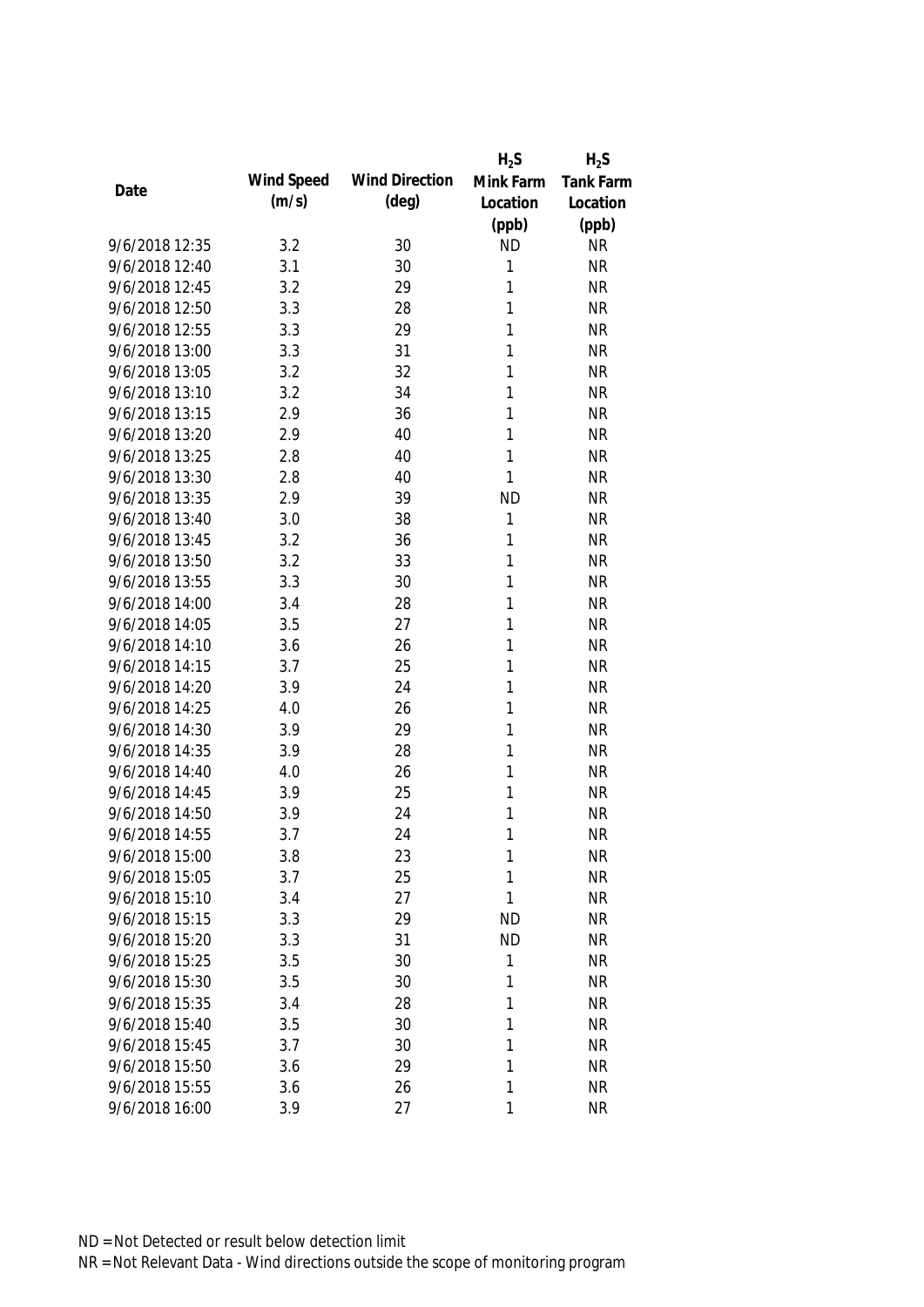|                |            |                       | $H_2S$       | $H_2S$    |
|----------------|------------|-----------------------|--------------|-----------|
|                | Wind Speed | <b>Wind Direction</b> | Mink Farm    | Tank Farm |
| Date           | (m/s)      | $(\text{deg})$        | Location     | Location  |
|                |            |                       | (ppb)        | (ppb)     |
| 9/6/2018 16:05 | 4.1        | 27                    | 1            | <b>NR</b> |
| 9/6/2018 16:10 | 4.1        | 26                    | 1            | <b>NR</b> |
| 9/6/2018 16:15 | 3.9        | 26                    | 1            | <b>NR</b> |
| 9/6/2018 16:20 | 3.8        | 27                    | 1            | <b>NR</b> |
| 9/6/2018 16:25 | 3.8        | 30                    | 1            | <b>NR</b> |
| 9/6/2018 16:30 | 3.8        | 30                    | 1            | <b>NR</b> |
| 9/6/2018 16:35 | 3.6        | 31                    | $\mathbf{1}$ | <b>NR</b> |
| 9/6/2018 16:40 | 3.6        | 31                    | $\mathbf{1}$ | <b>NR</b> |
| 9/6/2018 16:45 | 3.6        | 31                    | <b>ND</b>    | <b>NR</b> |
| 9/6/2018 16:50 | 3.6        | 34                    | <b>ND</b>    | <b>NR</b> |
| 9/6/2018 16:55 | 3.7        | 33                    | <b>ND</b>    | <b>NR</b> |
| 9/6/2018 17:00 | 3.6        | 33                    | <b>ND</b>    | <b>NR</b> |
| 9/6/2018 17:05 | 3.7        | 32                    | <b>ND</b>    | <b>NR</b> |
| 9/6/2018 17:10 | 3.9        | 32                    | <b>ND</b>    | <b>NR</b> |
| 9/6/2018 17:15 | 3.9        | 33                    | <b>ND</b>    | <b>NR</b> |
| 9/6/2018 17:20 | 3.9        | 31                    | <b>ND</b>    | <b>NR</b> |
| 9/6/2018 17:25 | 3.8        | 32                    | <b>ND</b>    | <b>NR</b> |
| 9/6/2018 17:30 | 3.7        | 31                    | $\mathbf{1}$ | <b>NR</b> |
| 9/6/2018 17:35 | 3.7        | 31                    | 1            | <b>NR</b> |
| 9/6/2018 17:40 | 3.5        | 33                    | $\mathbf{1}$ | <b>NR</b> |
| 9/6/2018 17:45 | 3.6        | 31                    | $\mathbf{1}$ | <b>NR</b> |
| 9/6/2018 17:50 | 3.5        | 29                    | 1            | <b>NR</b> |
| 9/6/2018 17:55 | 3.5        | 29                    | 1            | <b>NR</b> |
| 9/6/2018 18:00 | 3.5        | 29                    | 1            | <b>NR</b> |
| 9/6/2018 18:05 | 3.6        | 30                    | 1            | <b>NR</b> |
| 9/6/2018 18:10 | 3.7        | 28                    | 1            | <b>NR</b> |
| 9/6/2018 18:15 | 3.6        | 28                    | 1            | <b>NR</b> |
| 9/6/2018 18:20 | 3.5        | 30                    | 1            | <b>NR</b> |
| 9/6/2018 18:25 | 3.5        | 30                    | $\mathbf{1}$ | <b>NR</b> |
| 9/6/2018 18:30 | 3.5        | 30                    | 1            | <b>NR</b> |
| 9/6/2018 18:35 | 3.6        | 30                    | 1            | <b>NR</b> |
| 9/6/2018 18:40 | 3.5        | 30                    | 1            | <b>NR</b> |
| 9/6/2018 18:45 | 3.6        | 31                    | <b>ND</b>    | <b>NR</b> |
| 9/6/2018 18:50 | 3.6        | 31                    | 1            | <b>NR</b> |
| 9/6/2018 18:55 | 3.6        | 31                    | 1            | <b>NR</b> |
| 9/6/2018 19:00 | 3.6        | 31                    | 1            | <b>NR</b> |
| 9/6/2018 19:05 | 3.6        | 31                    | 1            | <b>NR</b> |
| 9/6/2018 19:10 | 3.7        | 31                    | <b>ND</b>    | <b>NR</b> |
| 9/6/2018 19:15 | 3.6        | 30                    | <b>ND</b>    | <b>NR</b> |
| 9/6/2018 19:20 | 3.5        | 30                    | <b>ND</b>    | <b>NR</b> |
| 9/6/2018 19:25 | 3.4        | 30                    | <b>ND</b>    | <b>NR</b> |
| 9/6/2018 19:30 | 3.3        | 31                    | <b>ND</b>    | <b>NR</b> |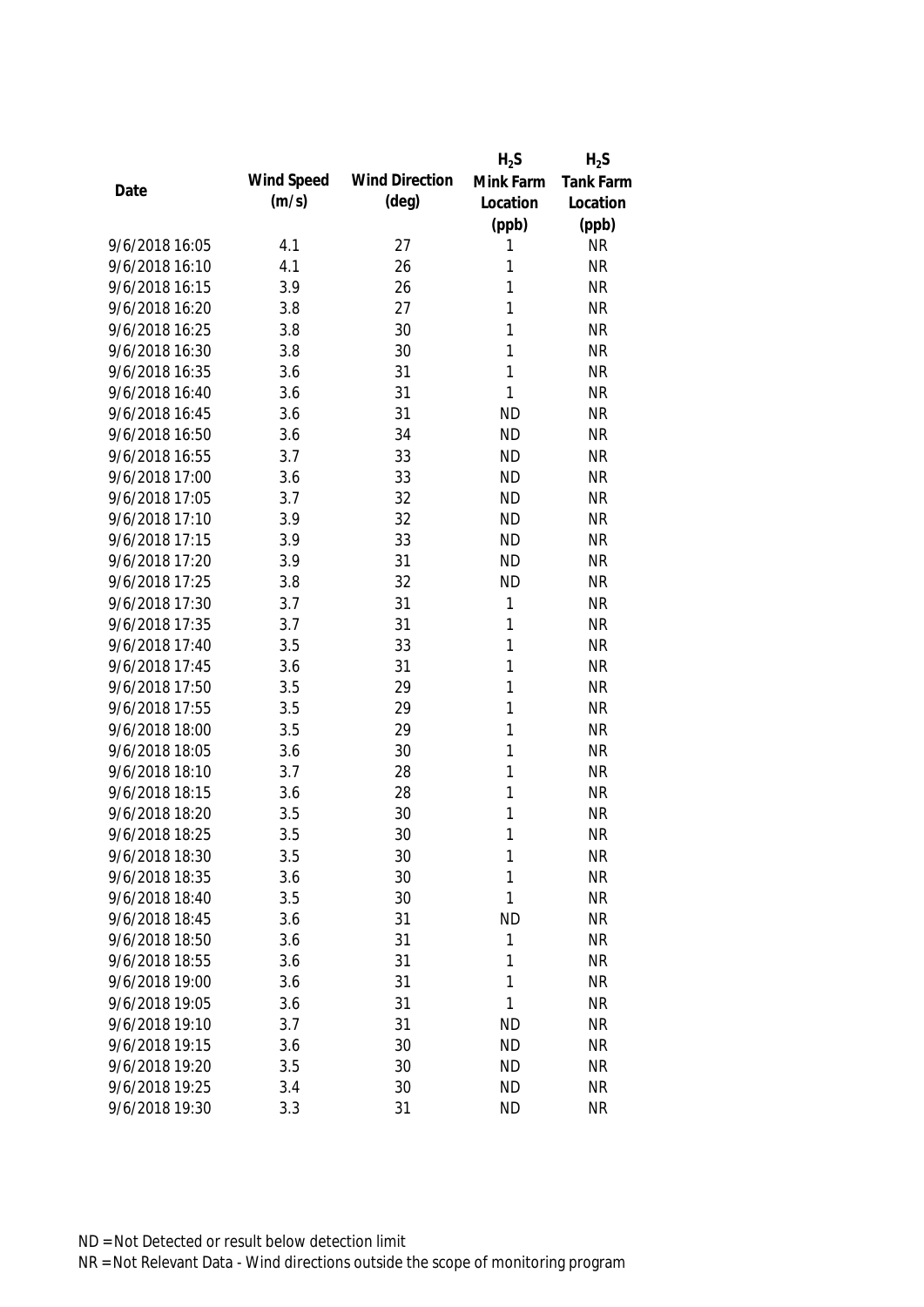|                |            |                       | $H_2S$       | $H_2S$           |
|----------------|------------|-----------------------|--------------|------------------|
| Date           | Wind Speed | <b>Wind Direction</b> | Mink Farm    | <b>Tank Farm</b> |
|                | (m/s)      | $(\text{deg})$        | Location     | Location         |
|                |            |                       | (ppb)        | (ppb)            |
| 9/6/2018 19:35 | 3.1        | 30                    | <b>ND</b>    | <b>NR</b>        |
| 9/6/2018 19:40 | 3.0        | 32                    | <b>ND</b>    | <b>NR</b>        |
| 9/6/2018 19:45 | 2.9        | 32                    | 1            | <b>NR</b>        |
| 9/6/2018 19:50 | 3.0        | 32                    | 1            | <b>NR</b>        |
| 9/6/2018 19:55 | 3.0        | 33                    | 1            | <b>NR</b>        |
| 9/6/2018 20:00 | 3.0        | 33                    | $\mathbf{1}$ | <b>NR</b>        |
| 9/6/2018 20:05 | 3.1        | 33                    | <b>ND</b>    | <b>NR</b>        |
| 9/6/2018 20:10 | 3.0        | 32                    | <b>ND</b>    | <b>NR</b>        |
| 9/6/2018 20:15 | 3.0        | 33                    | <b>ND</b>    | <b>NR</b>        |
| 9/6/2018 20:20 | 2.9        | 34                    | <b>ND</b>    | <b>NR</b>        |
| 9/6/2018 20:25 | 2.8        | 34                    | <b>ND</b>    | <b>NR</b>        |
| 9/6/2018 20:30 | 2.6        | 34                    | <b>ND</b>    | <b>NR</b>        |
| 9/6/2018 20:35 | 2.6        | 35                    | <b>ND</b>    | <b>NR</b>        |
| 9/6/2018 20:40 | 2.6        | 35                    | 1            | <b>NR</b>        |
| 9/6/2018 20:45 | 2.6        | 35                    | $\mathbf{1}$ | <b>NR</b>        |
| 9/6/2018 20:50 | 2.6        | 34                    | <b>ND</b>    | <b>NR</b>        |
| 9/6/2018 20:55 | 2.7        | 35                    | <b>ND</b>    | <b>NR</b>        |
| 9/6/2018 21:00 | 2.7        | 36                    | <b>ND</b>    | <b>NR</b>        |
| 9/6/2018 21:05 | 2.7        | 35                    | <b>ND</b>    | <b>NR</b>        |
| 9/6/2018 21:10 | 2.7        | 35                    | 1            | <b>NR</b>        |
| 9/6/2018 21:15 | 2.8        | 36                    | 1            | <b>NR</b>        |
| 9/6/2018 21:20 | 2.8        | 36                    | 1            | <b>NR</b>        |
| 9/6/2018 21:25 | 2.8        | 35                    | 1            | <b>NR</b>        |
| 9/6/2018 21:30 | 2.8        | 34                    | $\mathbf{1}$ | <b>NR</b>        |
| 9/6/2018 21:35 | 2.8        | 35                    | 1            | <b>NR</b>        |
| 9/6/2018 21:40 | 2.8        | 36                    | 1            | <b>NR</b>        |
| 9/6/2018 21:45 | 2.8        | 35                    | 1            | <b>NR</b>        |
| 9/6/2018 21:50 | 2.8        | 35                    | <b>ND</b>    | <b>NR</b>        |
| 9/6/2018 21:55 | 2.8        | 36                    | $\mathbf{1}$ | <b>NR</b>        |
| 9/6/2018 22:00 | 2.7        | 37                    | 1            | <b>NR</b>        |
| 9/6/2018 22:05 | 2.8        | 37                    | 1            | <b>NR</b>        |
| 9/6/2018 22:10 | 2.8        | 37                    | <b>ND</b>    | <b>NR</b>        |
| 9/6/2018 22:15 | 2.7        | 38                    | <b>ND</b>    | <b>NR</b>        |
| 9/6/2018 22:20 | 2.7        | 38                    | <b>ND</b>    | <b>NR</b>        |
| 9/6/2018 22:25 | 2.7        | 38                    | <b>ND</b>    | <b>NR</b>        |
| 9/6/2018 22:30 | 2.7        | 37                    | <b>ND</b>    | <b>NR</b>        |
| 9/6/2018 22:35 | 2.7        | 36                    | <b>ND</b>    | <b>NR</b>        |
| 9/6/2018 22:40 | 2.7        | 36                    | <b>ND</b>    | <b>NR</b>        |
| 9/6/2018 22:45 | 2.7        | 35                    | <b>ND</b>    | <b>NR</b>        |
| 9/6/2018 22:50 | 2.6        | 35                    | <b>ND</b>    | <b>NR</b>        |
| 9/6/2018 22:55 | 2.5        | 35                    | <b>ND</b>    | <b>NR</b>        |
| 9/6/2018 23:00 | 2.4        | 36                    | <b>ND</b>    | <b>NR</b>        |
|                |            |                       |              |                  |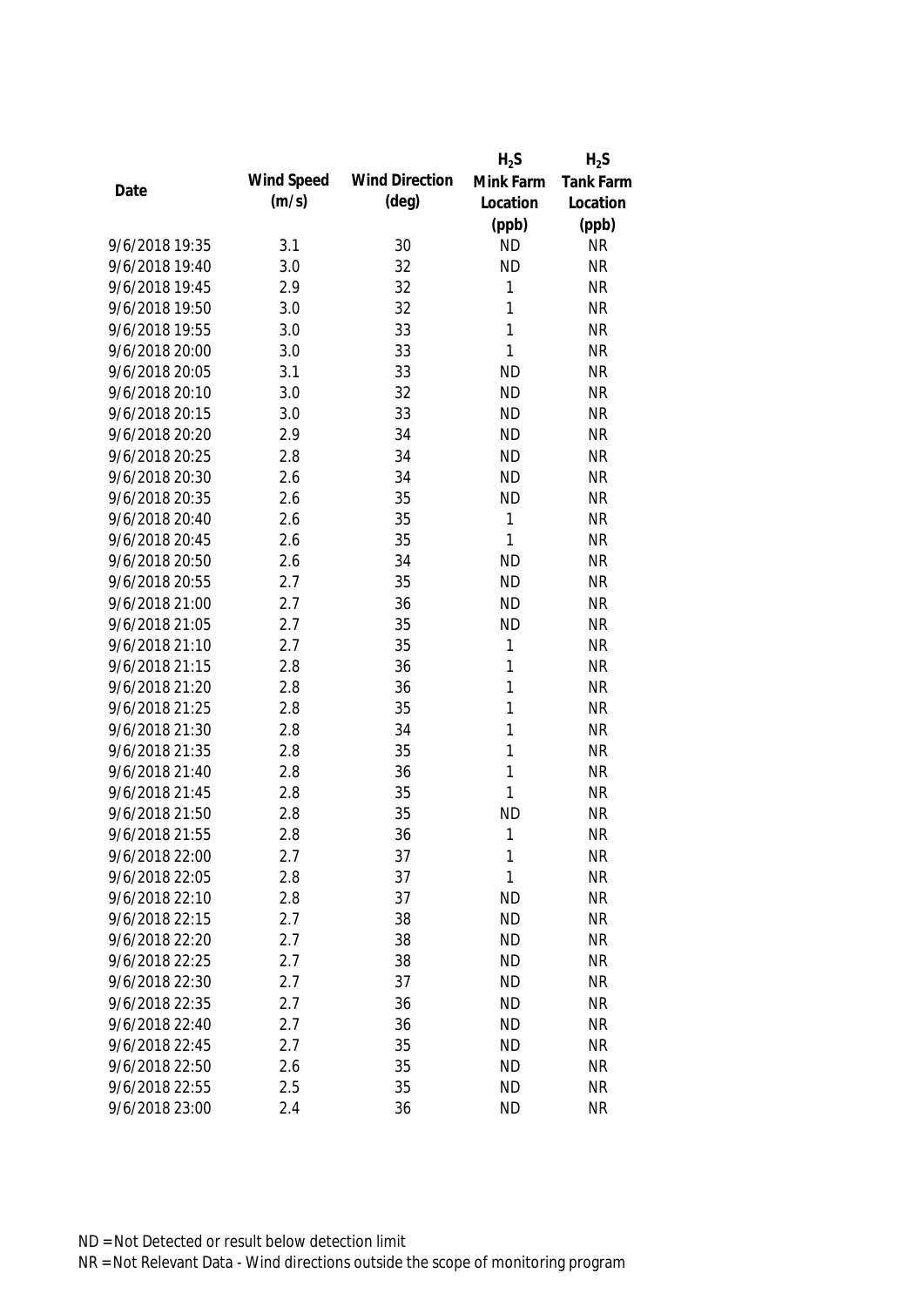|                |            |                       | $H_2S$       | $H_2S$    |
|----------------|------------|-----------------------|--------------|-----------|
| Date           | Wind Speed | <b>Wind Direction</b> | Mink Farm    | Tank Farm |
|                | (m/s)      | $(\text{deg})$        | Location     | Location  |
|                |            |                       | (ppb)        | (ppb)     |
| 9/6/2018 23:05 | 2.3        | 36                    | 1            | <b>NR</b> |
| 9/6/2018 23:10 | 2.1        | 36                    | 1            | <b>NR</b> |
| 9/6/2018 23:15 | 2.0        | 38                    | 1            | <b>NR</b> |
| 9/6/2018 23:20 | 1.9        | 38                    | 1            | <b>NR</b> |
| 9/6/2018 23:25 | 1.9        | 38                    | 1            | <b>NR</b> |
| 9/6/2018 23:30 | 1.9        | 37                    | <b>ND</b>    | <b>NR</b> |
| 9/6/2018 23:35 | 2.0        | 38                    | <b>ND</b>    | <b>NR</b> |
| 9/6/2018 23:40 | 2.0        | 36                    | 1            | <b>NR</b> |
| 9/6/2018 23:45 | 2.2        | 34                    | $\mathbf{1}$ | <b>NR</b> |
| 9/6/2018 23:50 | 2.3        | 31                    | 1            | <b>NR</b> |
| 9/6/2018 23:55 | 2.4        | 29                    | 1            | <b>NR</b> |
| 9/6/2018 24:00 | 2.4        | 28                    | 1            | <b>NR</b> |
| 9/7/2018 00:05 | 2.4        | 27                    | 1            | <b>NR</b> |
| 9/7/2018 00:10 | 2.4        | 27                    | 1            | <b>NR</b> |
| 9/7/2018 00:15 | 2.3        | 27                    | 1            | <b>NR</b> |
| 9/7/2018 00:20 | 2.2        | 28                    | 1            | <b>NR</b> |
| 9/7/2018 00:25 | 2.1        | 30                    | 1            | <b>NR</b> |
| 9/7/2018 00:30 | 2.0        | 32                    | $\mathbf{1}$ | <b>NR</b> |
| 9/7/2018 00:35 | 2.0        | 32                    | 1            | <b>NR</b> |
| 9/7/2018 00:40 | 1.9        | 33                    | 1            | <b>NR</b> |
| 9/7/2018 00:45 | 2.0        | 33                    | 1            | <b>NR</b> |
| 9/7/2018 00:50 | 2.1        | 33                    | 1            | <b>NR</b> |
| 9/7/2018 00:55 | 2.1        | 32                    | 1            | <b>NR</b> |
| 9/7/2018 01:00 | 2.2        | 31                    | 1            | <b>NR</b> |
| 9/7/2018 01:05 | 2.3        | 32                    | 1            | <b>NR</b> |
| 9/7/2018 01:10 | 2.3        | 31                    | 1            | <b>NR</b> |
| 9/7/2018 01:15 | 2.3        | 31                    | 1            | <b>NR</b> |
| 9/7/2018 01:20 | 2.3        | 31                    | 1            | <b>NR</b> |
| 9/7/2018 01:25 | 2.3        | 30                    | 1            | <b>NR</b> |
| 9/7/2018 01:30 | 2.3        | 30                    | 1            | <b>NR</b> |
| 9/7/2018 01:35 | 2.3        | 30                    | 1            | <b>NR</b> |
| 9/7/2018 01:40 | 2.4        | 30                    | 1            | <b>NR</b> |
| 9/7/2018 01:45 | 2.3        | 31                    | 1            | <b>NR</b> |
| 9/7/2018 01:50 | 2.3        | 33                    | 1            | <b>NR</b> |
| 9/7/2018 01:55 | 2.4        | 34                    | 1            | <b>NR</b> |
| 9/7/2018 02:00 | 2.4        | 36                    | 1            | <b>NR</b> |
| 9/7/2018 02:05 | 2.4        | 36                    | 1            | <b>NR</b> |
| 9/7/2018 02:10 | 2.4        | 37                    | 1            | <b>NR</b> |
| 9/7/2018 02:15 | 2.5        | 36                    | 1            | <b>NR</b> |
| 9/7/2018 02:20 | 2.5        | 35                    | 1            | <b>NR</b> |
| 9/7/2018 02:25 | 2.4        | 36                    | 1            | <b>NR</b> |
| 9/7/2018 02:30 | 2.5        | 34                    | 1            | <b>NR</b> |
|                |            |                       |              |           |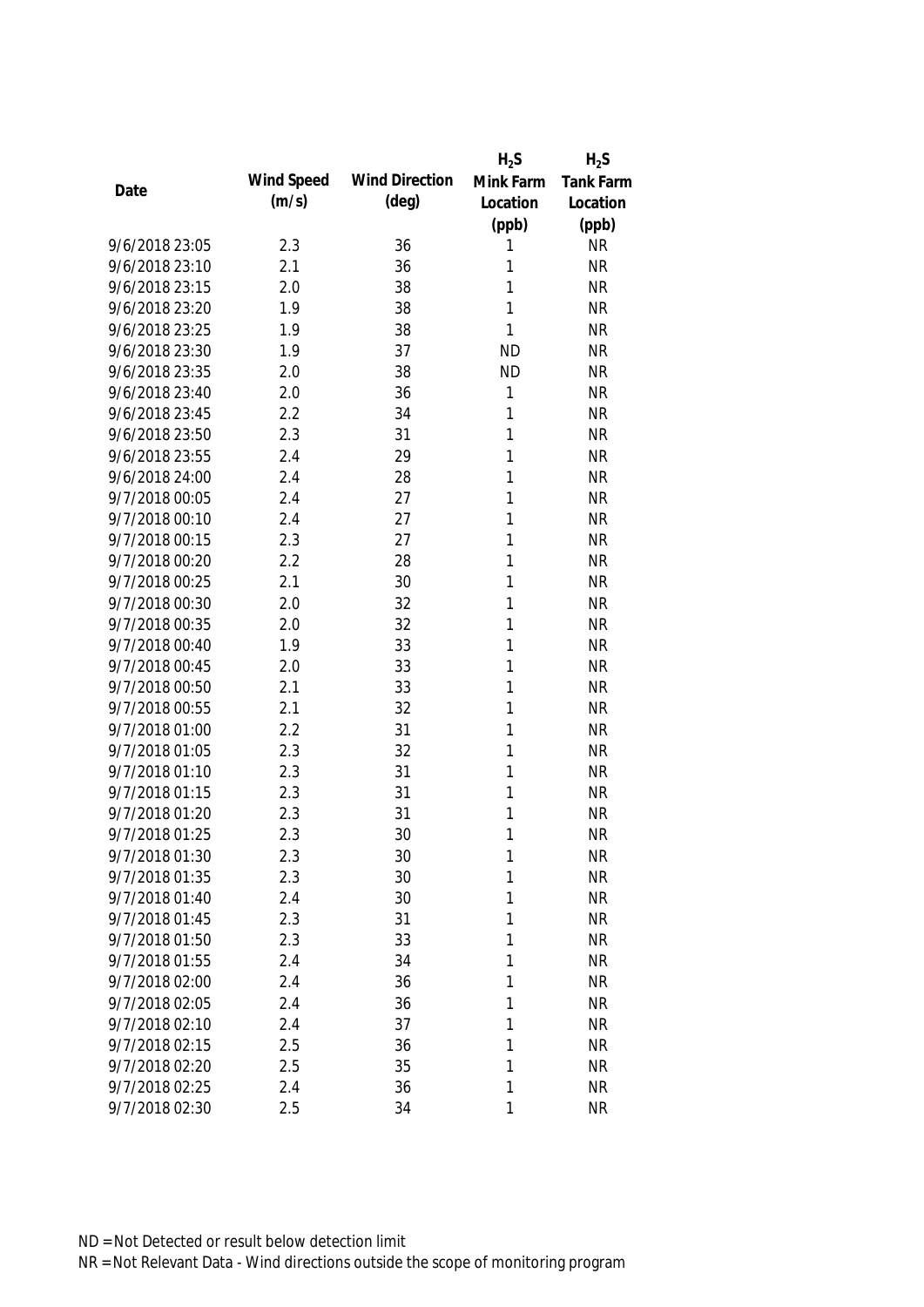|                |            |                       | $H_2S$       | $H_2S$           |
|----------------|------------|-----------------------|--------------|------------------|
| Date           | Wind Speed | <b>Wind Direction</b> | Mink Farm    | <b>Tank Farm</b> |
|                | (m/s)      | $(\text{deg})$        | Location     | Location         |
|                |            |                       | (ppb)        | (ppb)            |
| 9/7/2018 02:35 | 2.5        | 34                    | 1            | <b>NR</b>        |
| 9/7/2018 02:40 | 2.6        | 34                    | 1            | <b>NR</b>        |
| 9/7/2018 02:45 | 2.5        | 35                    | 1            | <b>NR</b>        |
| 9/7/2018 02:50 | 2.5        | 36                    | 1            | <b>NR</b>        |
| 9/7/2018 02:55 | 2.5        | 37                    | 1            | <b>NR</b>        |
| 9/7/2018 03:00 | 2.4        | 38                    | <b>ND</b>    | <b>NR</b>        |
| 9/7/2018 03:05 | 2.3        | 39                    | 1            | <b>NR</b>        |
| 9/7/2018 03:10 | 2.2        | 40                    | $\mathbf{1}$ | <b>NR</b>        |
| 9/7/2018 03:15 | 2.1        | 41                    | <b>NR</b>    | <b>NR</b>        |
| 9/7/2018 03:20 | 2.0        | 42                    | <b>NR</b>    | <b>NR</b>        |
| 9/7/2018 03:25 | 1.9        | 42                    | <b>NR</b>    | <b>NR</b>        |
| 9/7/2018 03:30 | 1.9        | 41                    | <b>NR</b>    | <b>NR</b>        |
| 9/7/2018 03:35 | 1.9        | 42                    | <b>NR</b>    | <b>NR</b>        |
| 9/7/2018 03:40 | 2.0        | 41                    | <b>NR</b>    | <b>NR</b>        |
| 9/7/2018 03:45 | 2.0        | 40                    | <b>ND</b>    | <b>NR</b>        |
| 9/7/2018 03:50 | 2.0        | 41                    | <b>NR</b>    | <b>NR</b>        |
| 9/7/2018 03:55 | 2.1        | 42                    | <b>NR</b>    | <b>NR</b>        |
| 9/7/2018 04:00 | 2.0        | 41                    | <b>NR</b>    | <b>NR</b>        |
| 9/7/2018 04:05 | 2.0        | 40                    | 1            | <b>NR</b>        |
| 9/7/2018 04:10 | 2.0        | 40                    | 1            | <b>NR</b>        |
| 9/7/2018 04:15 | 2.0        | 38                    | 1            | <b>NR</b>        |
| 9/7/2018 04:20 | 2.0        | 35                    | 1            | <b>NR</b>        |
| 9/7/2018 04:25 | 2.0        | 32                    | 1            | <b>NR</b>        |
| 9/7/2018 04:30 | 2.1        | 32                    | $\mathbf{1}$ | <b>NR</b>        |
| 9/7/2018 04:35 | 2.1        | 32                    | 1            | <b>NR</b>        |
| 9/7/2018 04:40 | 2.0        | 30                    | 1            | <b>NR</b>        |
| 9/7/2018 04:45 | 2.0        | 29                    | 1            | <b>NR</b>        |
| 9/7/2018 04:50 | 1.9        | 30                    | 1            | <b>NR</b>        |
| 9/7/2018 04:55 | 1.7        | 30                    | 1            | <b>NR</b>        |
| 9/7/2018 05:00 | 1.7        | 26                    | 1            | <b>NR</b>        |
| 9/7/2018 05:05 | 1.6        | 23                    | <b>ND</b>    | <b>NR</b>        |
| 9/7/2018 05:10 | 1.5        | 22                    | 1            | <b>NR</b>        |
| 9/7/2018 05:15 | 1.5        | 23                    | 1            | <b>NR</b>        |
| 9/7/2018 05:20 | 1.6        | 22                    | 1            | <b>NR</b>        |
| 9/7/2018 05:25 | 1.7        | 21                    | 1            | <b>NR</b>        |
| 9/7/2018 05:30 | 1.8        | 25                    | 1            | <b>NR</b>        |
| 9/7/2018 05:35 | 1.8        | 29                    | 1            | <b>NR</b>        |
| 9/7/2018 05:40 | 1.9        | 33                    | 1            | <b>NR</b>        |
| 9/7/2018 05:45 | 1.9        | 36                    | 1            | <b>NR</b>        |
| 9/7/2018 05:50 | 1.8        | 37                    | 1            | <b>NR</b>        |
| 9/7/2018 05:55 | 1.8        | 41                    | <b>NR</b>    | <b>NR</b>        |
| 9/7/2018 06:00 | 1.7        | 45                    | <b>NR</b>    | <b>NR</b>        |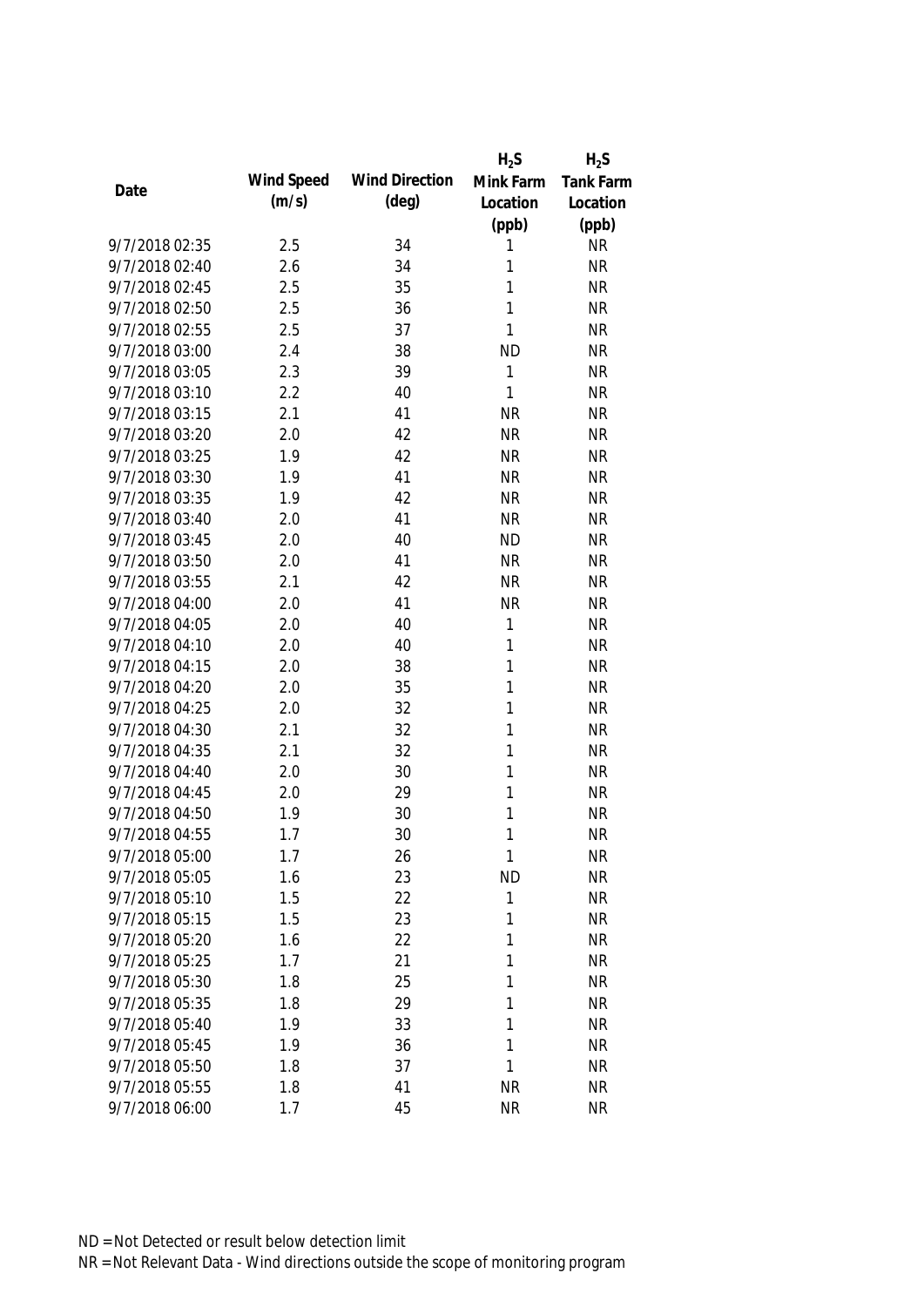|                |            |                       | $H_2S$    | $H_2S$           |
|----------------|------------|-----------------------|-----------|------------------|
|                | Wind Speed | <b>Wind Direction</b> | Mink Farm | <b>Tank Farm</b> |
| Date           | (m/s)      | $(\text{deg})$        | Location  | Location         |
|                |            |                       | (ppb)     | (ppb)            |
| 9/7/2018 06:05 | 1.7        | 48                    | <b>NR</b> | <b>NR</b>        |
| 9/7/2018 06:10 | 1.8        | 51                    | <b>NR</b> | <b>NR</b>        |
| 9/7/2018 06:15 | 1.8        | 54                    | <b>NR</b> | <b>NR</b>        |
| 9/7/2018 06:20 | 1.9        | 59                    | <b>NR</b> | <b>NR</b>        |
| 9/7/2018 06:25 | 1.9        | 59                    | <b>NR</b> | <b>NR</b>        |
| 9/7/2018 06:30 | 1.9        | 60                    | <b>NR</b> | <b>NR</b>        |
| 9/7/2018 06:35 | 1.8        | 60                    | <b>NR</b> | <b>NR</b>        |
| 9/7/2018 06:40 | 1.8        | 61                    | <b>NR</b> | <b>NR</b>        |
| 9/7/2018 06:45 | 1.8        | 62                    | <b>NR</b> | <b>NR</b>        |
| 9/7/2018 06:50 | 1.7        | 60                    | <b>NR</b> | <b>NR</b>        |
| 9/7/2018 06:55 | 1.7        | 60                    | <b>NR</b> | <b>NR</b>        |
| 9/7/2018 07:00 | 1.6        | 57                    | <b>NR</b> | <b>NR</b>        |
| 9/7/2018 07:05 | 1.6        | 54                    | <b>NR</b> | <b>NR</b>        |
| 9/7/2018 07:10 | 1.5        | 51                    | <b>NR</b> | <b>NR</b>        |
| 9/7/2018 07:15 | 1.6        | 48                    | <b>NR</b> | <b>NR</b>        |
| 9/7/2018 07:20 | 1.6        | 48                    | <b>NR</b> | <b>NR</b>        |
| 9/7/2018 07:25 | 1.6        | 47                    | <b>NR</b> | <b>NR</b>        |
| 9/7/2018 07:30 | 1.6        | 47                    | <b>NR</b> | <b>NR</b>        |
| 9/7/2018 07:35 | 1.7        | 52                    | <b>NR</b> | <b>NR</b>        |
| 9/7/2018 07:40 | 1.7        | 53                    | <b>NR</b> | <b>NR</b>        |
| 9/7/2018 07:45 | 1.7        | 53                    | <b>NR</b> | <b>NR</b>        |
| 9/7/2018 07:50 | 1.8        | 54                    | <b>NR</b> | <b>NR</b>        |
| 9/7/2018 07:55 | 1.8        | 56                    | <b>NR</b> | <b>NR</b>        |
| 9/7/2018 08:00 | 1.8        | 59                    | <b>NR</b> | <b>NR</b>        |
| 9/7/2018 08:05 | 1.8        | 56                    | <b>NR</b> | <b>NR</b>        |
| 9/7/2018 08:10 | 1.8        | 56                    | <b>NR</b> | <b>NR</b>        |
| 9/7/2018 08:15 | 1.9        | 56                    | <b>NR</b> | <b>NR</b>        |
| 9/7/2018 08:20 | 2.0        | 54                    | <b>NR</b> | <b>NR</b>        |
| 9/7/2018 08:25 | 2.0        | 54                    | <b>NR</b> | <b>NR</b>        |
| 9/7/2018 08:30 | 2.1        | 53                    | <b>NR</b> | <b>NR</b>        |
| 9/7/2018 08:35 | 2.2        | 55                    | <b>NR</b> | <b>NR</b>        |
| 9/7/2018 08:40 | 2.0        | 57                    | <b>NR</b> | <b>NR</b>        |
| 9/7/2018 08:45 | 1.9        | 59                    | <b>NR</b> | <b>NR</b>        |
| 9/7/2018 08:50 | 1.9        | 62                    | <b>NR</b> | <b>NR</b>        |
| 9/7/2018 08:55 | 1.8        | 63                    | <b>NR</b> | <b>NR</b>        |
| 9/7/2018 09:00 | 1.7        | 64                    | <b>NR</b> | <b>NR</b>        |
| 9/7/2018 09:05 | 1.6        | 62                    | <b>NR</b> | <b>NR</b>        |
| 9/7/2018 09:10 | 1.5        | 60                    | <b>NR</b> | <b>NR</b>        |
| 9/7/2018 09:15 | 1.4        | 59                    | <b>NR</b> | <b>NR</b>        |
| 9/7/2018 09:20 | 1.3        | 59                    | <b>NR</b> | <b>NR</b>        |
| 9/7/2018 09:25 | 1.3        | 58                    | <b>NR</b> | <b>NR</b>        |
| 9/7/2018 09:30 | 1.3        | 58                    | <b>NR</b> | <b>NR</b>        |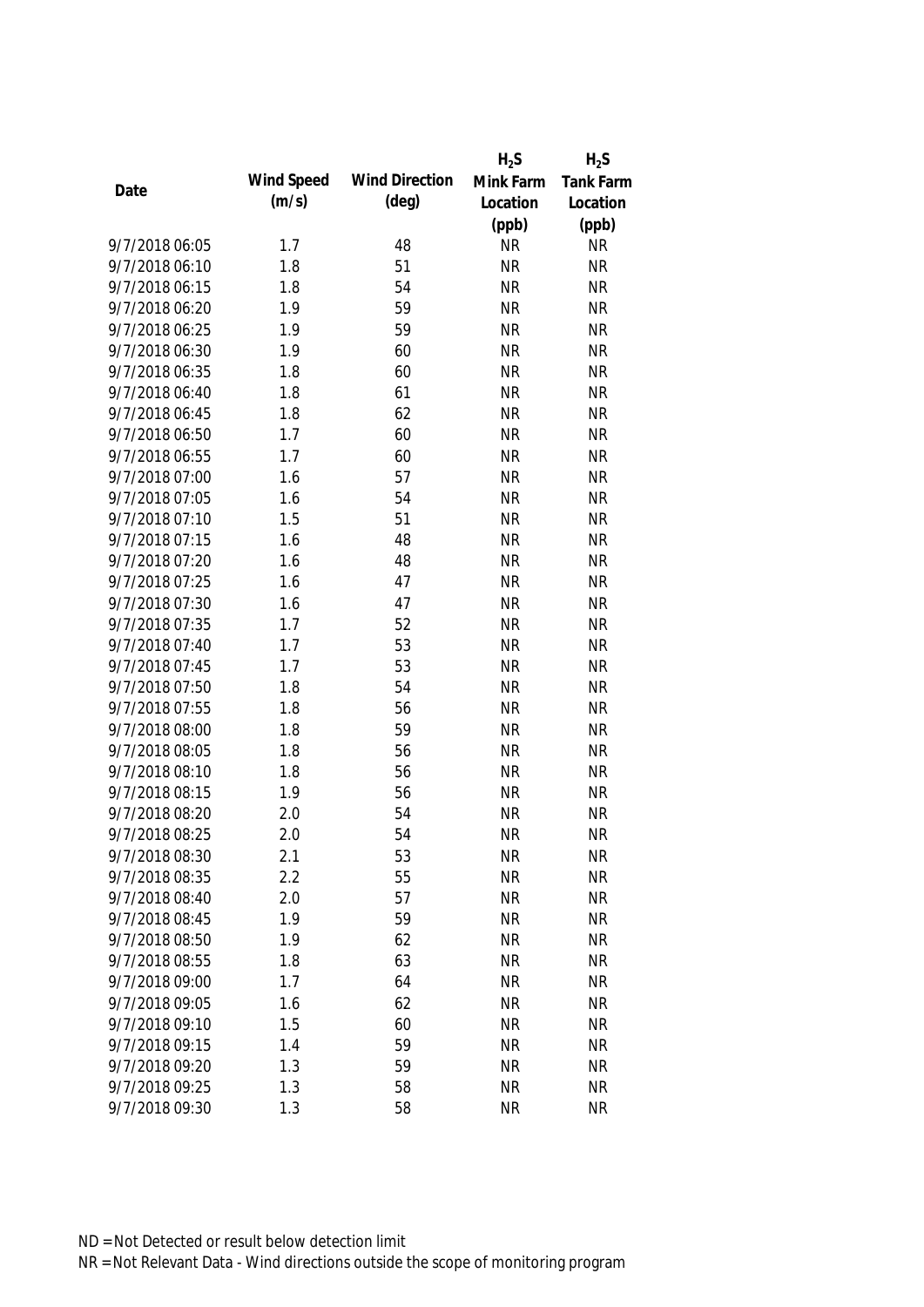|                |            |                       | $H_2S$    | $H_2S$           |
|----------------|------------|-----------------------|-----------|------------------|
|                | Wind Speed | <b>Wind Direction</b> | Mink Farm | <b>Tank Farm</b> |
| Date           | (m/s)      | $(\text{deg})$        | Location  | Location         |
|                |            |                       | (ppb)     | (ppb)            |
| 9/7/2018 09:35 | 1.4        | 56                    | <b>NR</b> | <b>NR</b>        |
| 9/7/2018 09:40 | 1.3        | 56                    | <b>NR</b> | <b>NR</b>        |
| 9/7/2018 09:45 | 1.4        | 58                    | <b>NR</b> | <b>NR</b>        |
| 9/7/2018 09:50 | 1.5        | 59                    | <b>NR</b> | <b>NR</b>        |
| 9/7/2018 09:55 | 1.5        | 58                    | <b>NR</b> | <b>NR</b>        |
| 9/7/2018 10:00 | 1.5        | 57                    | <b>NR</b> | <b>NR</b>        |
| 9/7/2018 10:05 | 1.5        | 58                    | <b>NR</b> | <b>NR</b>        |
| 9/7/2018 10:10 | 1.6        | 59                    | <b>NR</b> | <b>NR</b>        |
| 9/7/2018 10:15 | 1.6        | 59                    | <b>NR</b> | <b>NR</b>        |
| 9/7/2018 10:20 | 1.7        | 56                    | <b>NR</b> | <b>NR</b>        |
| 9/7/2018 10:25 | 1.8        | 54                    | <b>NR</b> | <b>NR</b>        |
| 9/7/2018 10:30 | 1.9        | 55                    | <b>NR</b> | <b>NR</b>        |
| 9/7/2018 10:35 | 1.9        | 55                    | <b>NR</b> | <b>NR</b>        |
| 9/7/2018 10:40 | 2.0        | 52                    | <b>NR</b> | <b>NR</b>        |
| 9/7/2018 10:45 | 2.0        | 49                    | <b>NR</b> | <b>NR</b>        |
| 9/7/2018 10:50 | 1.9        | 50                    | <b>NR</b> | <b>NR</b>        |
| 9/7/2018 10:55 | 1.9        | 51                    | <b>NR</b> | <b>NR</b>        |
| 9/7/2018 11:00 | 1.8        | 49                    | <b>NR</b> | <b>NR</b>        |
| 9/7/2018 11:05 | 1.9        | 48                    | <b>NR</b> | <b>NR</b>        |
| 9/7/2018 11:10 | 1.9        | 48                    | <b>NR</b> | <b>NR</b>        |
| 9/7/2018 11:15 | 2.1        | 48                    | <b>NR</b> | <b>NR</b>        |
| 9/7/2018 11:20 | 2.2        | 46                    | <b>NR</b> | <b>NR</b>        |
| 9/7/2018 11:25 | 2.3        | 45                    | <b>NR</b> | <b>NR</b>        |
| 9/7/2018 11:30 | 2.5        | 44                    | <b>NR</b> | <b>NR</b>        |
| 9/7/2018 11:35 | 2.8        | 43                    | <b>NR</b> | <b>NR</b>        |
| 9/7/2018 11:40 | 3.0        | 43                    | <b>NR</b> | <b>NR</b>        |
| 9/7/2018 11:45 | 3.0        | 41                    | <b>NR</b> | <b>NR</b>        |
| 9/7/2018 11:50 | 3.1        | 39                    | <b>ND</b> | <b>NR</b>        |
| 9/7/2018 11:55 | 3.2        | 39                    | <b>ND</b> | <b>NR</b>        |
| 9/7/2018 12:00 | 3.2        | 38                    | <b>ND</b> | <b>NR</b>        |
| 9/7/2018 12:05 | 3.2        | 39                    | 1         | <b>NR</b>        |
| 9/7/2018 12:10 | 3.2        | 39                    | 1         | <b>NR</b>        |
| 9/7/2018 12:15 | 3.2        | 42                    | <b>NR</b> | <b>NR</b>        |
| 9/7/2018 12:20 | 3.2        | 45                    | <b>NR</b> | <b>NR</b>        |
| 9/7/2018 12:25 | 3.1        | 48                    | <b>NR</b> | <b>NR</b>        |
| 9/7/2018 12:30 | 3.2        | 49                    | <b>NR</b> | <b>NR</b>        |
| 9/7/2018 12:35 | 3.0        | 50                    | <b>NR</b> | <b>NR</b>        |
| 9/7/2018 12:40 | 2.9        | 52                    | <b>NR</b> | <b>NR</b>        |
| 9/7/2018 12:45 | 2.8        | 52                    | <b>NR</b> | <b>NR</b>        |
| 9/7/2018 12:50 | 2.6        | 52                    | <b>NR</b> | <b>NR</b>        |
| 9/7/2018 12:55 | 2.5        | 53                    | <b>NR</b> | <b>NR</b>        |
| 9/7/2018 13:00 | 2.4        | 51                    | <b>NR</b> | <b>NR</b>        |
|                |            |                       |           |                  |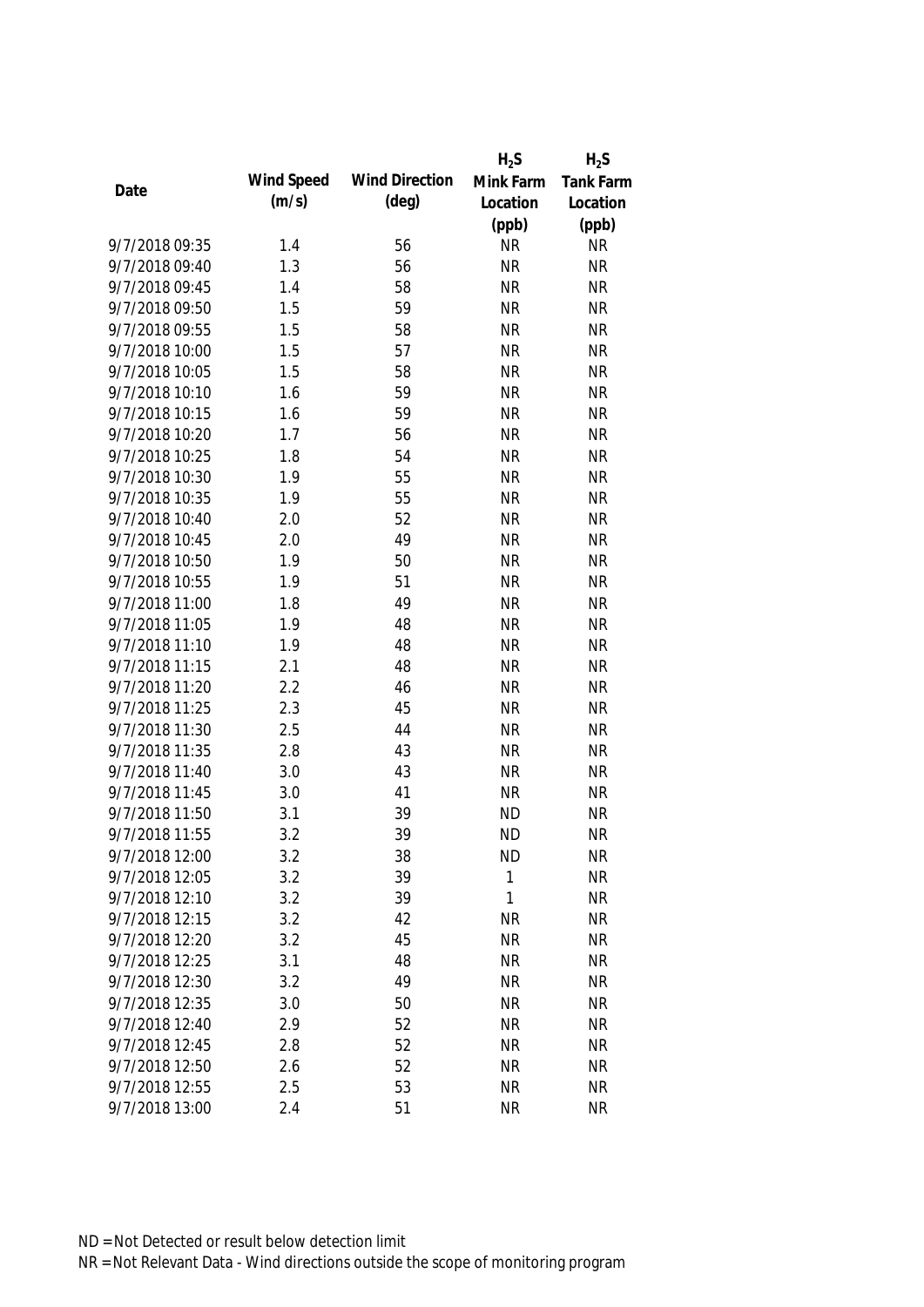|                |            |                       | $H_2S$       | $H_2S$           |
|----------------|------------|-----------------------|--------------|------------------|
|                | Wind Speed | <b>Wind Direction</b> | Mink Farm    | <b>Tank Farm</b> |
| Date           | (m/s)      | $(\text{deg})$        | Location     | Location         |
|                |            |                       | (ppb)        | (ppb)            |
| 9/7/2018 13:05 | 2.4        | 51                    | <b>NR</b>    | <b>NR</b>        |
| 9/7/2018 13:10 | 2.5        | 48                    | <b>NR</b>    | <b>NR</b>        |
| 9/7/2018 13:15 | 2.7        | 44                    | <b>NR</b>    | <b>NR</b>        |
| 9/7/2018 13:20 | 3.0        | 43                    | <b>NR</b>    | <b>NR</b>        |
| 9/7/2018 13:25 | 3.1        | 39                    | 1            | <b>NR</b>        |
| 9/7/2018 13:30 | 3.4        | 38                    | 1            | <b>NR</b>        |
| 9/7/2018 13:35 | 3.6        | 37                    | 1            | <b>NR</b>        |
| 9/7/2018 13:40 | 3.9        | 37                    | $\mathbf{1}$ | <b>NR</b>        |
| 9/7/2018 13:45 | 4.1        | 37                    | $\mathbf{1}$ | <b>NR</b>        |
| 9/7/2018 13:50 | 4.2        | 36                    | 1            | <b>NR</b>        |
| 9/7/2018 13:55 | 4.2        | 37                    | 1            | <b>NR</b>        |
| 9/7/2018 14:00 | 4.1        | 39                    | 1            | <b>NR</b>        |
| 9/7/2018 14:05 | 4.0        | 39                    | 1            | <b>NR</b>        |
| 9/7/2018 14:10 | 3.8        | 39                    | 1            | <b>NR</b>        |
| 9/7/2018 14:15 | 3.6        | 38                    | $\mathbf{1}$ | <b>NR</b>        |
| 9/7/2018 14:20 | 3.5        | 39                    | <b>ND</b>    | <b>NR</b>        |
| 9/7/2018 14:25 | 3.5        | 39                    | <b>ND</b>    | <b>NR</b>        |
| 9/7/2018 14:30 | 3.4        | 38                    | <b>ND</b>    | <b>NR</b>        |
| 9/7/2018 14:35 | 3.4        | 38                    | <b>ND</b>    | <b>NR</b>        |
| 9/7/2018 14:40 | 3.5        | 38                    | <b>ND</b>    | <b>NR</b>        |
| 9/7/2018 14:45 | 3.5        | 39                    | <b>ND</b>    | <b>NR</b>        |
| 9/7/2018 14:50 | 3.5        | 39                    | <b>ND</b>    | <b>NR</b>        |
| 9/7/2018 14:55 | 3.5        | 39                    | <b>ND</b>    | <b>NR</b>        |
| 9/7/2018 15:00 | 3.5        | 40                    | <b>ND</b>    | <b>NR</b>        |
| 9/7/2018 15:05 | 3.4        | 40                    | <b>ND</b>    | <b>NR</b>        |
| 9/7/2018 15:10 | 3.3        | 40                    | 1            | <b>NR</b>        |
| 9/7/2018 15:15 | 3.4        | 39                    | 1            | <b>NR</b>        |
| 9/7/2018 15:20 | 3.3        | 39                    | 1            | <b>NR</b>        |
| 9/7/2018 15:25 | 3.3        | 39                    | 1            | <b>NR</b>        |
| 9/7/2018 15:30 | 3.3        | 38                    | 1            | <b>NR</b>        |
| 9/7/2018 15:35 | 3.3        | 39                    | 1            | <b>NR</b>        |
| 9/7/2018 15:40 | 3.4        | 40                    | <b>ND</b>    | <b>NR</b>        |
| 9/7/2018 15:45 | 3.2        | 41                    | <b>NR</b>    | <b>NR</b>        |
| 9/7/2018 15:50 | 3.2        | 41                    | <b>NR</b>    | <b>NR</b>        |
| 9/7/2018 15:55 | 3.2        | 41                    | <b>NR</b>    | <b>NR</b>        |
| 9/7/2018 16:00 | 3.2        | 43                    | <b>NR</b>    | <b>NR</b>        |
| 9/7/2018 16:05 | 3.3        | 43                    | <b>NR</b>    | <b>NR</b>        |
| 9/7/2018 16:10 | 3.1        | 41                    | <b>NR</b>    | <b>NR</b>        |
| 9/7/2018 16:15 | 3.0        | 42                    | <b>NR</b>    | <b>NR</b>        |
| 9/7/2018 16:20 | 2.9        | 41                    | <b>NR</b>    | <b>NR</b>        |
| 9/7/2018 16:25 | 2.9        | 41                    | <b>NR</b>    | <b>NR</b>        |
| 9/7/2018 16:30 | 2.8        | 40                    | <b>ND</b>    | <b>NR</b>        |
|                |            |                       |              |                  |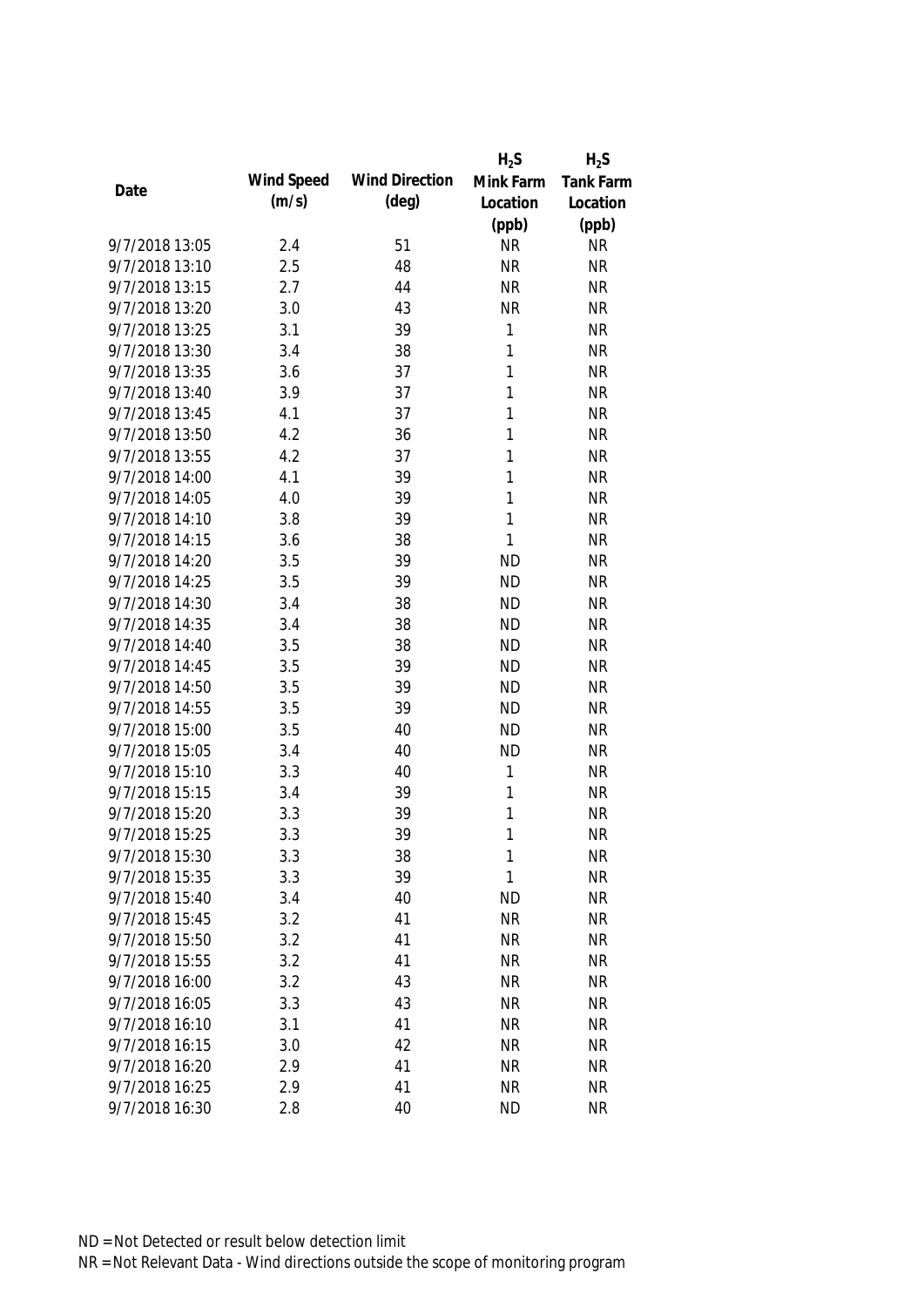|                |            |                       | $H_2S$       | $H_2S$           |
|----------------|------------|-----------------------|--------------|------------------|
|                | Wind Speed | <b>Wind Direction</b> | Mink Farm    | <b>Tank Farm</b> |
| Date           | (m/s)      | $(\text{deg})$        | Location     | Location         |
|                |            |                       | (ppb)        | (ppb)            |
| 9/7/2018 16:35 | 2.9        | 39                    | <b>ND</b>    | <b>NR</b>        |
| 9/7/2018 16:40 | 3.0        | 39                    | <b>ND</b>    | <b>NR</b>        |
| 9/7/2018 16:45 | 3.2        | 38                    | <b>ND</b>    | <b>NR</b>        |
| 9/7/2018 16:50 | 3.2        | 38                    | <b>ND</b>    | <b>NR</b>        |
| 9/7/2018 16:55 | 3.2        | 38                    | <b>ND</b>    | <b>NR</b>        |
| 9/7/2018 17:00 | 3.2        | 38                    | <b>ND</b>    | <b>NR</b>        |
| 9/7/2018 17:05 | 3.2        | 39                    | <b>ND</b>    | <b>NR</b>        |
| 9/7/2018 17:10 | 3.1        | 38                    | <b>ND</b>    | <b>NR</b>        |
| 9/7/2018 17:15 | 3.0        | 39                    | <b>ND</b>    | <b>NR</b>        |
| 9/7/2018 17:20 | 3.0        | 39                    | <b>ND</b>    | <b>NR</b>        |
| 9/7/2018 17:25 | 3.1        | 39                    | <b>ND</b>    | <b>NR</b>        |
| 9/7/2018 17:30 | 3.1        | 38                    | <b>ND</b>    | <b>NR</b>        |
| 9/7/2018 17:35 | 3.1        | 37                    | <b>ND</b>    | <b>NR</b>        |
| 9/7/2018 17:40 | 3.2        | 37                    | <b>ND</b>    | <b>NR</b>        |
| 9/7/2018 17:45 | 3.2        | 37                    | <b>ND</b>    | <b>NR</b>        |
| 9/7/2018 17:50 | 3.2        | 37                    | <b>ND</b>    | <b>NR</b>        |
| 9/7/2018 17:55 | 3.2        | 38                    | <b>ND</b>    | <b>NR</b>        |
| 9/7/2018 18:00 | 3.3        | 38                    | <b>ND</b>    | <b>NR</b>        |
| 9/7/2018 18:05 | 3.3        | 38                    | 1            | <b>NR</b>        |
| 9/7/2018 18:10 | 3.3        | 39                    | $\mathbf{1}$ | <b>NR</b>        |
| 9/7/2018 18:15 | 3.3        | 39                    | $\mathbf{1}$ | <b>NR</b>        |
| 9/7/2018 18:20 | 3.4        | 38                    | <b>ND</b>    | <b>NR</b>        |
| 9/7/2018 18:25 | 3.4        | 37                    | <b>ND</b>    | <b>NR</b>        |
| 9/7/2018 18:30 | 3.3        | 38                    | 1            | <b>NR</b>        |
| 9/7/2018 18:35 | 3.4        | 39                    | <b>ND</b>    | <b>NR</b>        |
| 9/7/2018 18:40 | 3.3        | 40                    | <b>ND</b>    | <b>NR</b>        |
| 9/7/2018 18:45 | 3.3        | 41                    | <b>NR</b>    | <b>NR</b>        |
| 9/7/2018 18:50 | 3.3        | 42                    | <b>NR</b>    | <b>NR</b>        |
| 9/7/2018 18:55 | 3.3        | 42                    | <b>NR</b>    | <b>NR</b>        |
| 9/7/2018 19:00 | 3.3        | 42                    | <b>NR</b>    | <b>NR</b>        |
| 9/7/2018 19:05 | 3.3        | 42                    | <b>NR</b>    | <b>NR</b>        |
| 9/7/2018 19:10 | 3.4        | 41                    | <b>NR</b>    | <b>NR</b>        |
| 9/7/2018 19:15 | 3.4        | 40                    | 1            | <b>NR</b>        |
| 9/7/2018 19:20 | 3.5        | 40                    | 1            | <b>NR</b>        |
| 9/7/2018 19:25 | 3.4        | 40                    | 1            | <b>NR</b>        |
| 9/7/2018 19:30 | 3.4        | 40                    | 1            | <b>NR</b>        |
| 9/7/2018 19:35 | 3.4        | 41                    | <b>NR</b>    | <b>NR</b>        |
| 9/7/2018 19:40 | 3.3        | 42                    | <b>NR</b>    | <b>NR</b>        |
| 9/7/2018 19:45 | 3.2        | 43                    | <b>NR</b>    | <b>NR</b>        |
| 9/7/2018 19:50 | 3.2        | 43                    | <b>NR</b>    | <b>NR</b>        |
| 9/7/2018 19:55 | 3.3        | 43                    | <b>NR</b>    | <b>NR</b>        |
| 9/7/2018 20:00 | 3.2        | 43                    | <b>NR</b>    | <b>NR</b>        |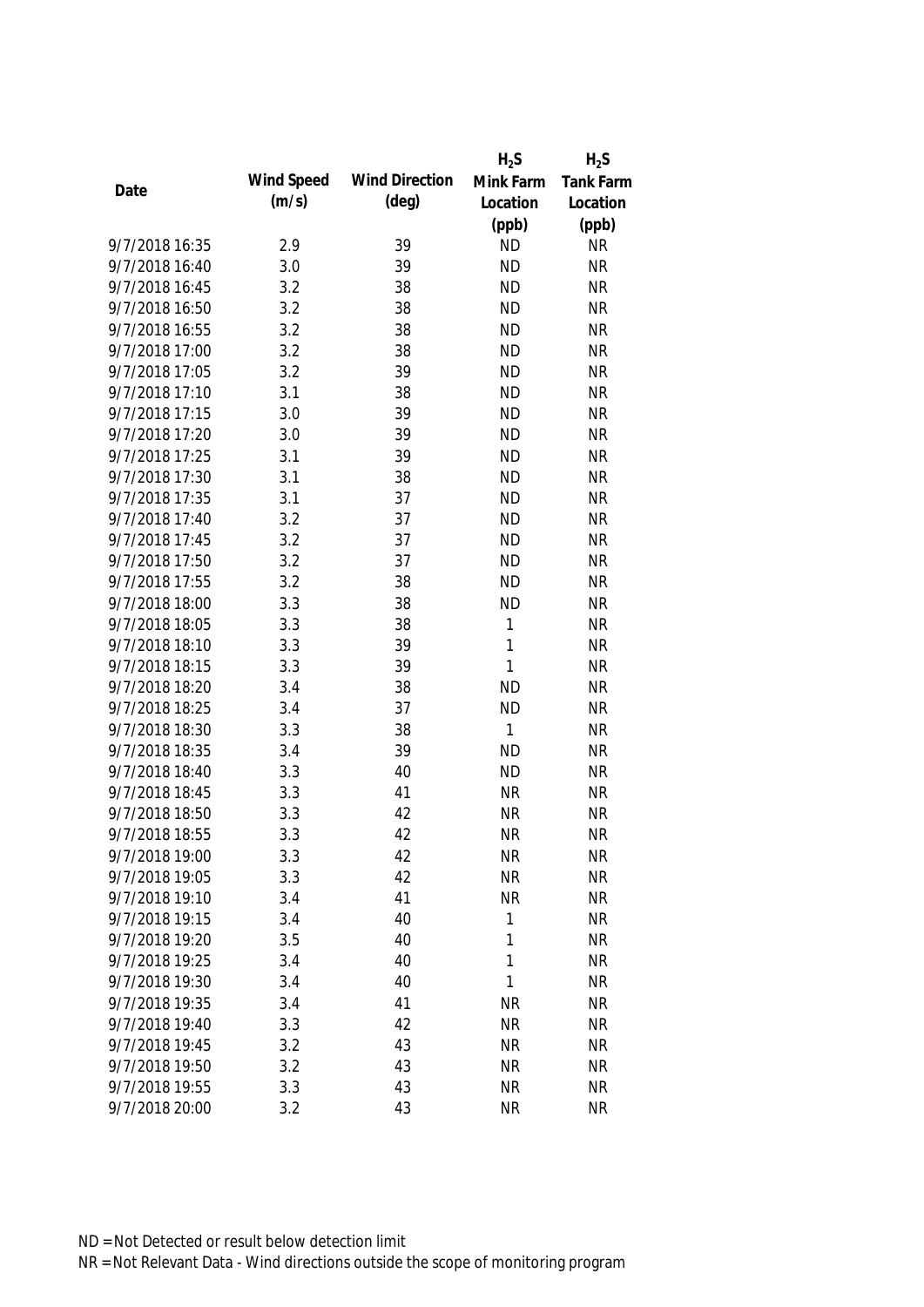|                |            |                       | $H_2S$       | $H_2S$           |
|----------------|------------|-----------------------|--------------|------------------|
|                | Wind Speed | <b>Wind Direction</b> | Mink Farm    | <b>Tank Farm</b> |
| Date           | (m/s)      | $(\text{deg})$        | Location     | Location         |
|                |            |                       | (ppb)        | (ppb)            |
| 9/7/2018 20:05 | 3.3        | 42                    | <b>NR</b>    | <b>NR</b>        |
| 9/7/2018 20:10 | 3.3        | 41                    | <b>NR</b>    | <b>NR</b>        |
| 9/7/2018 20:15 | 3.3        | 41                    | <b>NR</b>    | <b>NR</b>        |
| 9/7/2018 20:20 | 3.4        | 41                    | <b>NR</b>    | <b>NR</b>        |
| 9/7/2018 20:25 | 3.3        | 42                    | <b>NR</b>    | <b>NR</b>        |
| 9/7/2018 20:30 | 3.4        | 41                    | <b>NR</b>    | <b>NR</b>        |
| 9/7/2018 20:35 | 3.3        | 40                    | $\mathbf{1}$ | <b>NR</b>        |
| 9/7/2018 20:40 | 3.2        | 41                    | <b>NR</b>    | <b>NR</b>        |
| 9/7/2018 20:45 | 3.1        | 41                    | <b>NR</b>    | <b>NR</b>        |
| 9/7/2018 20:50 | 3.0        | 42                    | <b>NR</b>    | <b>NR</b>        |
| 9/7/2018 20:55 | 3.0        | 43                    | <b>NR</b>    | <b>NR</b>        |
| 9/7/2018 21:00 | 2.8        | 44                    | <b>NR</b>    | <b>NR</b>        |
| 9/7/2018 21:05 | 2.9        | 44                    | <b>NR</b>    | <b>NR</b>        |
| 9/7/2018 21:10 | 3.0        | 44                    | <b>NR</b>    | <b>NR</b>        |
| 9/7/2018 21:15 | 3.0        | 45                    | <b>NR</b>    | <b>NR</b>        |
| 9/7/2018 21:20 | 3.0        | 45                    | <b>NR</b>    | <b>NR</b>        |
| 9/7/2018 21:25 | 3.0        | 44                    | <b>NR</b>    | <b>NR</b>        |
| 9/7/2018 21:30 | 3.1        | 44                    | <b>NR</b>    | <b>NR</b>        |
| 9/7/2018 21:35 | 3.0        | 44                    | <b>NR</b>    | <b>NR</b>        |
| 9/7/2018 21:40 | 2.9        | 44                    | <b>NR</b>    | <b>NR</b>        |
| 9/7/2018 21:45 | 2.8        | 43                    | <b>NR</b>    | <b>NR</b>        |
| 9/7/2018 21:50 | 2.8        | 43                    | <b>NR</b>    | <b>NR</b>        |
| 9/7/2018 21:55 | 2.6        | 44                    | <b>NR</b>    | <b>NR</b>        |
| 9/7/2018 22:00 | 2.5        | 45                    | <b>NR</b>    | <b>NR</b>        |
| 9/7/2018 22:05 | 2.4        | 47                    | <b>NR</b>    | <b>NR</b>        |
| 9/7/2018 22:10 | 2.5        | 48                    | <b>NR</b>    | <b>NR</b>        |
| 9/7/2018 22:15 | 2.6        | 49                    | <b>NR</b>    | <b>NR</b>        |
| 9/7/2018 22:20 | 2.7        | 51                    | <b>NR</b>    | <b>NR</b>        |
| 9/7/2018 22:25 | 2.8        | 54                    | <b>NR</b>    | <b>NR</b>        |
| 9/7/2018 22:30 | 2.9        | 55                    | <b>NR</b>    | <b>NR</b>        |
| 9/7/2018 22:35 | 3.0        | 55                    | <b>NR</b>    | <b>NR</b>        |
| 9/7/2018 22:40 | 2.9        | 55                    | <b>NR</b>    | <b>NR</b>        |
| 9/7/2018 22:45 | 3.0        | 54                    | <b>NR</b>    | <b>NR</b>        |
| 9/7/2018 22:50 | 3.0        | 54                    | <b>NR</b>    | <b>NR</b>        |
| 9/7/2018 22:55 | 3.0        | 53                    | <b>NR</b>    | <b>NR</b>        |
| 9/7/2018 23:00 | 2.9        | 51                    | <b>NR</b>    | <b>NR</b>        |
| 9/7/2018 23:05 | 2.9        | 50                    | <b>NR</b>    | <b>NR</b>        |
| 9/7/2018 23:10 | 2.9        | 50                    | <b>NR</b>    | <b>NR</b>        |
| 9/7/2018 23:15 | 2.9        | 53                    | <b>NR</b>    | <b>NR</b>        |
| 9/7/2018 23:20 | 2.8        | 53                    | <b>NR</b>    | <b>NR</b>        |
| 9/7/2018 23:25 | 2.8        | 54                    | <b>NR</b>    | <b>NR</b>        |
| 9/7/2018 23:30 | 2.8        | 57                    | <b>NR</b>    | <b>NR</b>        |
|                |            |                       |              |                  |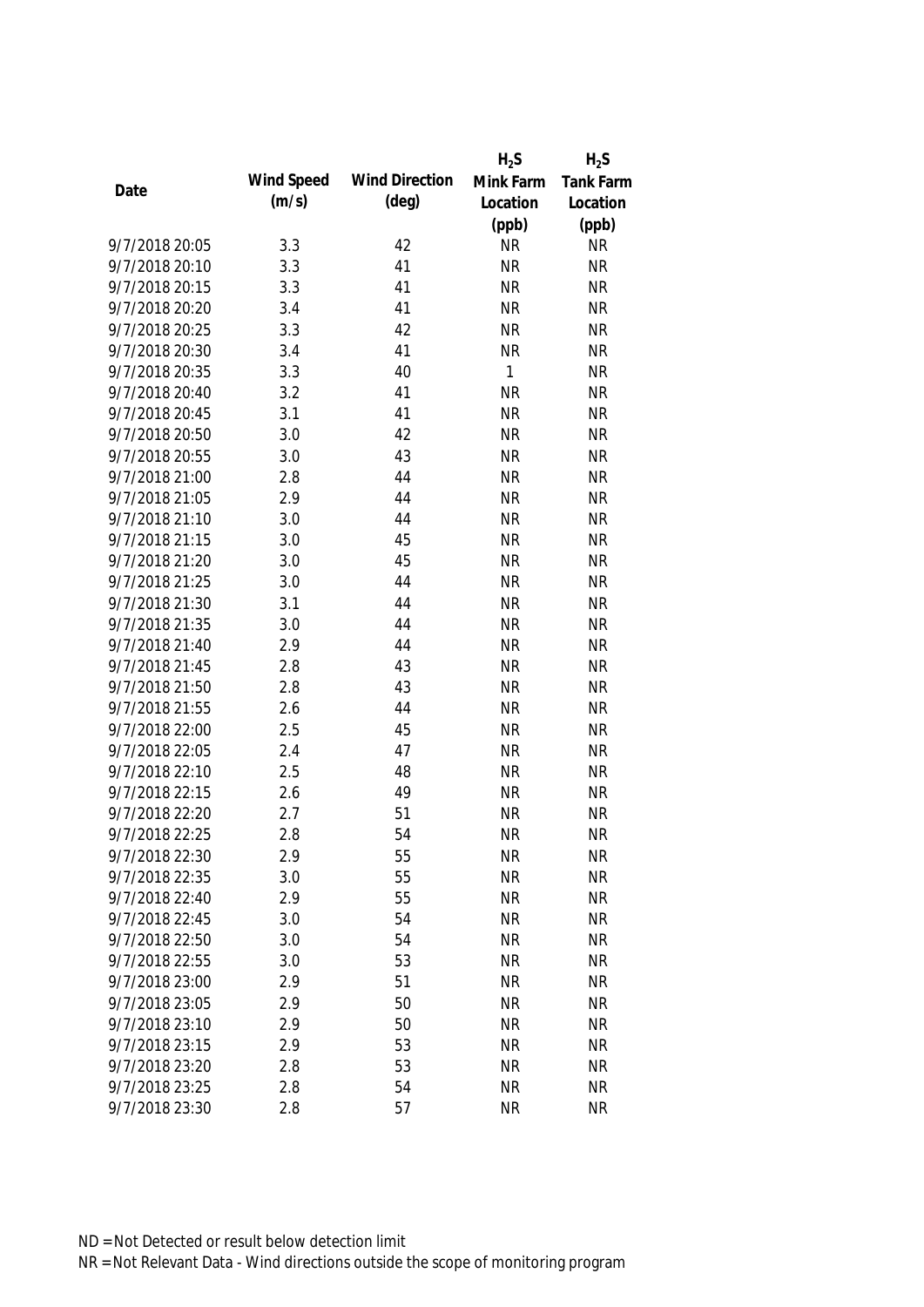|                |            |                       | $H_2S$    | $H_2S$           |
|----------------|------------|-----------------------|-----------|------------------|
|                | Wind Speed | <b>Wind Direction</b> | Mink Farm | <b>Tank Farm</b> |
| Date           | (m/s)      | $(\text{deg})$        | Location  | Location         |
|                |            |                       | (ppb)     | (ppb)            |
| 9/7/2018 23:35 | 2.7        | 58                    | <b>NR</b> | <b>NR</b>        |
| 9/7/2018 23:40 | 2.7        | 60                    | <b>NR</b> | <b>NR</b>        |
| 9/7/2018 23:45 | 2.7        | 58                    | <b>NR</b> | <b>NR</b>        |
| 9/7/2018 23:50 | 2.7        | 57                    | <b>NR</b> | <b>NR</b>        |
| 9/7/2018 23:55 | 2.6        | 58                    | <b>NR</b> | <b>NR</b>        |
| 9/7/2018 24:00 | 2.4        | 58                    | <b>NR</b> | <b>NR</b>        |
| 9/8/2018 00:05 | 2.4        | 61                    | <b>NR</b> | <b>NR</b>        |
| 9/8/2018 00:10 | 2.4        | 60                    | <b>NR</b> | <b>NR</b>        |
| 9/8/2018 00:15 | 2.4        | 61                    | <b>NR</b> | <b>NR</b>        |
| 9/8/2018 00:20 | 2.3        | 62                    | <b>NR</b> | <b>NR</b>        |
| 9/8/2018 00:25 | 2.4        | 60                    | <b>NR</b> | <b>NR</b>        |
| 9/8/2018 00:30 | 2.3        | 59                    | <b>NR</b> | <b>NR</b>        |
| 9/8/2018 00:35 | 2.3        | 56                    | <b>NR</b> | <b>NR</b>        |
| 9/8/2018 00:40 | 2.3        | 56                    | <b>NR</b> | <b>NR</b>        |
| 9/8/2018 00:45 | 2.1        | 56                    | <b>NR</b> | <b>NR</b>        |
| 9/8/2018 00:50 | 2.1        | 56                    | <b>NR</b> | <b>NR</b>        |
| 9/8/2018 00:55 | 2.0        | 58                    | <b>NR</b> | <b>NR</b>        |
| 9/8/2018 01:00 | 2.0        | 59                    | <b>NR</b> | <b>NR</b>        |
| 9/8/2018 01:05 | 2.0        | 60                    | <b>NR</b> | <b>NR</b>        |
| 9/8/2018 01:10 | 1.9        | 62                    | <b>NR</b> | <b>NR</b>        |
| 9/8/2018 01:15 | 2.0        | 60                    | <b>NR</b> | <b>NR</b>        |
| 9/8/2018 01:20 | 2.0        | 61                    | <b>NR</b> | <b>NR</b>        |
| 9/8/2018 01:25 | 2.1        | 62                    | <b>NR</b> | <b>NR</b>        |
| 9/8/2018 01:30 | 2.1        | 61                    | <b>NR</b> | <b>NR</b>        |
| 9/8/2018 01:35 | 2.1        | 63                    | <b>NR</b> | <b>NR</b>        |
| 9/8/2018 01:40 | 2.1        | 64                    | <b>NR</b> | <b>NR</b>        |
| 9/8/2018 01:45 | 2.1        | 66                    | <b>NR</b> | <b>NR</b>        |
| 9/8/2018 01:50 | 2.2        | 68                    | <b>NR</b> | <b>NR</b>        |
| 9/8/2018 01:55 | 2.3        | 66                    | <b>NR</b> | <b>NR</b>        |
| 9/8/2018 02:00 | 2.3        | 66                    | <b>NR</b> | <b>NR</b>        |
| 9/8/2018 02:05 | 2.3        | 63                    | <b>NR</b> | <b>NR</b>        |
| 9/8/2018 02:10 | 2.3        | 63                    | <b>NR</b> | <b>NR</b>        |
| 9/8/2018 02:15 | 2.1        | 62                    | <b>NR</b> | <b>NR</b>        |
| 9/8/2018 02:20 | 2.2        | 58                    | <b>NR</b> | <b>NR</b>        |
| 9/8/2018 02:25 | 2.1        | 57                    | <b>NR</b> | <b>NR</b>        |
| 9/8/2018 02:30 | 2.2        | 58                    | <b>NR</b> | <b>NR</b>        |
| 9/8/2018 02:35 | 2.1        | 62                    | <b>NR</b> | <b>NR</b>        |
| 9/8/2018 02:40 | 2.1        | 62                    | <b>NR</b> | <b>NR</b>        |
| 9/8/2018 02:45 | 2.1        | 62                    | <b>NR</b> | <b>NR</b>        |
| 9/8/2018 02:50 | 2.1        | 64                    | <b>NR</b> | <b>NR</b>        |
| 9/8/2018 02:55 | 2.2        | 62                    | <b>NR</b> | <b>NR</b>        |
| 9/8/2018 03:00 | 2.1        | 60                    | <b>NR</b> | <b>NR</b>        |
|                |            |                       |           |                  |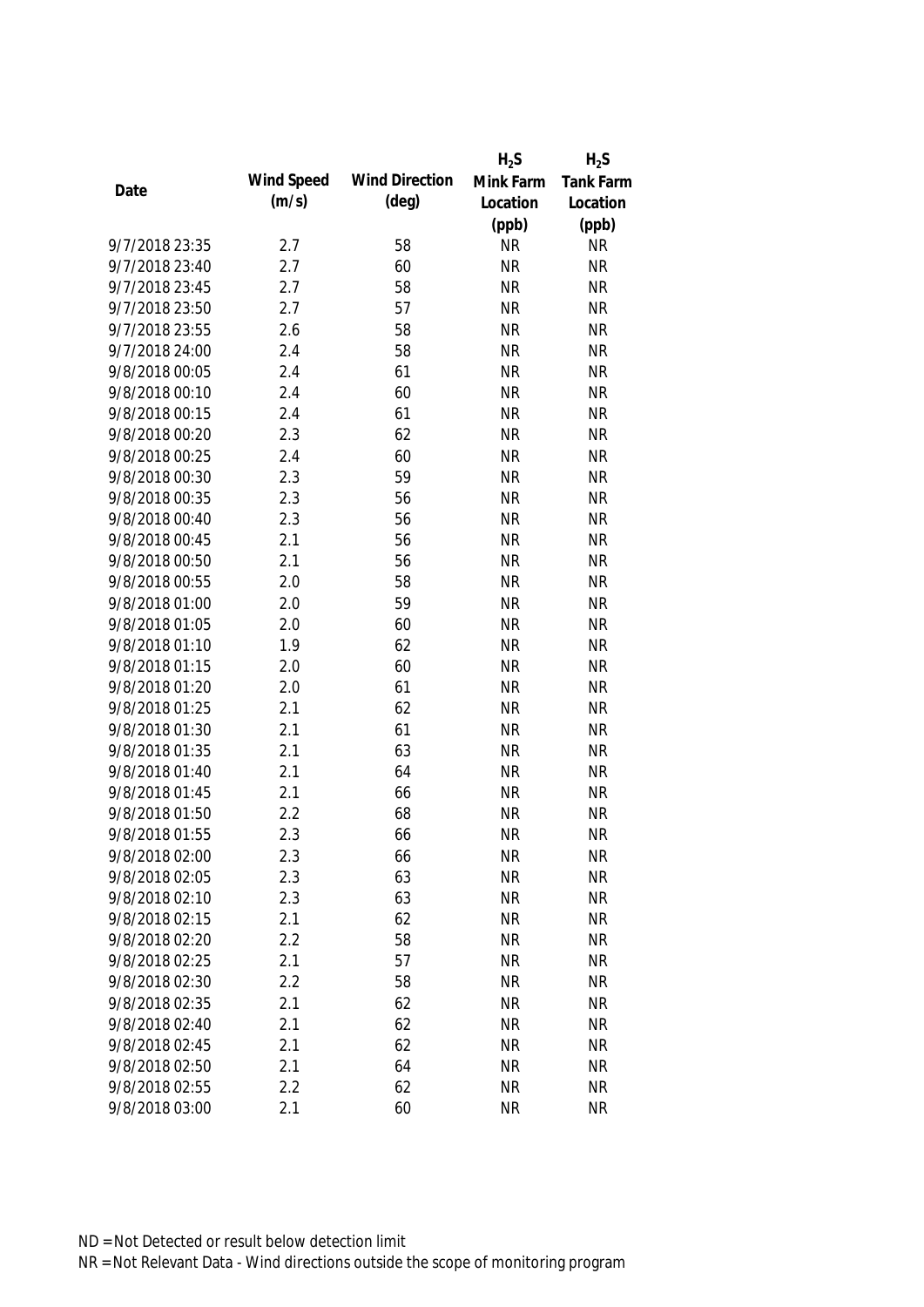|                |            |                       | $H_2S$    | $H_2S$           |
|----------------|------------|-----------------------|-----------|------------------|
| Date           | Wind Speed | <b>Wind Direction</b> | Mink Farm | <b>Tank Farm</b> |
|                | (m/s)      | $(\text{deg})$        | Location  | Location         |
|                |            |                       | (ppb)     | (ppb)            |
| 9/8/2018 03:05 | 2.3        | 58                    | <b>NR</b> | <b>NR</b>        |
| 9/8/2018 03:10 | 2.4        | 57                    | <b>NR</b> | <b>NR</b>        |
| 9/8/2018 03:15 | 2.5        | 56                    | <b>NR</b> | <b>NR</b>        |
| 9/8/2018 03:20 | 2.6        | 56                    | <b>NR</b> | <b>NR</b>        |
| 9/8/2018 03:25 | 2.7        | 56                    | <b>NR</b> | <b>NR</b>        |
| 9/8/2018 03:30 | 2.9        | 55                    | <b>NR</b> | <b>NR</b>        |
| 9/8/2018 03:35 | 3.0        | 55                    | <b>NR</b> | <b>NR</b>        |
| 9/8/2018 03:40 | 3.1        | 55                    | <b>NR</b> | <b>NR</b>        |
| 9/8/2018 03:45 | 3.1        | 53                    | <b>NR</b> | <b>NR</b>        |
| 9/8/2018 03:50 | 3.0        | 52                    | <b>NR</b> | <b>NR</b>        |
| 9/8/2018 03:55 | 3.0        | 55                    | <b>NR</b> | <b>NR</b>        |
| 9/8/2018 04:00 | 2.9        | 57                    | <b>NR</b> | <b>NR</b>        |
| 9/8/2018 04:05 | 2.8        | 56                    | <b>NR</b> | <b>NR</b>        |
| 9/8/2018 04:10 | 2.8        | 56                    | <b>NR</b> | <b>NR</b>        |
| 9/8/2018 04:15 | 2.9        | 58                    | <b>NR</b> | <b>NR</b>        |
| 9/8/2018 04:20 | 2.9        | 60                    | <b>NR</b> | <b>NR</b>        |
| 9/8/2018 04:25 | 2.9        | 60                    | <b>NR</b> | <b>NR</b>        |
| 9/8/2018 04:30 | 3.0        | 60                    | <b>NR</b> | <b>NR</b>        |
| 9/8/2018 04:35 | 3.1        | 62                    | <b>NR</b> | <b>NR</b>        |
| 9/8/2018 04:40 | 3.0        | 64                    | <b>NR</b> | <b>NR</b>        |
| 9/8/2018 04:45 | 3.0        | 64                    | <b>NR</b> | <b>NR</b>        |
| 9/8/2018 04:50 | 2.9        | 64                    | <b>NR</b> | <b>NR</b>        |
| 9/8/2018 04:55 | 2.9        | 63                    | <b>NR</b> | <b>NR</b>        |
| 9/8/2018 05:00 | 2.8        | 62                    | <b>NR</b> | <b>NR</b>        |
| 9/8/2018 05:05 | 2.9        | 61                    | <b>NR</b> | <b>NR</b>        |
| 9/8/2018 05:10 | 2.9        | 58                    | <b>NR</b> | <b>NR</b>        |
| 9/8/2018 05:15 | 2.8        | 59                    | <b>NR</b> | <b>NR</b>        |
| 9/8/2018 05:20 | 2.9        | 59                    | <b>NR</b> | <b>NR</b>        |
| 9/8/2018 05:25 | 2.9        | 59                    | <b>NR</b> | <b>NR</b>        |
| 9/8/2018 05:30 | 2.8        | 57                    | <b>NR</b> | <b>NR</b>        |
| 9/8/2018 05:35 | 2.7        | 57                    | <b>NR</b> | <b>NR</b>        |
| 9/8/2018 05:40 | 2.7        | 59                    | <b>NR</b> | <b>NR</b>        |
| 9/8/2018 05:45 | 2.7        | 57                    | <b>NR</b> | <b>NR</b>        |
| 9/8/2018 05:50 | 2.6        | 55                    | <b>NR</b> | <b>NR</b>        |
| 9/8/2018 05:55 | 2.5        | 54                    | <b>NR</b> | <b>NR</b>        |
| 9/8/2018 06:00 | 2.5        | 54                    | <b>NR</b> | <b>NR</b>        |
| 9/8/2018 06:05 | 2.5        | 54                    | <b>NR</b> | <b>NR</b>        |
| 9/8/2018 06:10 | 2.5        | 55                    | <b>NR</b> | <b>NR</b>        |
| 9/8/2018 06:15 | 2.5        | 55                    | <b>NR</b> | <b>NR</b>        |
| 9/8/2018 06:20 | 2.5        | 57                    | <b>NR</b> | <b>NR</b>        |
| 9/8/2018 06:25 | 2.6        | 59                    | <b>NR</b> | <b>NR</b>        |
| 9/8/2018 06:30 | 2.7        | 58                    | <b>NR</b> | <b>NR</b>        |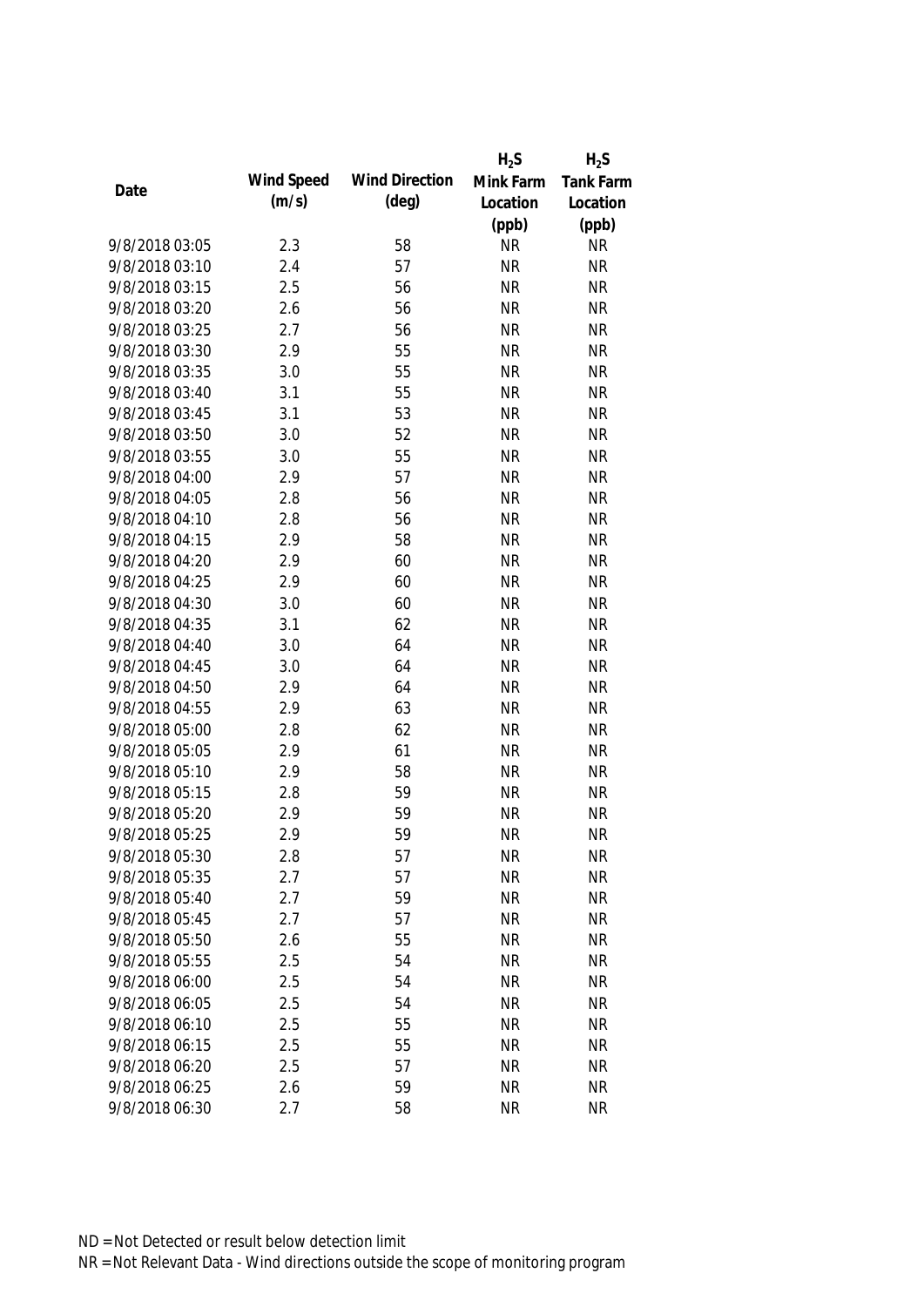|                |            |                       | $H_2S$    | $H_2S$           |
|----------------|------------|-----------------------|-----------|------------------|
| Date           | Wind Speed | <b>Wind Direction</b> | Mink Farm | <b>Tank Farm</b> |
|                | (m/s)      | $(\text{deg})$        | Location  | Location         |
|                |            |                       | (ppb)     | (ppb)            |
| 9/8/2018 06:35 | 2.9        | 57                    | <b>NR</b> | <b>NR</b>        |
| 9/8/2018 06:40 | 2.9        | 56                    | <b>NR</b> | <b>NR</b>        |
| 9/8/2018 06:45 | 2.9        | 56                    | <b>NR</b> | <b>NR</b>        |
| 9/8/2018 06:50 | 2.9        | 56                    | <b>NR</b> | <b>NR</b>        |
| 9/8/2018 06:55 | 2.9        | 58                    | <b>NR</b> | <b>NR</b>        |
| 9/8/2018 07:00 | 2.9        | 61                    | <b>NR</b> | <b>NR</b>        |
| 9/8/2018 07:05 | 2.8        | 62                    | <b>NR</b> | <b>NR</b>        |
| 9/8/2018 07:10 | 2.8        | 64                    | <b>NR</b> | <b>NR</b>        |
| 9/8/2018 07:15 | 2.9        | 63                    | <b>NR</b> | <b>NR</b>        |
| 9/8/2018 07:20 | 2.8        | 63                    | <b>NR</b> | <b>NR</b>        |
| 9/8/2018 07:25 | 2.8        | 59                    | <b>NR</b> | <b>NR</b>        |
| 9/8/2018 07:30 | 2.8        | 59                    | <b>NR</b> | <b>NR</b>        |
| 9/8/2018 07:35 | 2.8        | 60                    | <b>NR</b> | <b>NR</b>        |
| 9/8/2018 07:40 | 2.8        | 58                    | <b>NR</b> | <b>NR</b>        |
| 9/8/2018 07:45 | 2.7        | 57                    | <b>NR</b> | <b>NR</b>        |
| 9/8/2018 07:50 | 2.7        | 55                    | <b>NR</b> | <b>NR</b>        |
| 9/8/2018 07:55 | 2.8        | 56                    | <b>NR</b> | <b>NR</b>        |
| 9/8/2018 08:00 | 2.8        | 56                    | <b>NR</b> | <b>NR</b>        |
| 9/8/2018 08:05 | 2.8        | 57                    | <b>NR</b> | <b>NR</b>        |
| 9/8/2018 08:10 | 2.9        | 58                    | <b>NR</b> | <b>NR</b>        |
| 9/8/2018 08:15 | 3.0        | 59                    | <b>NR</b> | <b>NR</b>        |
| 9/8/2018 08:20 | 3.0        | 60                    | <b>NR</b> | <b>NR</b>        |
| 9/8/2018 08:25 | 3.2        | 61                    | <b>NR</b> | <b>NR</b>        |
| 9/8/2018 08:30 | 3.3        | 62                    | <b>NR</b> | <b>NR</b>        |
| 9/8/2018 08:35 | 3.4        | 61                    | <b>NR</b> | <b>NR</b>        |
| 9/8/2018 08:40 | 3.4        | 61                    | <b>NR</b> | <b>NR</b>        |
| 9/8/2018 08:45 | 3.4        | 60                    | <b>NR</b> | <b>NR</b>        |
| 9/8/2018 08:50 | 3.3        | 61                    | <b>NR</b> | <b>NR</b>        |
| 9/8/2018 08:55 | 3.2        | 61                    | <b>NR</b> | <b>NR</b>        |
| 9/8/2018 09:00 | 2.9        | 58                    | <b>NR</b> | <b>NR</b>        |
| 9/8/2018 09:05 | 2.7        | 59                    | <b>NR</b> | <b>NR</b>        |
| 9/8/2018 09:10 | 2.6        | 59                    | <b>NR</b> | <b>NR</b>        |
| 9/8/2018 09:15 | 2.7        | 60                    | <b>NR</b> | <b>NR</b>        |
| 9/8/2018 09:20 | 2.7        | 60                    | <b>NR</b> | <b>NR</b>        |
| 9/8/2018 09:25 | 2.8        | 60                    | <b>NR</b> | <b>NR</b>        |
| 9/8/2018 09:30 | 3.0        | 62                    | <b>NR</b> | <b>NR</b>        |
| 9/8/2018 09:35 | 3.0        | 62                    | <b>NR</b> | <b>NR</b>        |
| 9/8/2018 09:40 | 3.0        | 63                    | <b>NR</b> | <b>NR</b>        |
| 9/8/2018 09:45 | 3.0        | 61                    | <b>NR</b> | <b>NR</b>        |
| 9/8/2018 09:50 | 3.0        | 61                    | <b>NR</b> | <b>NR</b>        |
| 9/8/2018 09:55 | 2.9        | 58                    | <b>NR</b> | <b>NR</b>        |
| 9/8/2018 10:00 | 2.9        | 57                    | <b>NR</b> | <b>NR</b>        |
|                |            |                       |           |                  |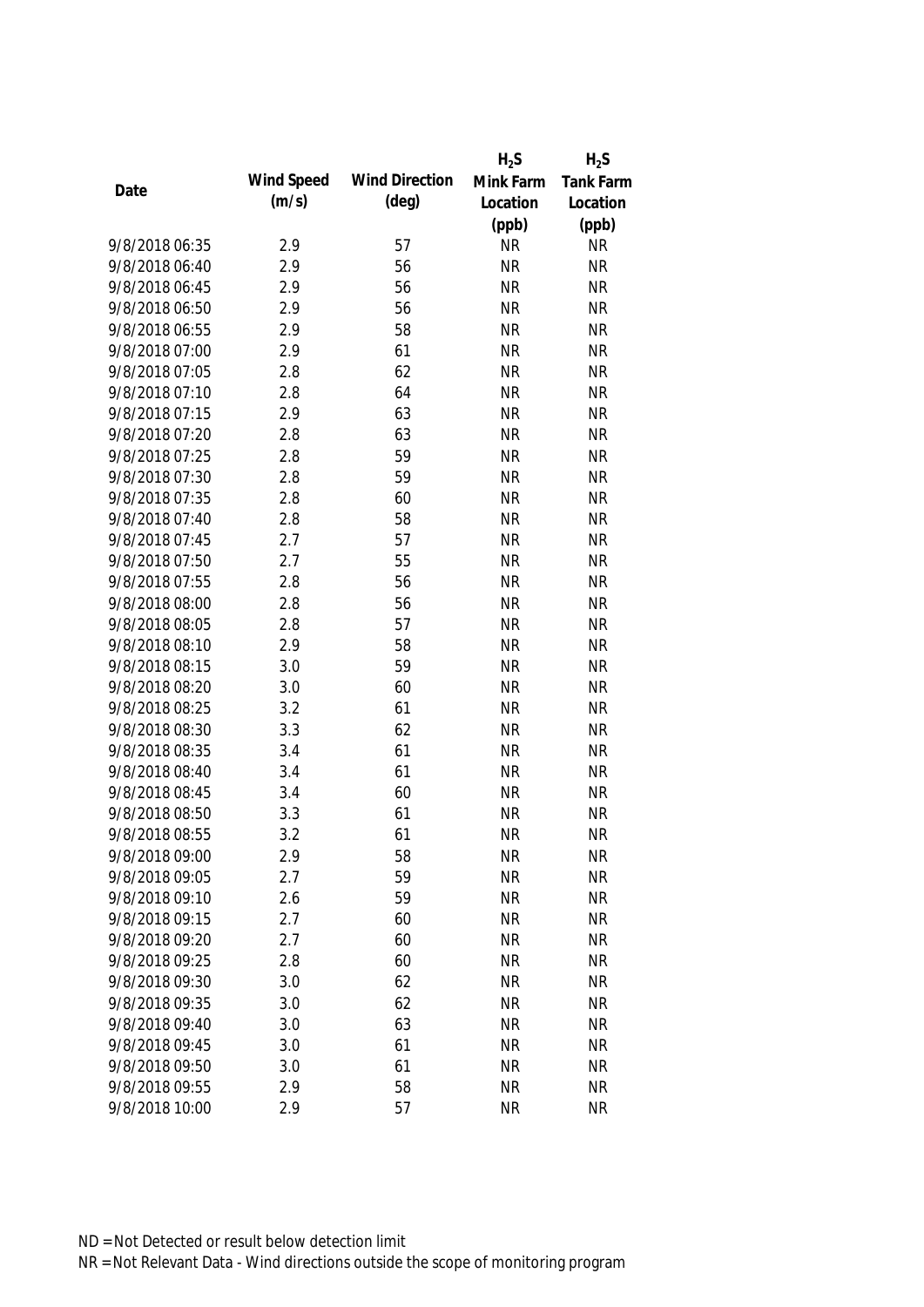|                |            |                       | $H_2S$    | $H_2S$    |
|----------------|------------|-----------------------|-----------|-----------|
|                | Wind Speed | <b>Wind Direction</b> | Mink Farm | Tank Farm |
| Date           | (m/s)      | $(\text{deg})$        | Location  | Location  |
|                |            |                       | (ppb)     | (ppb)     |
| 9/8/2018 10:05 | 2.9        | 55                    | <b>NR</b> | <b>NR</b> |
| 9/8/2018 10:10 | 3.0        | 54                    | <b>NR</b> | <b>NR</b> |
| 9/8/2018 10:15 | 3.0        | 55                    | <b>NR</b> | <b>NR</b> |
| 9/8/2018 10:20 | 3.0        | 55                    | <b>NR</b> | <b>NR</b> |
| 9/8/2018 10:25 | 3.1        | 55                    | <b>NR</b> | <b>NR</b> |
| 9/8/2018 10:30 | 3.0        | 54                    | <b>NR</b> | <b>NR</b> |
| 9/8/2018 10:35 | 3.0        | 54                    | <b>NR</b> | <b>NR</b> |
| 9/8/2018 10:40 | 2.9        | 53                    | <b>NR</b> | <b>NR</b> |
| 9/8/2018 10:45 | 3.0        | 55                    | <b>NR</b> | <b>NR</b> |
| 9/8/2018 10:50 | 2.9        | 53                    | <b>NR</b> | <b>NR</b> |
| 9/8/2018 10:55 | 2.6        | 52                    | <b>NR</b> | <b>NR</b> |
| 9/8/2018 11:00 | 2.8        | 53                    | <b>NR</b> | <b>NR</b> |
| 9/8/2018 11:05 | 2.7        | 53                    | <b>NR</b> | <b>NR</b> |
| 9/8/2018 11:10 | 2.6        | 53                    | <b>NR</b> | <b>NR</b> |
| 9/8/2018 11:15 | 2.5        | 52                    | <b>NR</b> | <b>NR</b> |
| 9/8/2018 11:20 | 2.5        | 55                    | <b>NR</b> | <b>NR</b> |
| 9/8/2018 11:25 | 2.7        | 58                    | <b>NR</b> | <b>NR</b> |
| 9/8/2018 11:30 | 2.7        | 60                    | <b>NR</b> | <b>NR</b> |
| 9/8/2018 11:35 | 2.9        | 62                    | <b>NR</b> | <b>NR</b> |
| 9/8/2018 11:40 | 3.1        | 63                    | <b>NR</b> | <b>NR</b> |
| 9/8/2018 11:45 | 3.2        | 64                    | <b>NR</b> | <b>NR</b> |
| 9/8/2018 11:50 | 3.4        | 63                    | <b>NR</b> | <b>NR</b> |
| 9/8/2018 11:55 | 3.4        | 64                    | <b>NR</b> | <b>NR</b> |
| 9/8/2018 12:00 | 3.3        | 63                    | <b>NR</b> | <b>NR</b> |
| 9/8/2018 12:05 | 3.4        | 62                    | <b>NR</b> | <b>NR</b> |
| 9/8/2018 12:10 | 3.2        | 63                    | <b>NR</b> | <b>NR</b> |
| 9/8/2018 12:15 | 3.3        | 63                    | <b>NR</b> | <b>NR</b> |
| 9/8/2018 12:20 | 3.3        | 62                    | <b>NR</b> | <b>NR</b> |
| 9/8/2018 12:25 | 3.3        | 62                    | <b>NR</b> | <b>NR</b> |
| 9/8/2018 12:30 | 3.3        | 62                    | <b>NR</b> | <b>NR</b> |
| 9/8/2018 12:35 | 3.1        | 62                    | <b>NR</b> | <b>NR</b> |
| 9/8/2018 12:40 | 3.4        | 63                    | <b>NR</b> | <b>NR</b> |
| 9/8/2018 12:45 | 3.2        | 63                    | <b>NR</b> | <b>NR</b> |
| 9/8/2018 12:50 | 3.0        | 63                    | <b>NR</b> | <b>NR</b> |
| 9/8/2018 12:55 | 2.8        | 62                    | <b>NR</b> | <b>NR</b> |
| 9/8/2018 13:00 | 2.9        | 59                    | <b>NR</b> | <b>NR</b> |
| 9/8/2018 13:05 | 3.0        | 58                    | <b>NR</b> | <b>NR</b> |
| 9/8/2018 13:10 | 2.9        | 56                    | <b>NR</b> | <b>NR</b> |
| 9/8/2018 13:15 | 3.1        | 53                    | <b>NR</b> | <b>NR</b> |
| 9/8/2018 13:20 | 3.3        | 53                    | <b>NR</b> | <b>NR</b> |
| 9/8/2018 13:25 | 3.4        | 53                    | <b>NR</b> | <b>NR</b> |
| 9/8/2018 13:30 | 3.4        | 56                    | <b>NR</b> | <b>NR</b> |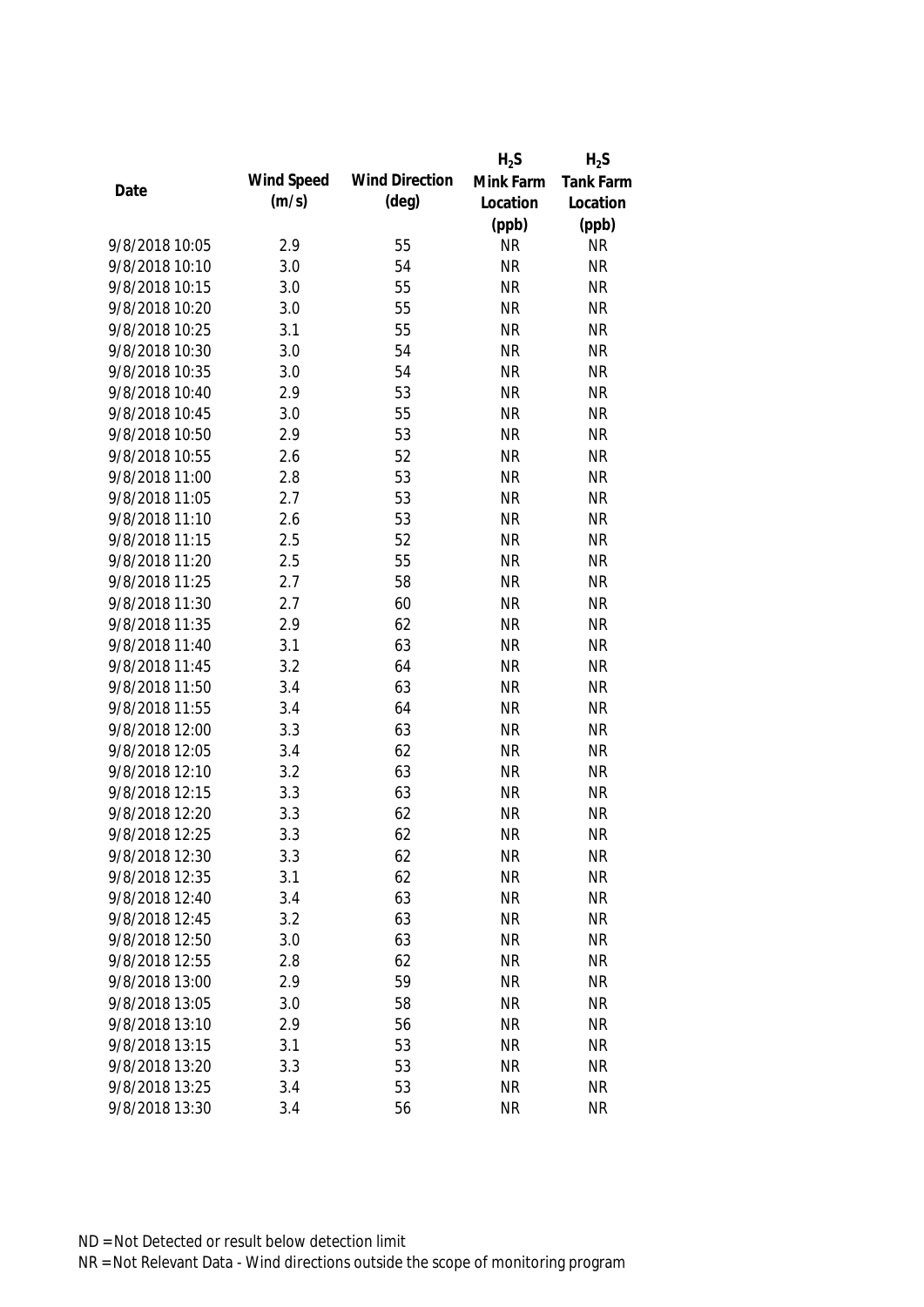|                |            |                       | $H_2S$    | $H_2S$           |
|----------------|------------|-----------------------|-----------|------------------|
| Date           | Wind Speed | <b>Wind Direction</b> | Mink Farm | <b>Tank Farm</b> |
|                | (m/s)      | $(\text{deg})$        | Location  | Location         |
|                |            |                       | (ppb)     | (ppb)            |
| 9/8/2018 13:35 | 3.3        | 58                    | <b>NR</b> | <b>NR</b>        |
| 9/8/2018 13:40 | 3.3        | 57                    | <b>NR</b> | <b>NR</b>        |
| 9/8/2018 13:45 | 3.4        | 59                    | <b>NR</b> | <b>NR</b>        |
| 9/8/2018 13:50 | 3.6        | 56                    | <b>NR</b> | <b>NR</b>        |
| 9/8/2018 13:55 | 3.7        | 57                    | <b>NR</b> | <b>NR</b>        |
| 9/8/2018 14:00 | 3.7        | 54                    | <b>NR</b> | <b>NR</b>        |
| 9/8/2018 14:05 | 3.8        | 52                    | <b>NR</b> | <b>NR</b>        |
| 9/8/2018 14:10 | 3.8        | 54                    | <b>NR</b> | <b>NR</b>        |
| 9/8/2018 14:15 | 3.6        | 54                    | <b>NR</b> | <b>NR</b>        |
| 9/8/2018 14:20 | 3.5        | 55                    | <b>NR</b> | <b>NR</b>        |
| 9/8/2018 14:25 | 3.6        | 53                    | <b>NR</b> | <b>NR</b>        |
| 9/8/2018 14:30 | 3.5        | 52                    | <b>NR</b> | <b>NR</b>        |
| 9/8/2018 14:35 | 3.5        | 55                    | <b>NR</b> | <b>NR</b>        |
| 9/8/2018 14:40 | 3.5        | 54                    | <b>NR</b> | <b>NR</b>        |
| 9/8/2018 14:45 | 3.6        | 55                    | <b>NR</b> | <b>NR</b>        |
| 9/8/2018 14:50 | 3.5        | 55                    | <b>NR</b> | <b>NR</b>        |
| 9/8/2018 14:55 | 3.3        | 56                    | <b>NR</b> | <b>NR</b>        |
| 9/8/2018 15:00 | 3.3        | 55                    | <b>NR</b> | <b>NR</b>        |
| 9/8/2018 15:05 | 3.3        | 54                    | <b>NR</b> | <b>NR</b>        |
| 9/8/2018 15:10 | 3.3        | 53                    | <b>NR</b> | <b>NR</b>        |
| 9/8/2018 15:15 | 3.4        | 53                    | <b>NR</b> | <b>NR</b>        |
| 9/8/2018 15:20 | 3.4        | 51                    | <b>NR</b> | <b>NR</b>        |
| 9/8/2018 15:25 | 3.5        | 51                    | <b>NR</b> | <b>NR</b>        |
| 9/8/2018 15:30 | 3.6        | 52                    | <b>NR</b> | <b>NR</b>        |
| 9/8/2018 15:35 | 3.5        | 49                    | <b>NR</b> | <b>NR</b>        |
| 9/8/2018 15:40 | 3.5        | 49                    | <b>NR</b> | <b>NR</b>        |
| 9/8/2018 15:45 | 3.5        | 47                    | <b>NR</b> | <b>NR</b>        |
| 9/8/2018 15:50 | 3.5        | 48                    | <b>NR</b> | <b>NR</b>        |
| 9/8/2018 15:55 | 3.5        | 49                    | <b>NR</b> | <b>NR</b>        |
| 9/8/2018 16:00 | 3.2        | 49                    | <b>NR</b> | <b>NR</b>        |
| 9/8/2018 16:05 | 3.2        | 53                    | <b>NR</b> | <b>NR</b>        |
| 9/8/2018 16:10 | 3.1        | 54                    | <b>NR</b> | <b>NR</b>        |
| 9/8/2018 16:15 | 3.1        | 55                    | <b>NR</b> | <b>NR</b>        |
| 9/8/2018 16:20 | 3.2        | 55                    | <b>NR</b> | <b>NR</b>        |
| 9/8/2018 16:25 | 3.2        | 56                    | <b>NR</b> | <b>NR</b>        |
| 9/8/2018 16:30 | 3.3        | 57                    | <b>NR</b> | <b>NR</b>        |
| 9/8/2018 16:35 | 3.3        | 56                    | <b>NR</b> | <b>NR</b>        |
| 9/8/2018 16:40 | 3.3        | 56                    | <b>NR</b> | <b>NR</b>        |
| 9/8/2018 16:45 | 3.2        | 55                    | <b>NR</b> | <b>NR</b>        |
| 9/8/2018 16:50 | 3.2        | 54                    | <b>NR</b> | <b>NR</b>        |
| 9/8/2018 16:55 | 3.2        | 52                    | <b>NR</b> | <b>NR</b>        |
| 9/8/2018 17:00 | 3.0        | 50                    | <b>NR</b> | <b>NR</b>        |
|                |            |                       |           |                  |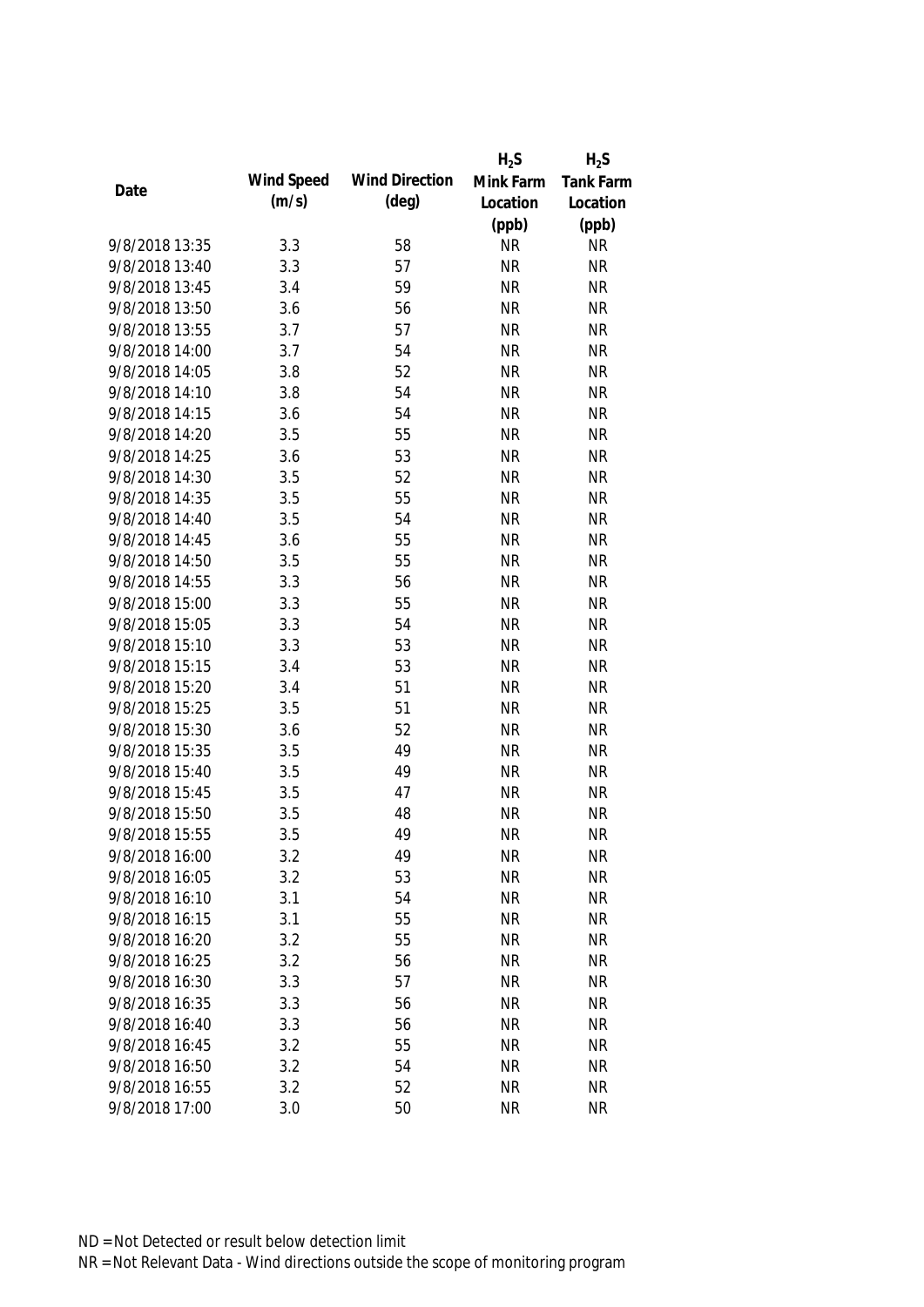|                |            |                       | $H_2S$    | $H_2S$    |
|----------------|------------|-----------------------|-----------|-----------|
|                | Wind Speed | <b>Wind Direction</b> | Mink Farm | Tank Farm |
| Date           | (m/s)      | $(\text{deg})$        | Location  | Location  |
|                |            |                       | (ppb)     | (ppb)     |
| 9/8/2018 17:05 | 3.0        | 50                    | <b>NR</b> | <b>NR</b> |
| 9/8/2018 17:10 | 3.1        | 50                    | <b>NR</b> | <b>NR</b> |
| 9/8/2018 17:15 | 3.1        | 50                    | <b>NR</b> | <b>NR</b> |
| 9/8/2018 17:20 | 3.3        | 49                    | <b>NR</b> | <b>NR</b> |
| 9/8/2018 17:25 | 3.2        | 50                    | <b>NR</b> | <b>NR</b> |
| 9/8/2018 17:30 | 3.3        | 52                    | <b>NR</b> | <b>NR</b> |
| 9/8/2018 17:35 | 3.2        | 50                    | <b>NR</b> | <b>NR</b> |
| 9/8/2018 17:40 | 3.2        | 49                    | <b>NR</b> | <b>NR</b> |
| 9/8/2018 17:45 | 3.1        | 48                    | <b>NR</b> | <b>NR</b> |
| 9/8/2018 17:50 | 3.1        | 50                    | <b>NR</b> | <b>NR</b> |
| 9/8/2018 17:55 | 3.1        | 51                    | <b>NR</b> | <b>NR</b> |
| 9/8/2018 18:00 | 3.2        | 50                    | <b>NR</b> | <b>NR</b> |
| 9/8/2018 18:05 | 3.4        | 51                    | <b>NR</b> | <b>NR</b> |
| 9/8/2018 18:10 | 3.4        | 51                    | <b>NR</b> | <b>NR</b> |
| 9/8/2018 18:15 | 3.6        | 54                    | <b>NR</b> | <b>NR</b> |
| 9/8/2018 18:20 | 3.7        | 51                    | <b>NR</b> | <b>NR</b> |
| 9/8/2018 18:25 | 3.8        | 51                    | <b>NR</b> | <b>NR</b> |
| 9/8/2018 18:30 | 3.9        | 52                    | <b>NR</b> | <b>NR</b> |
| 9/8/2018 18:35 | 4.0        | 53                    | <b>NR</b> | <b>NR</b> |
| 9/8/2018 18:40 | 4.0        | 54                    | <b>NR</b> | <b>NR</b> |
| 9/8/2018 18:45 | 4.0        | 53                    | <b>NR</b> | <b>NR</b> |
| 9/8/2018 18:50 | 4.0        | 57                    | <b>NR</b> | <b>NR</b> |
| 9/8/2018 18:55 | 4.1        | 57                    | <b>NR</b> | <b>NR</b> |
| 9/8/2018 19:00 | 4.0        | 57                    | <b>NR</b> | <b>NR</b> |
| 9/8/2018 19:05 | 3.9        | 58                    | <b>NR</b> | <b>NR</b> |
| 9/8/2018 19:10 | 3.8        | 58                    | <b>NR</b> | <b>NR</b> |
| 9/8/2018 19:15 | 3.8        | 57                    | <b>NR</b> | <b>NR</b> |
| 9/8/2018 19:20 | 3.7        | 56                    | <b>NR</b> | <b>NR</b> |
| 9/8/2018 19:25 | 3.4        | 57                    | <b>NR</b> | <b>NR</b> |
| 9/8/2018 19:30 | 3.5        | 56                    | <b>NR</b> | <b>NR</b> |
| 9/8/2018 19:35 | 3.5        | 56                    | <b>NR</b> | <b>NR</b> |
| 9/8/2018 19:40 | 3.5        | 56                    | <b>NR</b> | <b>NR</b> |
| 9/8/2018 19:45 | 3.4        | 54                    | <b>NR</b> | <b>NR</b> |
| 9/8/2018 19:50 | 3.5        | 54                    | <b>NR</b> | <b>NR</b> |
| 9/8/2018 19:55 | 3.8        | 54                    | <b>NR</b> | <b>NR</b> |
| 9/8/2018 20:00 | 3.7        | 54                    | <b>NR</b> | <b>NR</b> |
| 9/8/2018 20:05 | 3.6        | 54                    | <b>NR</b> | <b>NR</b> |
| 9/8/2018 20:10 | 3.6        | 55                    | <b>NR</b> | <b>NR</b> |
| 9/8/2018 20:15 | 3.5        | 56                    | <b>NR</b> | <b>NR</b> |
| 9/8/2018 20:20 | 3.2        | 57                    | <b>NR</b> | <b>NR</b> |
| 9/8/2018 20:25 | 3.1        | 57                    | <b>NR</b> | <b>NR</b> |
| 9/8/2018 20:30 | 3.0        | 57                    | <b>NR</b> | <b>NR</b> |